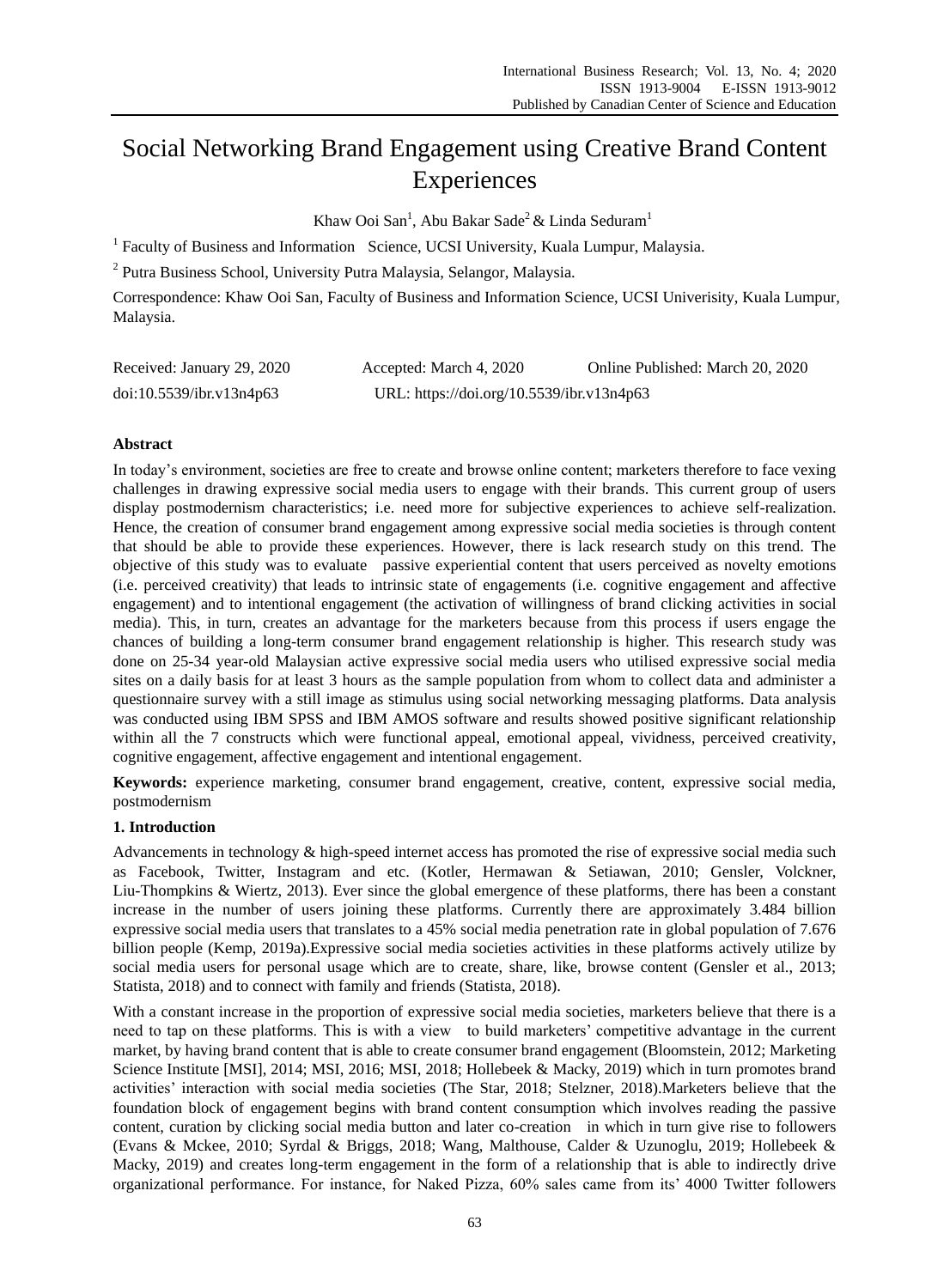(Donna & Marek, 2010). Followers help with external employer branding (Sivertzen, Nilsen & Olafsen, 2013) and the company is able to cut down on advertising expenditure (Nichols, 2013). However, 89% of brand marketers have not yet found the best way to engage with this group of societies (Stelzner, 2018) based on the fact that, these societies do not engage with brand activities posted by these marketers in expressive social media sites (European Society for Opinion and Marketing Research [Esomar], 2016; Rahim, Abidin & Abidin, 2015).

The expressive social media societies do not usually engage in brand activities because they are able to freely interpret stories, and organize different kinds of knowledge (Wided, 2012) and display personal emotion publicly (Trigg, 2014).This indicates that societies have shifted from being passive and only satisfied with their basic needs to current needs for internal balance in the process of actively searching for the meaning of life to achieve self-realization (Gonzalez-Cutre, Sicilia, Sierra, Ferriz & Hagger, 2016; Frankl & Batthyanay, 2010; Kotler et al., 2010). In other words, they behave in a manner not adherent to rational-critical standards but prefer the inclusion of emotional discussions (Kennedy & Sommerfeldt, 2015). This phenomenon is named the experience-hungry society (Snel, 2011), or postmodern societies (Cova, 1996), or creative societies (Kotler et al., 2010). This is evident in increased engagement of social media users in social media platforms (e.g. Facebook) because this platform can provide them with the much needed aspects of curiosity, positive emotion, visual and think experiences (Smith, 2013) that are considered pleasurable by users (Palazon, Scillia & Lopez, 2015) and help establish their identity (Riva, Wiederhold & Pietro, 2016). The success of the brands McDonald or Starbucks are due to their focus on creating distinctive experiences for the consumers (Michelli, 2007; Chang & Chieng, 2006).

Hence, researchers have been actively conducting research on the suitable properties of brand content by tracking social media engagement metrics as written in section 2.2.1. However, currently available analysis of brand content too ad hoc and inconsistent to offer a systematic framework (Tafesse & Wein, 2017; Tafesse & Wein, 2018) and many of these approaches appeared to be either too complex or too simplistic (Hongxia, Sun & John, 2014; Valentina & Laurence, 2019). A limited number of articles have explored this using a theoretical foundation e.g. user & gratification (U&G) theory to identify a suitable content strategy to use in expressive social media platforms (Jahn & Kunz, 2012; Cvijkl & Michahelles, 2013; Hollebeek & Macky, 2019). According to Tafesse (2016), there is a limitation in using U&G theory that uses a multitude of motivation and experiential content is a more standardized and easy way to observe response as well as to conceptualize experiential marketing dimensions as the asset of brand Facebook page (Simon, Brexendorf & Fassnact,2013;Tafesse. 2016). This is because marketers believe that the "experiences" concept builds engagement (Cova & Dalli, 2009; Solem, 2015; Calder, Malthouse & Schaedel, 2009) and thus the "experiences concept building relationship" marketing strategy (Kumar & Kaushik, 2018;Chang & Chieng, 2006;Smilansky,2009; Cova & Dalli, 2009). Therefore the "experience" concept is therefore suitable to study when evaluating consumer brand engagement. The consumer brand engagement strategy is known as multidimensional motivational relational construct (Higgins, 2006; Bowden, 2009; Brodie, Hollebeek, Juric & Ilic, 2011; Brodie, Ilic, Juric & Hollebeek, 2013; Hollebeek, 2011b; Solem, 2015) and some other fields look at it as an intrinsic motivational construct (Ryan & Deci, 2000a; Ryan & Deci, 2000b; Moore & Diehl, 2019) indicating that it consist of relationship-character and intrinsic motivation character. Hence, the concept of perceived creativity is integrated to the model in the process of consumer brand engagement (Moors, Ellsworth, Scherer & Frijda, 2013). Lastly, as regards the multidimensional consumer brand engagement, when the construct is recording based on metrics alone, is unable to capture all consumer brand engagement constructs (Reitz, 2012; Oh, Bellur & Sundar, 2015). All consumer brand engagement construct help to verify the intrinsic characteristic of consumer brand engagement for this intrinsic character is able to stabilize the brand relationship with the consumer and thus helps to increase the frequency of clicking social media buttons (Ranasinghe & Samarasinghe, 2019).

Hence, the proposed research model was developed from the postmodernism perspective with an aim more focused on the subjective elements of experience marketing with a view to fill the gap in content in the literature. Thus, experiential content that is perceived by the expressive social media societies as creative, generates the process of consumer brand engagement (i.e. cognitive engagement, affective engagement and intentional engagement) an intrinsic relational construct. The research model was tested on the behavior of 25-34 year-old Malaysian active expressive social media societies.

# **2. Literature Review**

#### *2.1 Expressive Social Media & Postmodernism Marketing*

Expressive social media is a social networking platform (Kotler et al., 2010) from the ideological technological foundation of 2.0 (Kaplan & Haenlein, 2010). It consists of a collection of registered users" profile (Trusov,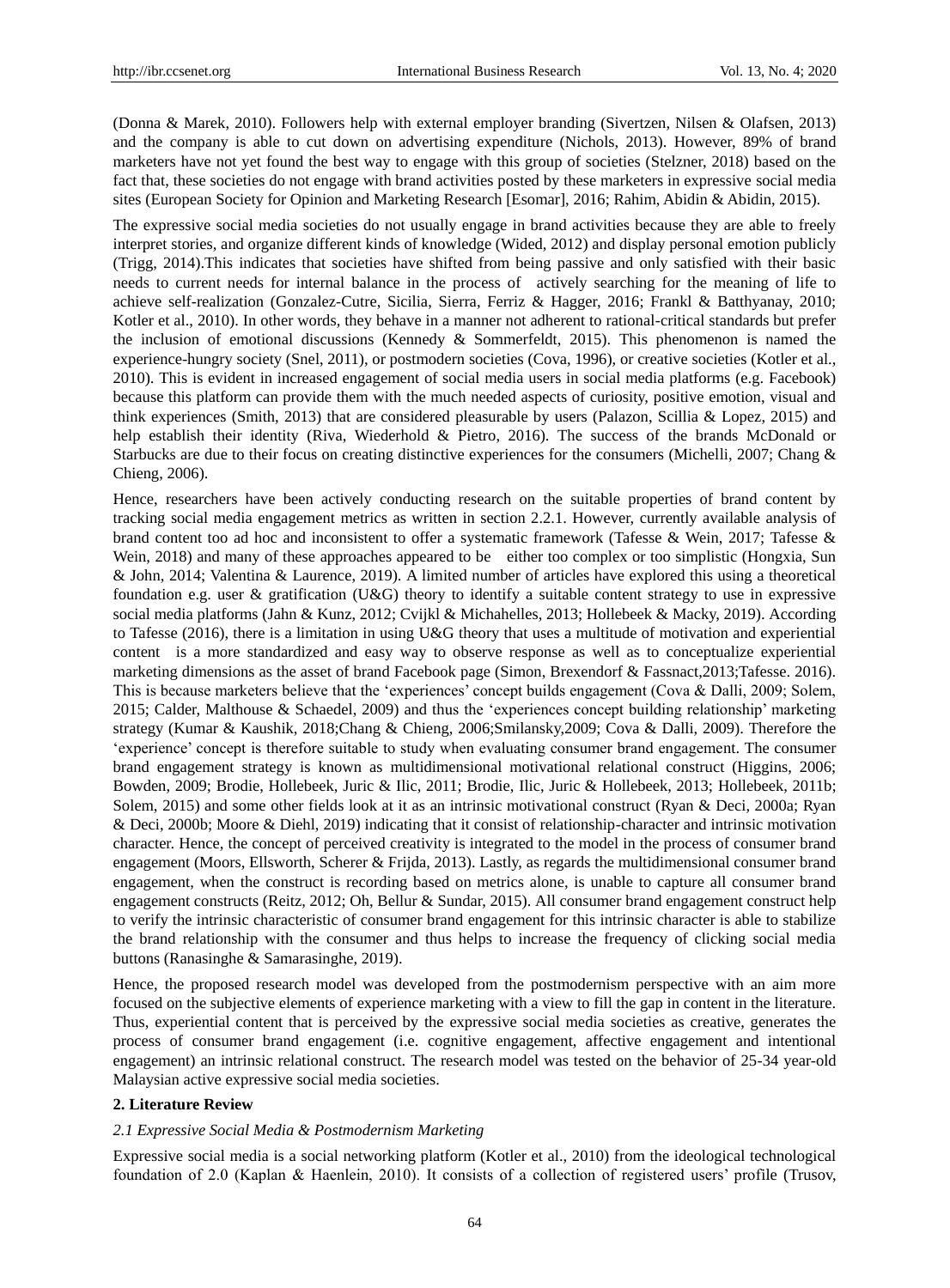Bodapati & Bucklin, 2010) allowing users to create content such as adding pictures, posting and consuming content, liking or sharing contents, or connecting with the online social networking platform community (Kaplan & Haenlein, 2010). It is named the "expressive social media" because it allows users to shout-out their thoughts and emotions not only with text but also with emoji (Trigg, 2014). This therefore offers hyper-reality; meaning it enables user to portray to others their self-image in a virtual world (Riva et al., 2016; Hamouda, 2012) and to enjoy the paradox of juxtaposition (i.e. opposite effect of the reality and virtual world) and allows the user to experience the unexpected, imaginative and creative (Firat, Dholakia & Venkatesh, 1995).These points show that the expressive social media has shifted to a postmodernism trend which provides affective characterization on the platform such as emoji for the users to create their own personal ID on the virtual platform. This affective characterization has led to high engagement rates among many users (Kemp, 2019a). A high engagement rate indicates the platform has kick-started the success in building a relationship with its' users.

The postmodernism marketing phenomenon is a break in thinking away from the modern, functional and rational (Bouagina & Triki, 2014) to focus more on the subjective (Sweetman, 2005; Shaw & Jones, 2005).For, societies" behavior no longer focuses on rationality and money only, but is moving towards individuals that are driven by continuously searching for feelings and sensations that captivate and amaze them (Addis & Podesta, 2005; Forlani, Pencarelli & Buratti, 2018). Such behavior makes such individuals less predictable societies (Batra & Kazmi, 2008). Thus, relationship marketers critique the extendibility of the traditional marketers" approach of the simplistic marketing mix (Addis & Podesta, 2005). This in reality is far more complex (Addis & Podesta, 2005) if there is subjective behavior in the process (Bray, 2008). This is followed by, experiential marketers who attack the issues of the consumer rationality, weakness of the traditional consumer behavior theory (Addis & Podesta, 2005) that oversimplifies marketing realities (Duhring, 2017) and encourages understanding the underlying psychological process for the behavior of postmodernism societies (So et al., 2015); the non-cognitive process including affective lenses (Pham, 2013; Jacoby & Morrin, 2015). Therefore, the attitudinal model that has emerged during the traditional marketing paradigm has limitation in the current landscape (Weilbacher, 2001; Kitchen, Kerr, Schultz, McColl & Pals, 2014) marketers have suggested experience and motivation as better concept (Pham, 2013;Gial, Zhang, Paul & Giala, 2018) to stabilize their brand relationship (Ranasinghe & Samarasinghe, 2019).

In short, the behaviour of societies has moved to a trend of postmodernism in expressive social media. In this study, the postmodernism marketing strategy is focused on humanized marketing and specifically the experiential marketing concept with a need for pragmatic, visual and feeling experiences, and literature inducing creative emotion, imaginative/curiosity (cognitive engagement) and positive affectionate emotion (affective engagement) to create intentional engagement to motivate the users. Therefore, marketers able to stabilize or strengthen relationship marketing with brand that can create long term engagement in future.

# *2.2 Development of Brand Content*

Advertising-centric marketing, also known as traditional advertising, displays content about convincing the customer of the specific value benefits of the product and services sold utilizing mass medium like magazines, TV and radio (Terkan, 2014; Wang et al., 2019; Hollebeek & Macky, 2019).The content is homogeneous with self-oriented wording (Jefferson & Tanton, 2013), rewards (Yilmaz, 2017; Duhigg, 2012), scientific discussion (Buckley, 1989), testimonial to endorse (Cohen, 2014), hard-selling (Halberstam, 1993), forced-selling or aggressive-selling (McGovern, 2006) and is concerned with a company"s own value (Jefferson & Tanton, 2013).

Integrated marketing communication perspective, display content; with more focus on functional element and gimmicks that complement the brand with a more customer-focused marketing communication strategy to nourish stakeholder relationships (Takalani, 2015; Belch & Belch, 2003; Smilansky, 2009). The content, named "creative ideas" focuses on Janusian concept (Goldenberg, Mazursky & Solomon, 1999), Yin & Yang concept (Blasko & Mokwa, 1986), hard & soft thinking (Blasko & Mokwa, 1988), informational and transformational strategy (Kim & Cheong, 2011), informational and emotional contents (Appelbaum & Haliburton, 1993), utilitarian and emotional elements (Plessis, 2015), was later named "creative execution strategy" concept. This concept focuses on marketers to enhance creative ideas in the physical form which can be named appeals and presentation (Sabharwal, 2018; Laskey,Day & Crask, 1989; Belch & Belch, 2003; Kivinen, 2014; Amira, 2015). And as time went by, due to marketers being too focused on the growing popularity of loyalty marketing, introduced loyalty card schemes with introduction of discount and financial benefits for repeated purchases, thereby moving back to traditional advertising with hard selling approach by making their brand akin to commodities (Harker & Engan, 2010;Smilansky, 2009).

When marketers noted this trend, their next level of differentiation in the content was through a postmodern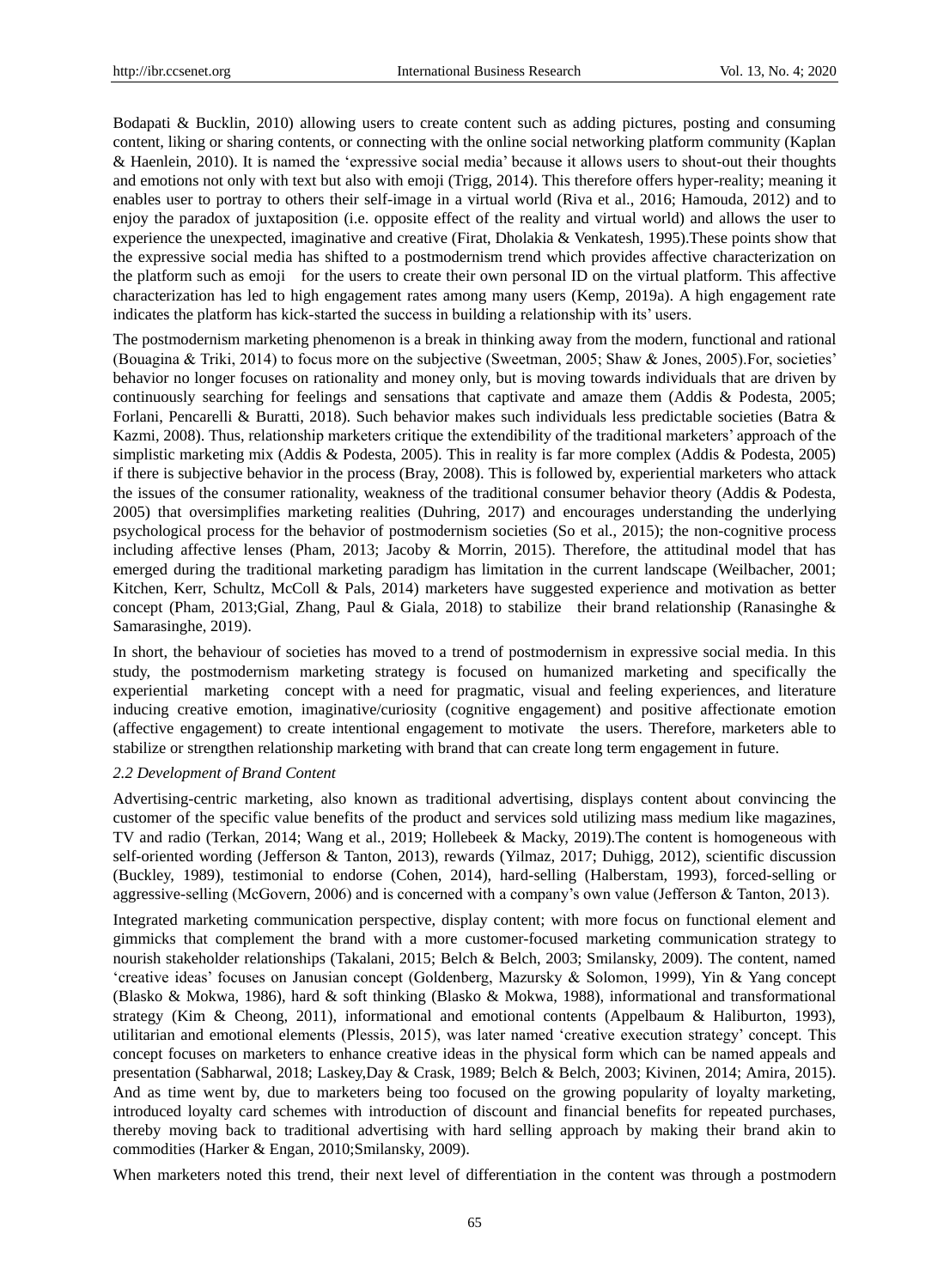trend to manage the consumer brand relationship especially using expressive social media platforms. At this stage, content created was characteristic to attract audiences and focused on providing experiences (Content Marketing Institute [CMI], 2016; Smilansky, 2009; Palmer, 2010), that were unique and interesting (Rahim & Clemens,2012), useful (Bloomstein, 2012) valuable (Vollero & Palazzo , 2015;Rancati & Gordini, 2014) thereby generating positive behavior with the aim of developing consumer brand engagement (Rahim & Clemens, 2012; Vollero & Palazzo, 2015; Holliman & Rowley, 2014; Rancati & Gordini, 2014) and increase the probability of a long term engagement relationship (Hollebeek & Macky, 2019).

## 2.2.1 Experience Marketing

The term "experience" has been defined in multiple ways. Maslow"s psychologist field named it "epiphanic" or "peak experience" and defined it as a short duration experience that arises when something new (McDonald, 2007; Walls, Okumus, Wang & Kwun, 2011) and Gestalt"s psychologist field named "holistic experience" and defined it as the individual totality of mind, body, and emotions when experiencing reality (Hosany & Witham, 2010). Anthropology defined experience based on an interface between the environment and the individual internal mechanism (Morris, Pryor, Schindehutte & Kuratko, 2012). Philosophers viewed experiences as subjective happenings through interaction with reality (Brakus, Schmitt & Zarantonello, 2009; Schmitt, 2011; Schmitt & Zarantonello, 2013). Economic schools named it "experience economy paradigm" which focuses on how individuals consume experience activities in each realm, explaining entertainment and aesthetic experience as passive engagement, and learning experience and participation experience as active engagement (Gilmore & Pine, 1998; Hosany & Witham, 2010; Mehmetoglu & Engen, 2011).

In marketing literature, different schools of thought describe experience differently. Hedonic consumption schools view experience as fantasies, feelings and fun generated by individuals (Clarke, 2013) through hedonic activities, e.g. art (Schmit, 2009). Extraordinary experiences school focuses on experience that elicits feelings, absorption, imagination, is intrinsically rewarding, energizes, enthuses, enjoyable happening with high-risk adventure activities, e.g. rafting, camping (Loeffler, 2004; Celsi et al., 1993; Schouten et al., 2007; Arnould & Price, 1993). Marketing management schools focus on holistic experience (Zatori, 2013) and believe that the human mind works in holistic way (Carbone & Haeckel, 1994; Schmitt, 1999) and first conceptualized it as customer or consumer experience. Customer experience is how a company employs the experience module to provide consumer experience. Whereas consumer experience is how the individual perceives experience encounter that is delivered by experience providers (Schmitt & Zarantonello, 2013; Schmitt, 1999). These experiences include sensory, affective, creative, cognitive, physical and social-identity experiences (Schmitt, 1999). Furthermore, other researchers derived dimensions of sensorial, affective, physical, social and cognitive experience (Fornerino, Guizon-Helme &Gotteland, 2008), sensory, intellectual, cognitive, pragmatic, lifestyle and relational experience (Gentile, Spiller & Noci, 2007), sense, feel, think, act and relate experience (Chang & Chieng, 2006), sensory, intellectual/think, feel/emotional, and behavioral experience (Delgado-Ballester & Sabiote, 2015) and sensory, intellectual, social and pragmatic experience (Cachero-Martinez & Vaquez-Casielles, 2017). Then, when experience blended into branding literature to manage brand activities, the concept of experiential branding was derived; it consists of three experiential hybrids of sense-brand appeal, feel-brand appeal and think-brand appeal (Schmit, 1997) and later Brakus et al. (2009) from the perspective of consumer experience, derived the concept of "brand experience" as subjective, internal consumer responses (sensations, feelings and cognitions) as well as a behavioral response evoked by brand-related stimuli. Researchers agreed that the concept of brand experiences was the umbrella term for the marketing management school due to its broad construct (Skard, Nysveen & Pedersen, 2011; Schmitt & Zarantonello, 2013).

From then on, with the birth of internet, it was named "online brand experience" which mostly focused on providing online brand experience on a website focusing on attractiveness of cookies, variety visual displays, value of money, participating in events (Ha & Perks, 2005) and later used an extension of technology acceptance model to study the antecedent of online brand experience (Morgan-Thomas & Veloutsou, 2013). However, to date little, is known about the dimensions of online brand experience based on the humanistic frame experience as a subjective and inner phenomenon (Bujisic, Bilgihan & Smith, 2015). With the rising of expressive social media, Ashley & Tuten (2015) suggested the need for experiential appeals from her content analysis study and recently Simon et al. (2013) proposed an online brand experience in Facebook with dimensions of sensory, affective, cognitive, relational, usability and engagement and Tafesse(2016) suggested dimensions of sensations, cognitions, behaviours and social dimensions but without an empirical study. However, the study of content in expressive social media platform to date, mostly focuses on suitable type of content based on characteristics such as vividness of image (De Vries, Gensler & Leeflang, 2012; Sabate, Berbegal-Mirabent,Canabate & Lebherz, 2014; Luarn, Lin & Chiu, 2015;Coursaris,Osch & Balogh, 2016), functional (Coursaris et al., 2016;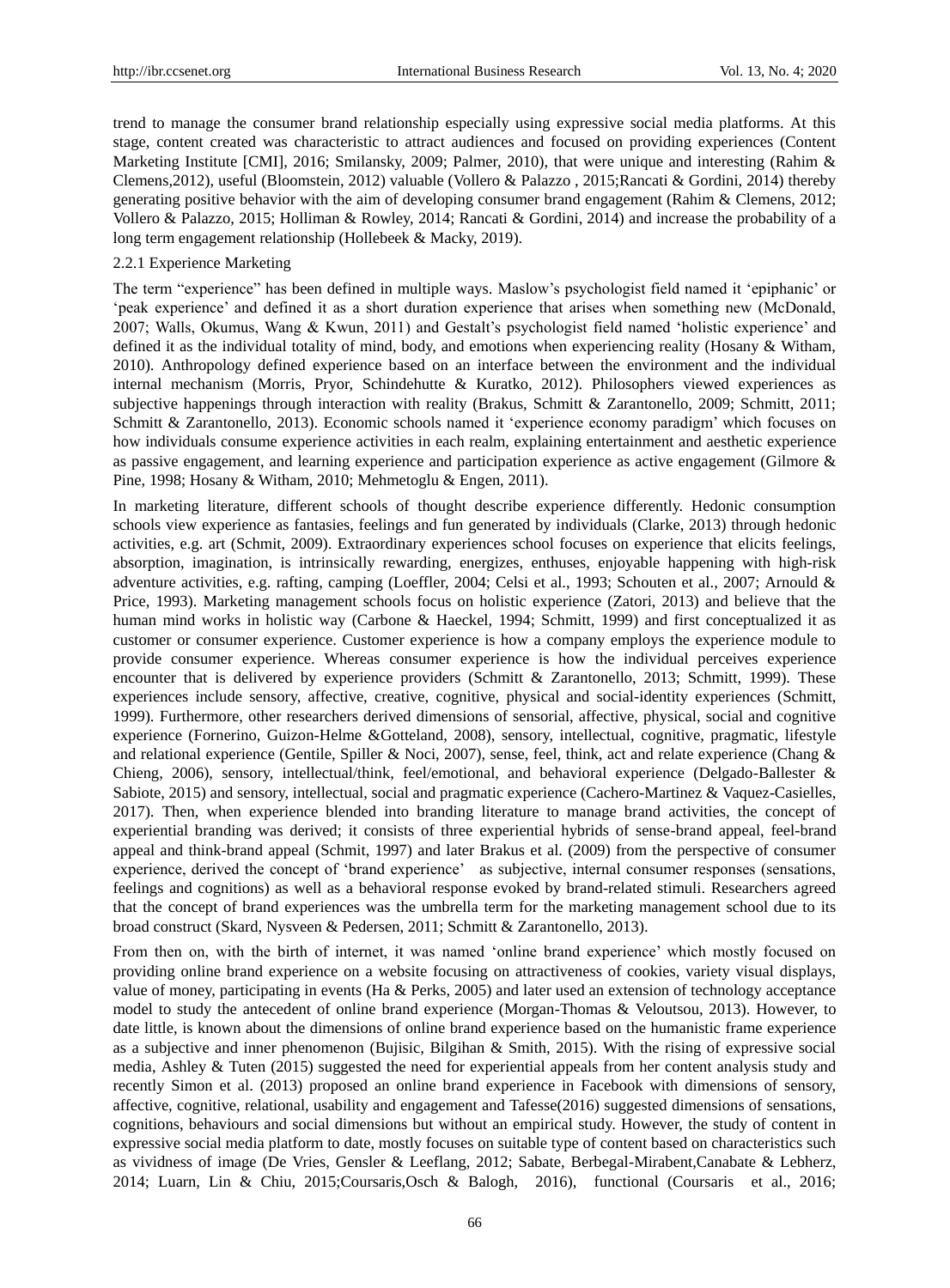Kim,Kang, Choi & Sung, 2016), novelty content (Tafesse, 2015; Syrdal & Briggs, 2018), transformation (Tafesse & Wein, 2018), emotional (Lee, Hosanagar & Nair, 2018), image with text( Kwok & Yu, 2013; Pancer, Chandler, Poole, & Noseworth, 2018; Lee et al., 2018; Trefzger, Baccarella & Voigt, 2016), photos (Hirvijarvi, 2017) by tracking on standardized metrics of engagement such as share, like, comment using interviewing techniques (Syrdal & Briggs, 2018), text mining(Kwok & Yu, 2013), content analysis (Swani,Milne & Brownm 2013; Sabate et al., 2014; Luarn et al., 2015;Coursaris et al., 2016; Trefzger et al., 2016 ),voting (Hirvijarvi, 2017), imagination of any brand (Kim et al., 2016), systemic analysis (Tafesse, 2015), coding (Tafesse & Wein, 2018) and calculation with Turk software (Pancer et al., 2018; Lee et al., 2018) which show that the trend of study is still in the exploratory phase and there is lack of focus on using an experiential content as a theoretical foundation. With that background, the study aimed to use an experiential content to create the process of consumer brand engagement.

#### 2.2.1.1 Experiential Content

To fill in the gap of yet of empirical study of experiential content with engagement mentioned in section 2.2.1, in this section this study creates components of experiential content. According to Schmitt (1999) experience can only be communicated through experience provider. The experience provider used was the creative execution strategy concept which forms the foundation for this model because this strategy is the basic principles that underpin content in advertising and enhance creative ideas (Tafesse & Wein, 2017; Sabharwal, 2018).The concepts of creative execution strategy are "appeals" and "presentation" as mentioned in section 2.2. For this study, selection of which appeals and presentation to use was done through consideration of concept of experiential branding element and the study of suitable types of content in the expressive social media as mentioned in section 2.2.1. Hence the concept used in this study to research experiential content were functional appeal that provides the individual with pragmatic experience from the content (Cachero –Martinex & Vazquez-Casielles 2017), emotional appeal that provides the individual with feel experience (Whiting, 2009; Addis & Holbrook, 2001) and vividness which provides sense or aesthetic experience (Brakus et al., 2009; Schmitt, 1999; Schmitt, 1997; Devitt, 2017) from the content. We still included functional appeal because a brand item still consists of objective characteristics (Addis & Holbrook, 2001) for its" balance in the experiential content (Simon et al., 2013; Yilmaz, 2017). Think experience and act experience were not applicable to the experiential content because they are active experiences that happen after passive experience (i.e. brand content) (Pine & Gilmore, 1999). Relational and engagement experience were not included in the experiential content as these experiences are built after passive and active experience (Evans & Mckee, 2010; Syrdal & Briggs, 2018; Wang et al., 2019; Hollebeek & Macky, 2019).

#### *2.3 Perceived Creativity*

To explain the perceived creativity construct, creativity was explained based on the reaction from evaluation of content creative by users. This is because in the social system of creativity, creativity product/idea is considered novelty if the audiences agreed that it was a creative idea (Csikszenmihalyi, 2006; Amabile, 1996; Kharkhurin, 2014; Simonton, 2012).Therefore, novelty is the heart of a creative item (Weisberg, 2015; Jonge, Rietzschel & Yperen, 2018; Ang, Lee & Leong, 2007; Reio & Choi, 2004, Zhou, Wang, Song & Wu, 2017; Zhanetta, 2011). The reaction towards a novelty item is evident where it produced unexpectedness (Bruner, 1962), surprise (Haberland & Dacin, 1992), unusualness (Jackson & Messick, 1965), uniqueness (Kampylis & Valtanen, 2011; Belch & Belch, 2003; Chandralal & Valenzuela, 2015), unpredictablility (Sharifian, 2014), or an immediate blow of eye (Parsons, 1969) in the receiver. Some researchers mentioned that novelty, described as unexpectedness or unpredictableness is an indicator of surprise (Lehnert, Till & Carlson, 2013; Reisensein, 2000; Macedo & Cardoso, 2000; Ortony, Clore & Collins, 1994; Goolaup & Nukoo, 2017).These characteristics of perceived creativity are described as neutral short-lived emotions (Reisenzein, Meyar & Schutzwohl, 1996; Feldman, 1934; Mellers, Fincher, Drummond & Bigony, 2012; Lindgreen & Vanhamme, 2005; Foster & Keane, 2015).

Based on the above explanations, perceived creativity is an important construct for this study because it is an indication of the presence of the creative item and the presence of this reaction behaviour in societies is subjective and outside the realm of rational (Nystrom, 2000) which current postmodernism societies need internal lack of balance in life, constantly require novelty in everyday leisure activities to prevent them for boredom in the process to achieve self-realization (Gonzalez-Cutre et al., 2016).Moreover, according to the literature, (e.g. extraordinary experience literatures in section 2.2.1), an interaction with an experience requires this reaction for its process of consumer brand engagement to occur, for this engagement construct consists of characteristic of intrinsic motivation explained in section 2.4. However, the study of this construct in social media e.g. Lee & Hong, 2016; Tafesse, 2015; Syrdal & Briggs, 2018 mostly focuses on social media engagement metrics of output behaviour of share, like or comment. So, the construct of perceived creativity plays a role of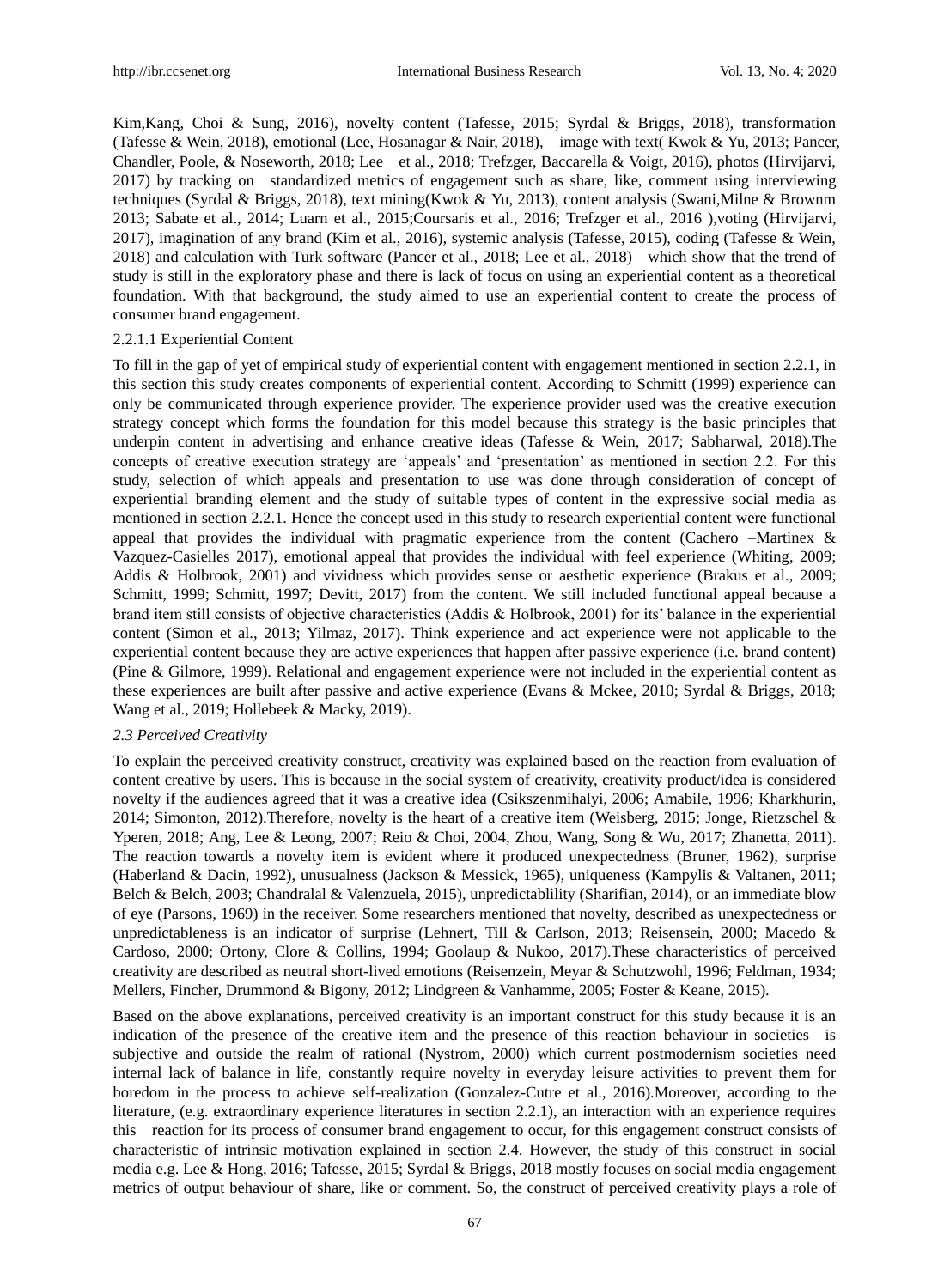another underlying subjective behaviour that creates the process of consumer brand engagement in this study.

#### *2.4 Consumer Brand Engagement*

According to the English dictionary, "engagement" refers to the period between a marriage proposal and the actual wedding, or partners entering into a contract (Stevenson, 2010). The first concept defined was used in the academic field of organizational behavior to refer to 'employee or job or personal engagement' which focused on investing one's intrinsic physical, cognitive and emotional values, when they attached these intrinsic values able to increase motivation to their job or company (Khan, 1990; Rich, Lepine & Crawford, 2010; Schaufeli, 2013).This concept also started to blossom in other fields e.g. the field of education psychology named it "student engagement" to refer to how students think, and their interests and behaviour at school (Fredricks, Blumnfeld & Paris, 2004).

In the marketing field, the term was basically derived from exchange schools that were based on generic or social exchange (Shaw & Jones, 2005) during the end stage of the service marketing management approach (Brodie et al. 2011; Sheth & Parvatiyar, 1995a; Sheth & Parvatiyar, 1995b; Javornik & Mamdeli, 2013), with marketers agreeing that services are intangible and required exchange beyond profit to include exchange of resources of belief, feeling and energy of both parties, this led to the emergence of customer-seller relationships (Kotler, 1972; Palmatier et al., 2017) with the concept named "co-production or relational engagement" (Heide & John, 1990). Then later, Brodie et al. (2011) named it "consumer engagement" which was defined as the psychological state that occurs with different consumer engagement levels of cognitive, emotional and behavioral in a context-dependent condition based on service dominant logic perspective. Hollebeek (2011b) named it "customer brand engagement" which was defined as the level of the customer motivation by specific levels of cognitive , emotional and behavior activities during brand interactions from the social exchange perspective.

It was then the technological revolution gave rise to the full focus of relationship marketing (Palmatier et al., 2017) due to new possibilities for customers' empowerment and activities (Javornik & Mamdeli, 2013). This word started to be actively used during internet era focus to have customers actively brand relationship is to have customers actively engage with frequently using the medium (Mollen & Wilson, 2010). Then, when expressive social media arose, the first focus was on customer engagement behaviour with this concept defined as customer behavioural manifestations such as blogging, word of mouth, participation etc. resulting from motivational drivers (Van Doorm et al., 2010;Verhoef, Reinartz & Krafft, 2010; Jaakkola & Alexander, 2014). Picked up from the general context, Hollebeek, Glynn & Brodie (2014) was the first person to define engagement in the social media context as "consumer brand engagement" which defined it as a consumer positively valance of cognitive, emotional and behavioural during brand interaction. This was followed by Solem (2015) who defined consumer brand engagement concept as the customer"s motivational and positive state of mind characterized by behavioural intentions, emotional and cognitive during brand interactions.

From then on, consumer brand engagement, as agreed by marketing researchers, is the only significant concept used as a metric for brand engagement in all contexts (Gambetti & Graffigna, 2010) and most marketing researchers agreed that this concept was multidimensional consisted of mind, heart and hand in an expressive social media context (Hollebeek et al., 2014; Dessart, Veloutsou & Thomas,2015; Solem, 2015) and in a general object or context (Brodie et al., 2011; Hollebeek 2011a; Hollebeek 2011b; Dwivedi, 2015). The mind-dimension which is also named cognitive engagement is described as thought processing (Hollebeek et al., 2014; Solem, 2016), and absorption (Dwivedi, 2015), and interest (Hollebeek, 2011b) of the consumer with the brand. The heart-dimension which is also named affective/emotional engagement is described as positive emotion (Hollebeek 2011a; Solem, 2016; Dessart et al., 2015), or positive related affect (Hollebeek et al. 2014) with the brand. The hand-dimension which is also named behavioural/behavioural intention engagement is described as the energy and time spent with the brand (Solem, 2015; Dwivedi, 2015).

On the other hand, some have argued that engagement of conative behavior is the consequences of dimension of cognitive and affective engagement (Malthouse & Calder, 2011).This was proposed by Higgins (2006) where engagement is a motivational force of attraction. And recently, a researcher conducted a literature review that explained cognitive and affective as a kind of internal state response which was a motivational experience known as antecedent of engagement (Javornik & Mamdeli, 2013) especially in online context suggested by Mollen & Wilson (2010) who reviewed past literature of online context found that for example in a e-learning context stimulation promotes interest and desire to engage for continuous learning (Jones, 1998).

Based on the above, the roots of engagement are from extended relationship marketing (Brodie, Glynn & Durme,2002) which is a relational construct its" dimension consists of characteristic of intrinsic motivation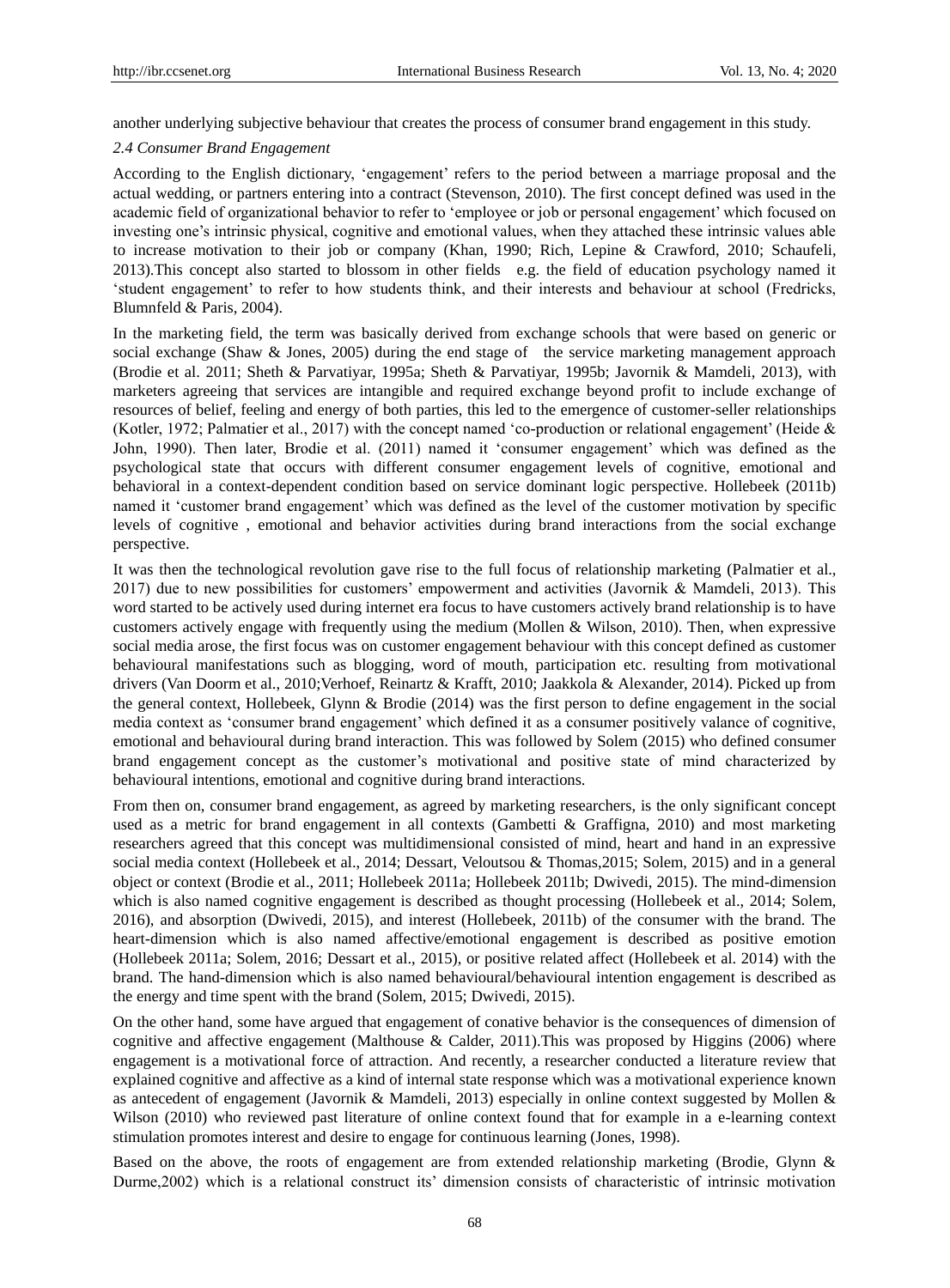which is the process of pleasure and interest and later behavior that engages in the given activities with brand (Vallerand, 1997; Ryan & Deci, 2000a; Ryan & Deci, 2000b; Moore & Diehl, 2019). However, there is lack of research study on the relationship of multidimensional consumer brand engagement to verify it as an intrinsic motivation (e.g. Hollebeek et al., 2014) to support that intrinsic motivation is able to increase user brand relationship activities (Ranasinghe & Samarasinghe, 2019). Most studies focus on suitable content with social media engagement metric as mentioned in section 2.2.1.Hence, the study of the relationship within the multidimensional consumer brand engagement i.e. "cognitive, affective, intentional" engagement enables us to capture the underlying process of behaviour (So et al., 2015).

# **3. Research Framework and Hypotheses**

This research model consists of seven constructs as shown in figure 1.

According to literature, when an audience interfaces with an environment, interface preliminary information of the content will be presented to the audience and later will create an interface assessment or appraisal (Oh et al., 2015; Moors, Ellsworth, Scherer & Frijda, 2013).Additionally, the creative literature, which is defined as that creative process produced through combinatory play (Zhanetta, 2011; Rothenberg, 1986) and brand literature described as combination of tangible and intangible of a product are considered to be creative (Kampylis & Valtanen, 2011). Feeling theorists also believed that to have emotional projection we need to have subjective feeling of touch (Shouse, 2005; Whiting, 2009: Moors, 2009; Evers, Stock & Ridder, 2010). Experiential content for this research consists of functional appeal, emotional appeal and vividness that are described as providing the users with experiences of pragmatic, feel and sense/aesthetic for the processing of individual preliminary information and then production of perceived creativity. Perceived creativity, the short-lived neutral emotion describes the assessment or appraisals of the experiential content with three hypotheses were proposed:

H1: Functional appeal is positively related to perceived creativity

H2: Emotional appeal is positively related to perceived creativity

H3: Vividness is positively related to perceived creativity

Then, the interface assessment or appraisal shaped the process of engagement which begun with the intrinsic state of motivational behaviour of curiosity and interest (Oh et al., 2015; Moors et al., 2013). In the tourism, organization behaviour and artificial system literature supported that novelty behaviour plays an important role in building intrinsic motivation (Grant & Berry, 2011; Toyama & Yamada, 2012; Barto, Miroli & Baldassame, 2013). From the psychology literature, novelty can keep one motivated with intrinsic rewards of emotion and thinking (Csikszentmihalyi & Asakawa, 2016).Some explained this novelty behaviour as a neutral emotion is valance by emotions (Mellers, et al., 2012; Lindgreen & Vanhamme, 2005; Foster & Keane, 2015) which can be a good or bad (Lindgreen & Vanhamme, 2005) which is the reflection of novelty behaviour. And some say that novelty behaviour can elicit an instinct of curiosity (Reisensein, 2000; Eelen, Rauwers, Wottrich, Voorveld & Noort, 2016) of exploratory, interest and imagination(Reio & Choi, 2004;Kidd & Hayden, 2015) which some named "knowledge emotion" (Silvia, 2005; Kashdan, Rosse & Fincham, 2004). For this research, perceived creativity as the assessment or appraisal of the experiential content will shape the process of intrinsic state of engagement of cognitive engagement the curiosity behaviour and affective engagement the positive emotion and the two hypotheses were proposed:

H4: Perceived creativity is positively related to cognitive engagement

H5: Perceived creativity is positively related to affective engagement

According to organizational behavior and psychology literature, the intrinsic motivation construct consists of characteristics of a curiosity-based behavior and pleasure of emotion that is accompanied by a willingness of action (Ryan & Deci, 2000a; Ryan & Deci, 2000b; Gagne, 2014). The traditional media/website literature supported the process of cognitive and affective behaviors an internal response in reaching a person's response (Calder, Isaac & Malthouse, 2016; Mollen & Wilson, 2010). From the brain literature, the output behaviour response happens when a person is curious, and euphoria can increase dopamine in the brain which can heightened energy (Regan, 2011;Ostroff, 2016).The marketing literature also found that curiosity leads to behavior intention (Driessche, Vermeir, Pandelaere, 2013) and a brand passion promotes loyalty (Pouraza, Pare & Saniee, 2015). For this study, the behavioral intention engagement is the willingness to click on the social media button of like, share and comment. With that, the cognitive engagement and affective engagement can shape intention engagement with hypothesis proposed:

H6: Cognitive engagement is positively related to intentional engagement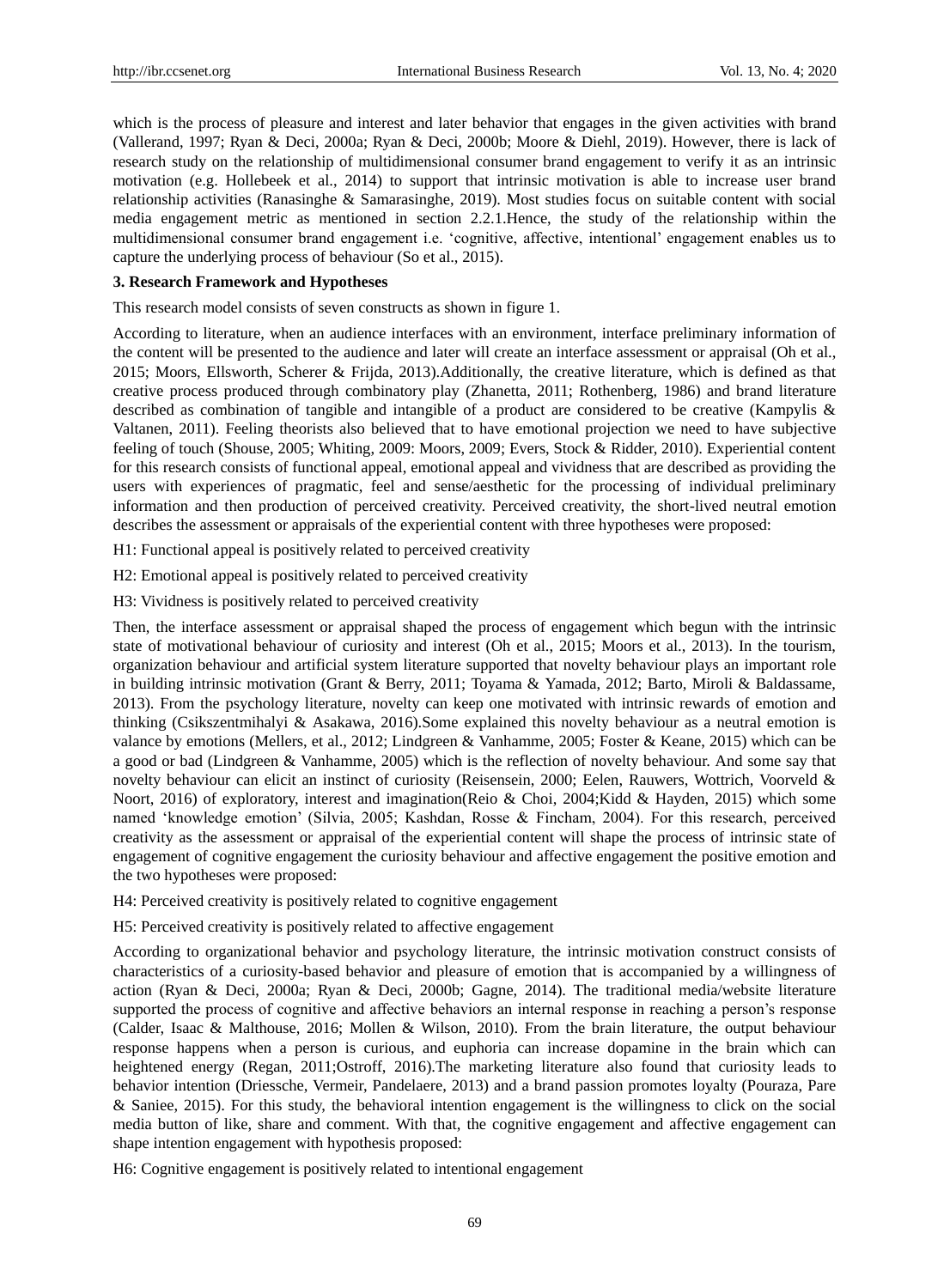

#### H7: Affective engagement is positively related to intentional engagement

Figure 1. Research Model

## **4. Research Method**

This research used a descriptive–explanatory approach to describe the baseline characteristics of a targeted population study and to study the relationships between a set of different variables (Saunders et al., 2009) with a one shot treatment (Malhotra, 2010). This one shot treatment has been widely used by marketing researchers to understand how a context or the evaluation of an object lead to user further responses (Vaughan, Beal & Romaniuk, 2016; Taylor, Lewin & Strutton, 2011), e.g. a retail experience (Chang, Eckman & Yan, 2013), a Facebook brand still image as an advertisement response (Lee & Hong, 2016) and a hotel social media site to evaluate user response (Leung, Bai & Sathura, 2013). This is in accordance with the research focus for this study that aims to provide brand content experience assessed as creative that shapes the process of consumer brand engagement.

#### *4.1 Sampling*

Malaysia, with total population of 32.8 million (Statista, 2019a) has a 78% social media penetration rate. Its penetration rate is ranked among the top global 4 (Kemp, 2019a) and Malaysian social media users are predicted to increase from 24.1 million in 2019 to 26.1 million by 2023 (Statista, 2019b).The sample used was 25-34 year old Malaysian active expressive social media societies who accessed expressive social media sites for at least 3 hours daily. This age group selected aim to represent person who were living in era of advancement in technologies (Ting, Lim, DeRun,Koh & Sahdan, 2018) with the heaviest usage of expressive social media (Kemp, 2019b) and internet (Google Barometer, 2018).The population selected were also representative of the largest consumer segment (Dawn & Thomas, 2013). It was therefore anticipated that the economy would later experience a shift in spending power to this age group over the next two decades (Nielsen, 2015; Ting et al., 2018).

The sample size used was based on 10 to 20 participants per estimated parameter as the sufficient sample for the statistical power analysis (Kline, 2016). So, for this research, (49 parameters x 15 participants) giving us a sample size of 735 participants. We however, recruited 750 participants to enhance the precision of the sampling outcome (Malhotra, Kim & Patil, 2006).

The sampling technique was based on non-probability method because the sampling frame was challenging to define due to the unstructured nature of internet (Fricker, 2008) leads to an undefined population list of the online social network (Pina-Gracia& Gu, 2013; Pina-Garcia, Gershenson & Siqueiros-Gracia, 2016).So, a purposive sampling was used.

#### *4.2 Measurements*

Primary data was obtained using a two-part survey questionnaire.

The first part was used for pre-screening and to give an insight into the demographic characteristics and general behavior of the respondents. It had a total of 6 close-ended questions (i.e. age, gender, marital status, citizenship, type of expressive social site accessed each day, number of hours spent on these expressive social media sites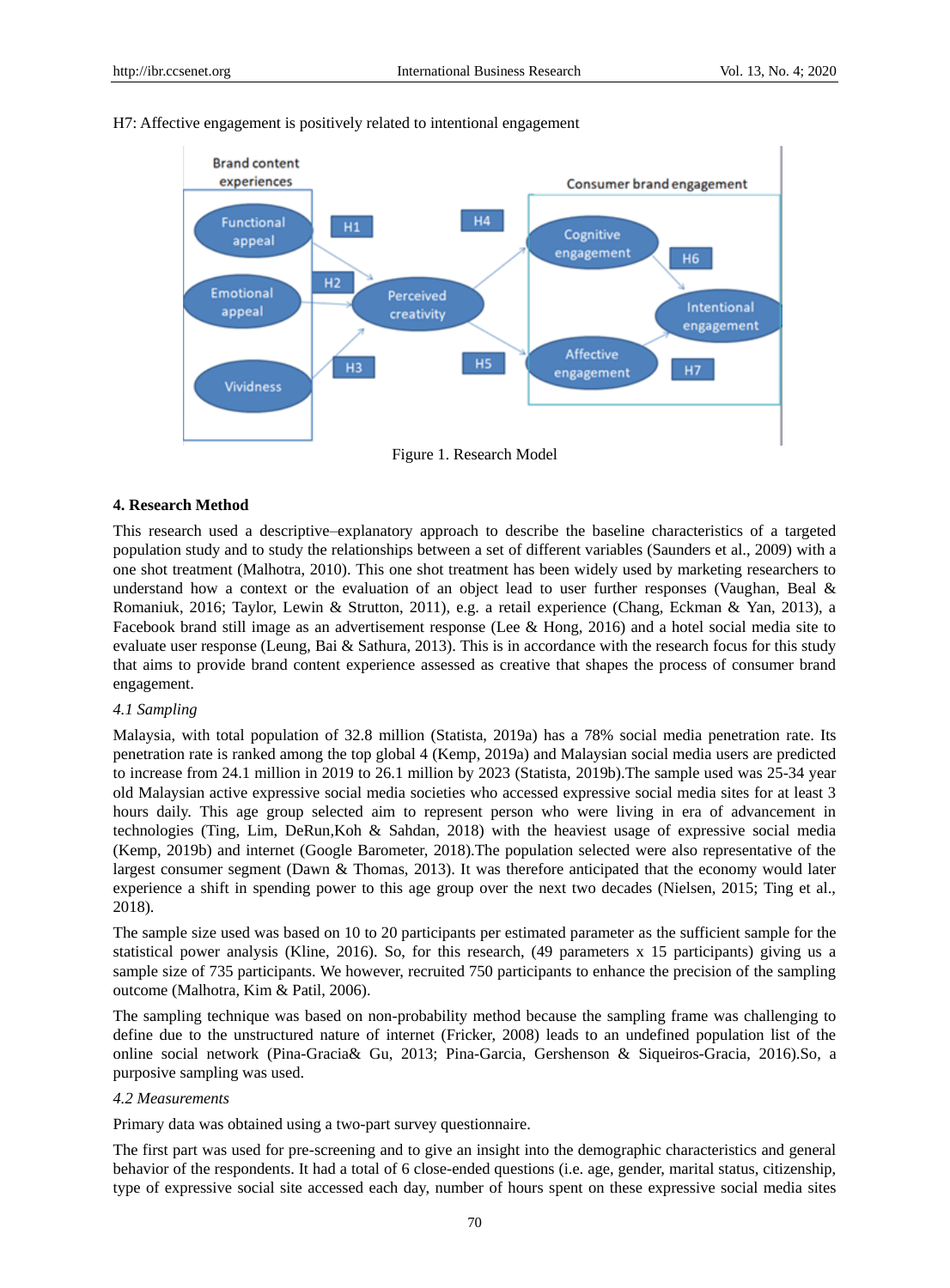daily) in a nominal scale.

In the second part, a stimulus was used as a treatment and 21 close-ended questions each with responses rated on 7-point Likert scale of extremely disagree to extremely agree, were used to capture the perceptions of the respondents. The treatment used was a still image from a Pinterest posting of an airline company named Cathay Pacific image as shown in appendix. The stimulus chosen for this study was measurable in each dimension of experiential content and creative criteria. First, the stimulus used a complementary colour i.e. 2 colours opposite the colour wheel i.e. blue (cold colour) and brown (warm colour) and created a high contrast in the still image, enlarged the number "5" on the center of the still image create an impact on the sense (Hauff, 2018; Bakar, Desa & Mustafa, 2015) and the "text" in white colour to balance the vibrance of rich colours used in the still image (Imtza, 2016). Next, for the feel experience, brown colour indicates security and protection for the psychology of reliability, and blue colour is a social sensory colour favourable to all age groups and sexes indicate provides feeling of trust (Imtza, 2016;Rider, 2009; Donovan, Agarwala & Hertzmann, 2011). The text & image clearly stated "accessible five times a day" and provided flight-timing on the right-hand side corner which was pragmatic evidence of 5 daily flights.

For the creative criteria, this still image selected, had been identified as the best airline online campaign in an internet advertising competition based on its advertisement creativity, design and copywriting from expert judges (Internet Advertising Competition [IAC], 2016). The airline was the chosen brand stimuli because it had been praised for its relative fluency in applying expressive social media as platform to improve customer experience and building relationships makings it a leader in social care (Social Bakers Report, 2014; Koch & Tritscher, 2017; NIIT Technologies, 2013).

The measurement items were adapted from related prior studies to align with the context of expressive social media. Experiential content consisted of three components i.e. functional appeal, emotional appeal and vividness. Functional appeal referred to the degree of information in the still image perceives as usable. This scale adapted from Taylor et al. (2011) with reliability of 0.87 had used as an informative scale in a general expressive social media context referenced by Cachero-Martinez & Vaquez-Casielles (2017) pragmatic experience scale from the retail context that had a reliability >0.7 for slight correction of items to suit the usable experience. Emotional appeal referred to the extent to which users are able to have a feeling when perceiving the intangible of the brand content from a still image; the scale was adapted from Delgado-Ballester & Sabiote (2015) mixture of emotions and feelings scale that had reliability 0.94 and referenced of Escalas & Stern"s (2003) feelings scale of a TV commercial that had a reliability 0.95 for slightly correction of items to suit the "feel" experience. Finally, vividness referred to the degree to which a user was able to have a keen sight of the beauty of the content. This was adapted from Delgado-Ballester & Sabiote's (2015) scale of sensory brand experience that had a reliability 0.88. Perceived creativity construct is the degree to which individual evaluation of an experience produces novelty emotions; it has a scale of 0.903 and was adapted from Lee & Hong's (2016) advertising creativity scale by dropping one of the items due to the item "intriguing" belongs to curiosity behaviour.

Next, consumer brand engagement consisted of three dimensions with cognitive engagement referred to the degree to which an individual produced in depth instinct of curiosity and was adapted from Chang, Tseng, Liang & Yan's(2013) scale which measures curiosity behaviour in English learning and has a reliability of 0.90 and Hollebeek et al."s (2014) scale of cognitive processing in a LinkedIn site that has a reliability of 0.878 with item wording slight correction, affective engagement is the degree to which produces affectionate emotions and this was adapted from Hollebeek et al."s (2014) scale that measures affect emotion in a LinkedIn site with a reliability of 0.830 and intentional engagement refers to activation of users brand activities and was adapted from the scale of Solem (2016) that measures spending of energy on a brand on Facebook and has a reliability of >0.70.

Using adapted scales with slight correction of item-wording to suit the construct and context had to have their validity retested for its psychometrics properties (Heggestad et al.2019).Therefore, scale content validity was conducted by 5 expert panels (Shrotryia & Dhanda, 2019; Zamanzadeh et al., 2015) and pilot test conducted on 58 respondents (Viechtbauer et al. 2015).Additionally, exploratory factor analysis was conducted for parsimony to identify which item underlay which construct (Hair et al., 2006) and confirmatory factor analysis was performed to confirm the validity of the scale based on convergent and discriminant validity (Hair et al. 2014). Table 2 shows the finalized items of the scale.

#### *4.3 Data Collection*

An online self-administrated survey was conducted using Google Form tools. A link was sent to the respondents through expressive social media messaging sites to enable them to conveniently respond via a mobile telephone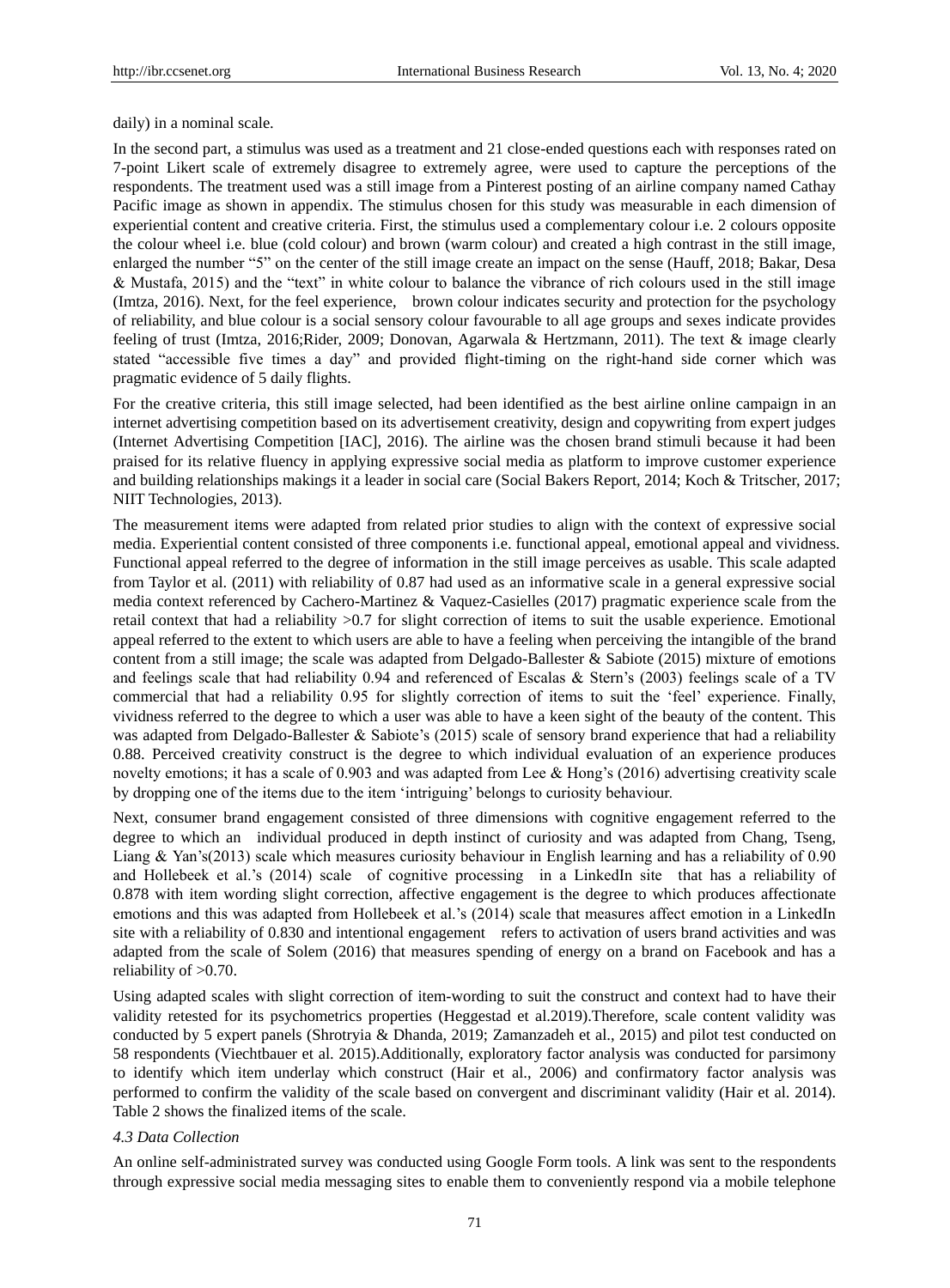and laptop. Respondents completed the survey by clicking a mouse or keyboard to answer the questions that best represented their responses.

#### **5. Results**

# *5.1 Pilot Test*

From the results of the pilot test, the Cronbach Alpha for the scale of FA was 0.953, EA was 0.965, V was 0.929, C was 0.903, CE was 0.929, AE was 0.934 and IE was 0.928 which showed the consistency of the items in each scale. The respondents rated the clarity of the measurement items on a 4- point Likert scale (from very unclear, unclear, clear, to very clear), and 56 respondents rated the questions as clear and very clear with only 2 respondents rated unclear. With that, indicating more than half of the respondents found the questions clear and therefore usable for the main survey.

# *5.2 Pre-Test Analysis*

A total of 750 questionnaires were sent out, 740 usable responses were returned (response rate of 98.6%), hence, non-response bias was not conducted (Roni, 2015). To minimize any potential common method variance in the data obtained from the self-reported survey with all the questions were collected in the same period of time using same method with the same sample (Podsakoff, MacKenzie & Podsakoff, 2003), the common method variance test was performed to assess for common method bias using Herman single factor test in IBM SPSS with a result of 42.482% which is less than 50% indicating no bias was present. To enhance the validity of the results, we further conducted a common latent factor method in IBM AMOS and the results showed that delta values ranging from -0.064 to 0.035 which was less than 0.5 exhibited no bias (Levin, Quach & Thaichon, 2019; Eichhorn, 2014).This indicated that the significance of the substantive relationship was not affected .

# *5.3 Demographic Profile*

The respondents (25-34 years old Malaysian active expressive social media users) were mostly males and single. The majorities accessed expressive social media sites for 3 to 4 hours a day and were within the age group of 31-32 year-old. The expressive social media sites that was accessed daily by users was Facebook and most respondents logged in at least one account daily and with a minority logging in 4 accounts daily.

| Attribute                  | Categories        | Frequency | Percentage (%)    |
|----------------------------|-------------------|-----------|-------------------|
| Gender                     | Male              | 269       | 36.4              |
|                            | Female            | 226       | 30.5              |
|                            | Prefer not to say | 245       | 33.1              |
| Age                        | $25 - 26$         | 115       | 15.5              |
|                            | 27-28             | 122       | 16.5              |
|                            | 29-30             | 127       | 17.2              |
|                            | $31 - 32$         | 223       | 30.1              |
|                            | 33-34             | 153       | 20.7              |
| Marital                    | Single            | 345       | 46.6              |
|                            | Married           | 137       | 18.5              |
|                            | Prefer not to say | 258       | 34.9              |
| Duration use of expressive | $3 - 4$ hours     | 599       | 80.9              |
| social media sites daily   | More than 4 hours | 141       | 19.1              |
| Accounts used daily        | ${\bf F}$         | 278       | $\overline{37.6}$ |
|                            | I                 | 121       | 16.4              |
|                            | T                 | 61        | 8.2               |
|                            | ${\bf P}$         | 67        | 9.1               |
|                            | $\mathbf{L}$      | 31        | 4.2               |
|                            | $F \& I$          | 87        | 11.8              |
|                            | F, I & L          | 22        | 3.0               |
|                            | F & L             | 12        | 1.6               |
|                            | F,I & T           | 17        | 2.3               |
|                            | F, I, T &L        | 8         | 1.1               |
|                            | P&L               | 4         | 0.5               |
|                            | I & T             | 3         | 0.4               |
|                            | F&P               | 9         | 1.2               |
|                            | F, P & I          | 5         | $0.7\,$           |
|                            | F,I,P &L          | 11        | 1.5               |
|                            | F, T & L          | 4         | 0.5               |

## Table 1. Demographic Profile of the Sample Population

*Note.* F: Facebook, I: Instagram, T: Twitter, P: Pinterest, L: LinkedIn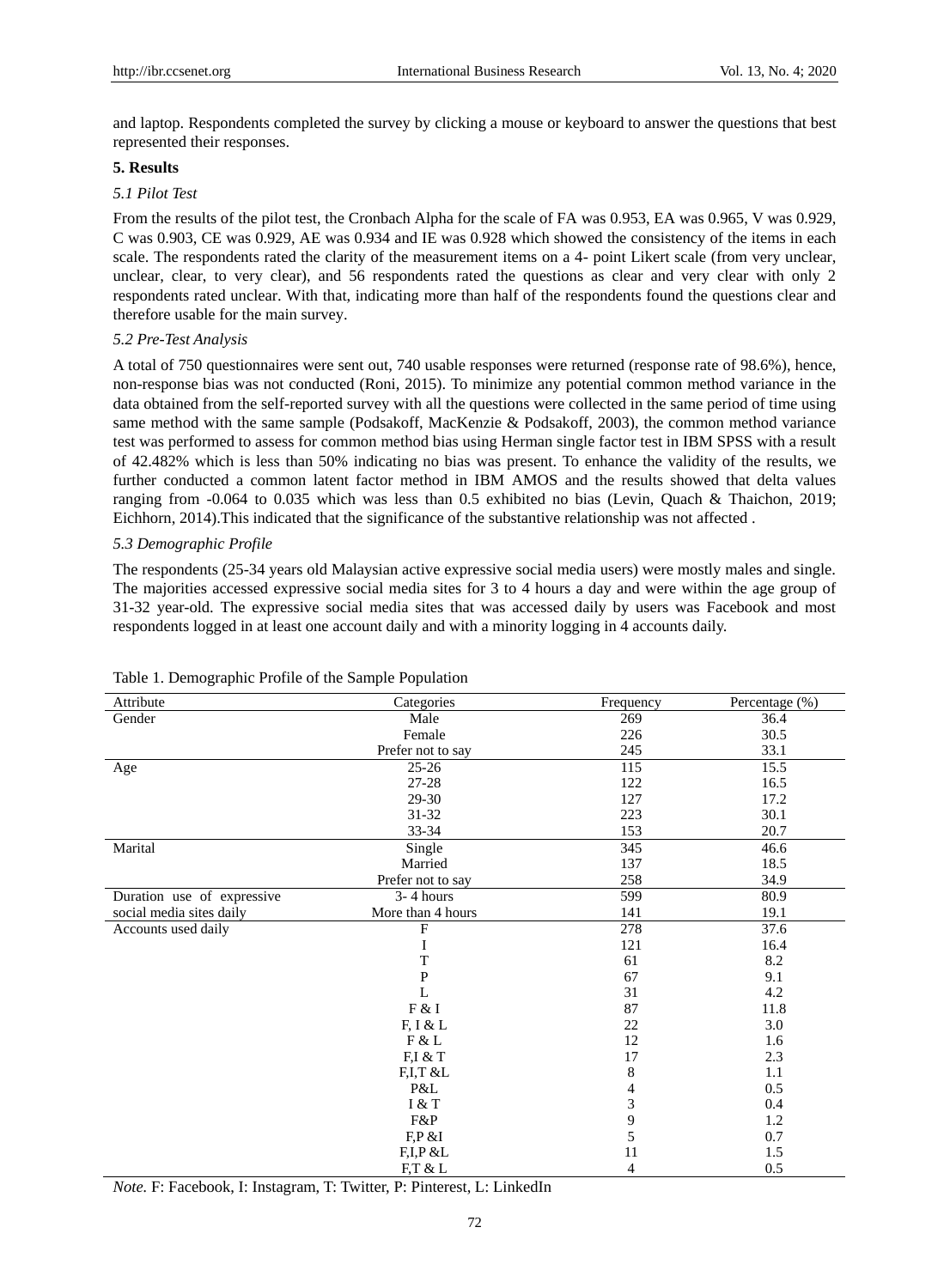# *5.4 Measurement Model*

Reliability Analysis was conducted using IBM SPSS. The internal consistency of the scale was established using Cronbach"s alpha measure (Reynaldo & Santos, 1999). Exploratory factor analysis was conducted using IBM SPSS to explore the number of factors with high loads of items (Reio & Shuck, 2014).This aimed to assist with the validity check of the scale for a cleaner measurement model for the purpose of confirmatory factor analysis (Watsons, 2017; Reio & Shuck, 2014; Hair et al., 2014). The values of these measures are given in Table 2 Cronbach Alpha measures in this study were all above 0.70 indicating that the consistency of the set of items consistently loaded onto the same factor (Hair et al. 2003) and factor loadings above 0.6 indicate that no items need to be deleted (Hair et al., 2006).

# Table 2. Results of Exploratory Factor Analysis & Reliability Analysis

| Constructs /Items                                                                         | Factor   | Cronbach |
|-------------------------------------------------------------------------------------------|----------|----------|
|                                                                                           | Loadings | Alpha    |
| Functional appeal                                                                         |          | 0.848    |
| FA1 The print content provides me with quality information.                               | 0.687    |          |
| FA2 The print content keeps me update with the information.                               | 0.730    |          |
| FA3 The print content provides a valuable source of information.                          | 0.850    |          |
| Emotional appeal                                                                          |          | 0.879    |
| EA1 The print content induces certain feelings $&$ sentiments in me.                      | 0.771    |          |
| EA2 I have certain feelings towards the print content.                                    | 0.798    |          |
| EA3 I experience feelings towards the print content.                                      | 0.820    |          |
| Vividness                                                                                 |          | 0.837    |
| V1 The print content excites my senses.                                                   | 0.849    |          |
| V2 The print content appeals to my senses.                                                | 0.694    |          |
| V3 The print content makes a strong impression to my senses.                              | 0.652    |          |
| Perceived creativity                                                                      |          | 0.704    |
| C1 The print content is unique.                                                           | 0.735    |          |
| C2 The print content is out of ordinary.                                                  | 0.700    |          |
| C3 The print content differ from my expectations.                                         | 0.777    |          |
| Cognitive Engagement                                                                      |          | 0.834    |
| CE1 I am interested in this brand of social networking sites.                             | 0.771    |          |
| CE2 I have lot of imagination with this brand in social networking sites.                 | 0.726    |          |
| CE3 It leads me to explore more about this brand in social networking sites.              | 0.801    |          |
| Affective Engagement                                                                      |          | 0.830    |
| AE1 I feel happy when in contact with this brand in social networking sites.              | 0.829    |          |
| AE2 I feel positive about this brand in social networking sites.                          | 0.711    |          |
| AE3 I feel pleased in relation to this brand in social networking sites.                  | 0.671    |          |
| <b>Intentional Engagement</b>                                                             |          | 0.820    |
| IE1 I try my best to frequently visit the brand in social networking sites.               | 0.801    |          |
| IE2 I'm willing to have an active relationship with the brand in social networking sites. | 0.751    |          |
| IE3 I will put my full effort in supporting the brand at its social networking sites.     | 0.748    |          |

Next, a confirmatory factor analysis was conducted using IBM AMOS to test the measurement model. Goodness of fit [GoF] test was tested using absolute fit indices [GFI=0.903; RMSEA= 0.067] and incremental fit indices [CFI=0.936; TLI=0.920].The overall fit for the measurement model was acceptable based on a conventional cut-off criteria of [GFI>0.90] (Hu & Bentler, 1999), [RMSEA<0.08] (Hair et al., 2014), [CFI>0.90] (Hair et al., 2014) and [TLI>0.90] (Hu & Bentler, 1999).

Then, the measurement model was assessed for its composite reliability and construct validity using IBM AMOS. Composite reliability [CR] values are shown in Table 3 and range from 0.714 to 0.850 with all exceeding 0.700, suggesting good reliability (Fornell & Larcker, 1981) and thus confirm that the measurement items consistently represented the same latent construct.

Construct validity was tested using convergent validity, discriminant validity and nomological validity rules. Results in Table 3 shows that factor loadings of each item exceeded the recommended 0.50 threshold (Hair et al., 2006) and the averages variances extracted [AVE] were above 0.50 indicating that they exceeded the threshold (Hair et al., 2014) with an exception of the AVE of construct C that was 0.463 and therefore slightly below 0.50. The items in the unfulfilled of construct C were not deleted because there was no problem with measurement model fit and the CR for construct C was higher than 0.60 which met the rule of thumb of Fornell & Larcker (1981) and Chun, Wang, Wu & Wan (2013). These results indicated that most of the latent variables in this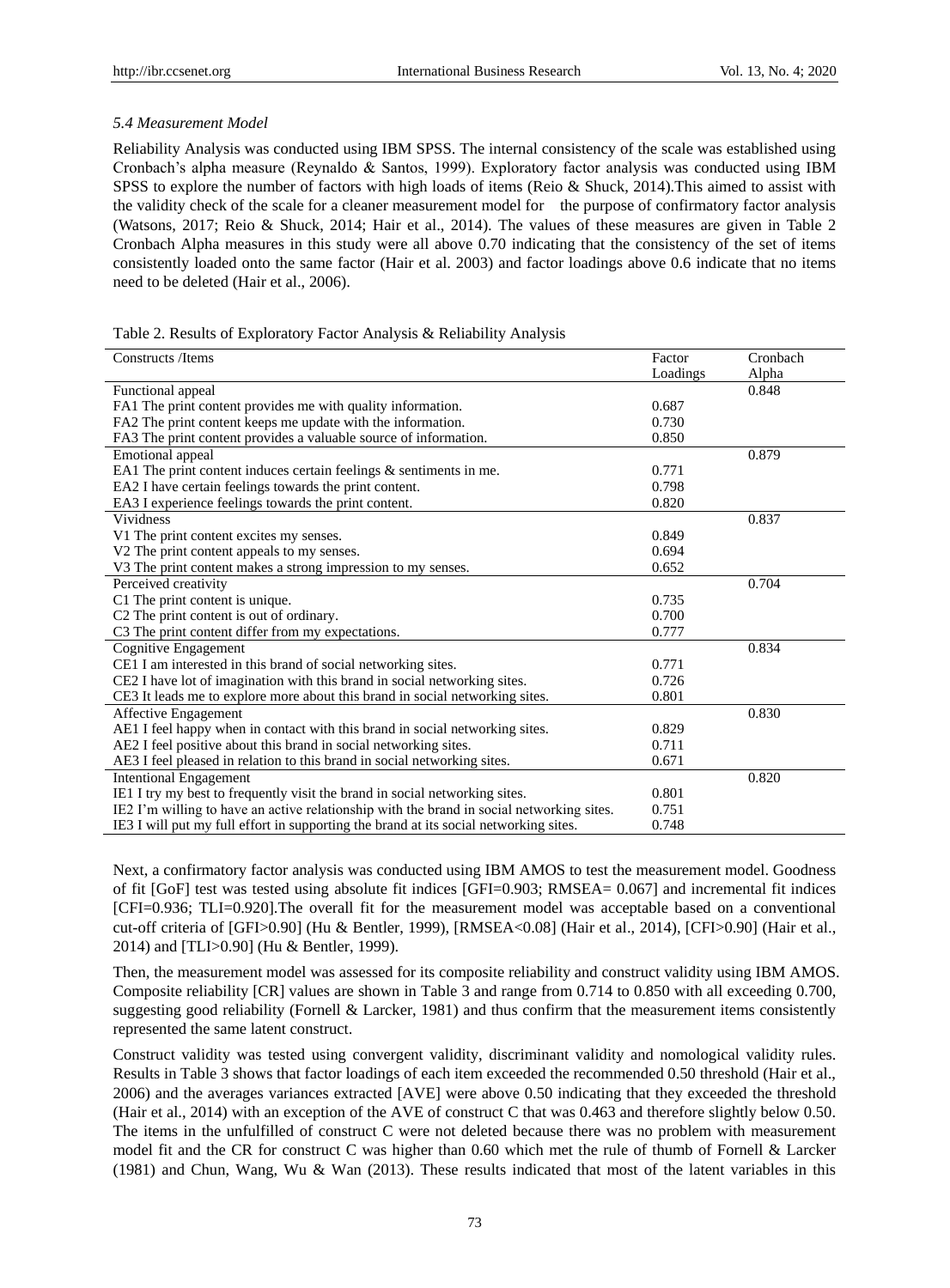research accounted for more than half of the explained variance in each indicator. For, discriminant validity, AVE obtained for each construct was larger than the squared inter construct correlation [SIC] showed in Table 4, this results showed that the measures of a construct were not highly correlated with other constructs indicating they maintain its' distinctive from each other (Hair et al., 2014). Lastly, nomological validity was used to test if correlations of the construct were positively significant which indicates that these constructs are positively related and supports that the proposed model make sense (Hair et al., 2014).The results of these assessment showed that the measurement model is valid.

| Construct/Item                | <b>Factor Loadings</b> | CR    | <b>AVE</b> |
|-------------------------------|------------------------|-------|------------|
| <b>Intentional Engagement</b> |                        | 0.823 | 0.610      |
| IE1                           | 0.690                  |       |            |
| IE <sub>2</sub>               | 0.825                  |       |            |
| IE3                           | 0.820                  |       |            |
| Affective Engagement          |                        | 0.835 | 0.628      |
| AE1                           | 0.736                  |       |            |
| AE <sub>2</sub>               | 0.825                  |       |            |
| AE3                           | 0.813                  |       |            |
| Cognitive Engagement          |                        | 0.838 | 0.634      |
| CE1                           | 0.705                  |       |            |
| CE2                           | 0.876                  |       |            |
| CE3                           | 0.799                  |       |            |
| Perceived Creativity          |                        | 0.714 | 0.463      |
| C <sub>1</sub>                | 0.627                  |       |            |
| C <sub>2</sub>                | 0.844                  |       |            |
| C <sub>3</sub>                | 0.533                  |       |            |
| Vividness                     |                        | 0.847 | 0.650      |
| V1                            | 0.704                  |       |            |
| V <sub>2</sub>                | 0.872                  |       |            |
| V <sub>3</sub>                | 0.833                  |       |            |
| <b>Emotional Appeal</b>       |                        | 0.882 | 0.713      |
| EA1                           | 0.813                  |       |            |
| EA <sub>2</sub>               | 0.889                  |       |            |
| EA3                           | 0.830                  |       |            |
| Functional Appeal             |                        | 0.850 | 0.655      |
| FA1                           | 0.858                  |       |            |
| FA <sub>2</sub>               | 0.844                  |       |            |
| FA3                           | 0.718                  |       |            |

Table 3. Results of Convergent Validity for the Measurement Model

# Table 4. Results of Discriminant Validity & Nomological Validity for the Measurement Model

| Construct                   | <b>Construct Relationship</b> | <b>AVE</b> | <b>SIC</b> | P   |
|-----------------------------|-------------------------------|------------|------------|-----|
| Intentional Engagement [IE] |                               | 0.610      |            |     |
|                             | $IE <$ ->FA                   |            | 0.311364   | *** |
|                             | IE < > C                      |            | 0.272484   | *** |
|                             | IE < >AE                      |            | 0.438244   | *** |
|                             | IE < >EA                      |            | 0.354025   | *** |
|                             | $IE \leftarrow > V$           |            | 0.361201   | *** |
|                             | IE < >CE                      |            | 0.451584   | *** |
| Affective Engagement [AE]   |                               | 0.628      |            |     |
|                             | $AE \leftarrow E$             |            | 0.438244   | *** |
|                             | $AE <$ ->FA                   |            | 0.380689   | *** |
|                             | AE < >C                       |            | 0.310249   | *** |
|                             | AE < >EA                      |            | 0.370881   | *** |
|                             | AE < >>V                      |            | 0.398161   | *** |
|                             | AE < >CE                      |            | 0.451584   | *** |
| Cognitive Engagement [CE]   |                               | 0.634      |            |     |
|                             | $CE \ll F$                    |            | 0.451584   | *** |
|                             | $CE \leftarrow$ FA            |            | 0.342225   | *** |
|                             | $CE \leftarrow>C$             |            | 0.231361   | *** |
|                             | CE < >AE                      |            | 0.451584   | *** |
|                             | CE < >EA                      |            | 0.341056   | *** |
|                             | $CE \leftarrow V$             |            | 0.3721     | *** |
| Perceived Creativity [C]    |                               | 0.463      |            |     |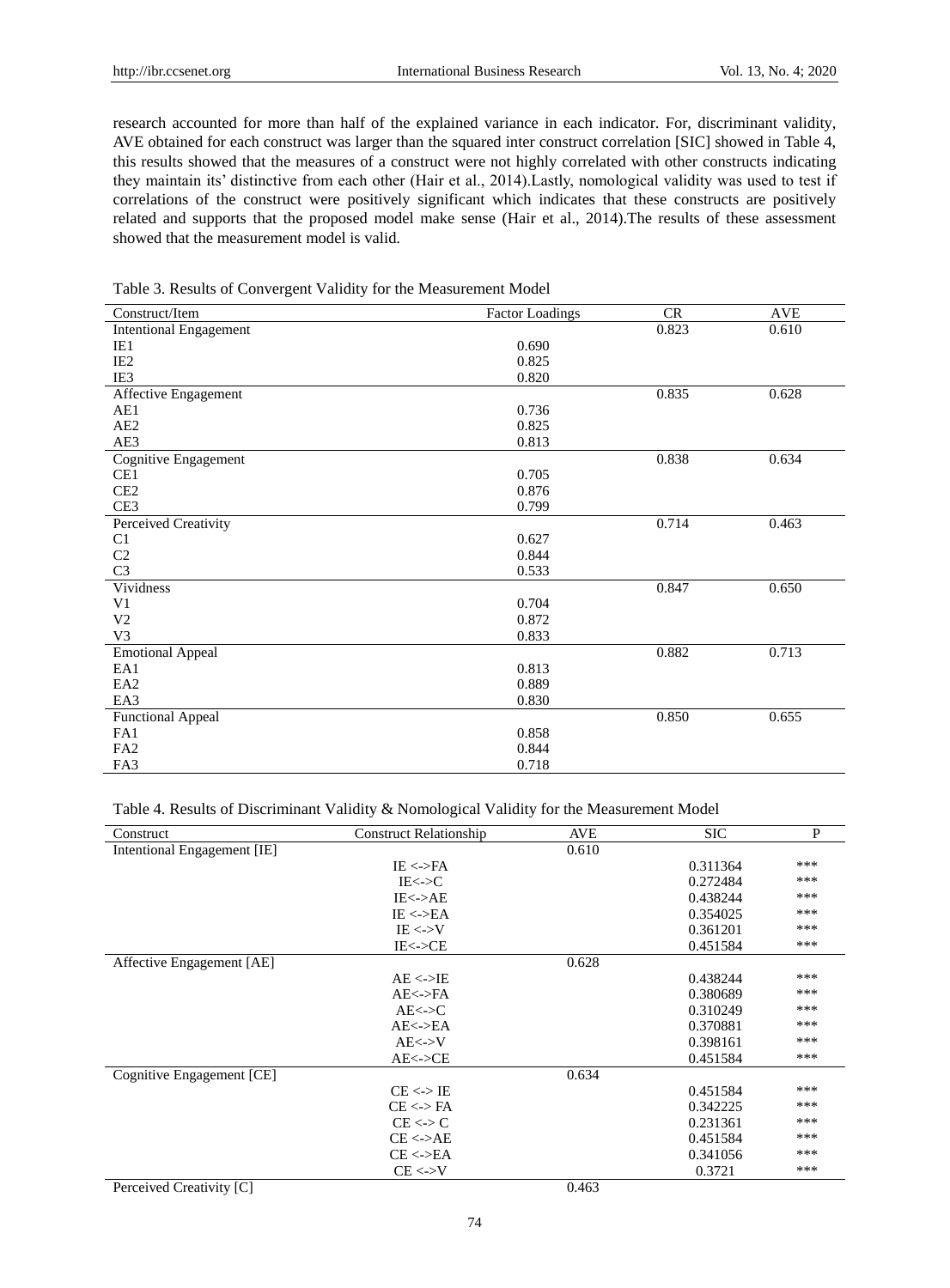|                        | $C \ll D \leq E$     |       | 0.272484 | *** |
|------------------------|----------------------|-------|----------|-----|
|                        | $C \ll FA$           |       | 0.275625 | *** |
|                        | $C \ll > AE$         |       | 0.310249 | *** |
|                        | $C \ll B$ A          |       | 0.343396 | *** |
|                        | $C \ll V$            |       | 0.288369 | *** |
|                        | $C \ll D \le E$      |       | 0.231361 | *** |
| Vividness [V]          |                      | 0.650 |          |     |
|                        | $V \leq > I E$       |       | 0.361201 | *** |
|                        | $V \leq P A$         |       | 0.456976 | *** |
|                        | $V \ll D$            |       | 0.288369 | *** |
|                        | $V \lt\to AE$        |       | 0.426409 | *** |
|                        | $V \le B A$          |       | 0.398161 | *** |
|                        | $V \leftarrow > CE$  |       | 0.3721   | *** |
| Emotional Appeal [EA]  |                      | 0.713 |          |     |
|                        | $EA \leq>E$          |       | 0.354025 | *** |
|                        | $EA \leftarrow >FA$  |       | 0.344569 | *** |
|                        | $EA \leftarrow C$    |       | 0.43396  | *** |
|                        | $EA \leq >AE$        |       | 0.370881 | *** |
|                        | $EA \leftarrow Y$    |       | 0.398161 | *** |
|                        | $EA \leftarrow > CE$ |       | 0.341056 | *** |
| Functional Appeal [FA] |                      | 0.655 |          |     |
|                        | FA < >IE             |       | 0.311364 | *** |
|                        | FA < >C              |       | 0.275625 | *** |
|                        | FA < >AE             |       | 0.380689 | *** |
|                        | FA < >EA             |       | 0.344569 | *** |
|                        | FA < > V             |       | 0.456976 | *** |
|                        | FA < > CE            |       | 0.342225 | *** |

Lastly, a multi-collinearity check was conducted. The predictor variables of all the inner construct correlation [IC] were less than 0.85 with tolerance values of less than 1 and the variation inflation factor (VIF) values were within the range of 1.342 to 1.473, VIF <3 provides proves that multicollinearity problem does not exist (Ho, 2014; O"brien, 2007) and indicates that there is no overlap of information across these independent variables. These results are shown in Table 5.

| Correlation          |       | Tolerance | VIF   |
|----------------------|-------|-----------|-------|
| $FA \leftarrow > EA$ | 0.587 | 0.701     | 1.427 |
|                      |       | 0.679     | 1.473 |
| FA < >V              | 0.677 | 0.701     | 1.427 |
|                      |       | 0.745     | 1.342 |
| $EA \ll U$           | 0.631 | 0.679     | 1.473 |
|                      |       | 0.754     | 1.342 |

Table 5. Results of Multicollinearity of Predictors Variables

#### *5.5 Structural Model*

In this stage, when two-headed arrows from confirmatory factor analysis to become single-headed arrow to form structural model, the model fit will decrease due to specifics of the relationship (Hair et al., 2014). The GoF test was used to test the structural model fit and the estimated relationship within unobservable variables in a structural theory was evaluated (Hair et al., 2014).

The structural model was tested with result showing GoF indices of absolute fit [GFI=0.883; RMSEA=0.076] with threshold of [GFI>0.90] (Hu & Bentler, 1999) and [RMSEA<0.08]. Hence, the result showed that the GFI indices were not in the acceptable range indicates that the estimated model doesn"t reproduced data and explains the data well (Kline, 2016). The incremental fit indices [CFI=0.913; TLI=0.898] had thresholds of [CFI>0.90] (Hair et al.,2014) and [TLI>0.90] (Hu & Bentler,1999).TLI does not meet the requirement in its baseline model (Kilne, 2016). When there were model fit issues, structural model loadings were checked and it was found out that C3 measurement items had a low factor loading of 0.398 led to the model fit issues. Therefore, C3 measurements items were deleted to improve the quality of the latent construct. After C3 deletion, the structural model improved as shown in figure 2. The new structural model was subsequently assessed for its model fit using the GoF test. The GoF of absolute fit indices of the new structural model [GFI=0.904; RMSEA=0.070] and incremental fit indices [CFI=0.932; TLI=0.920] both indices show that is within the acceptable cut-off ranges.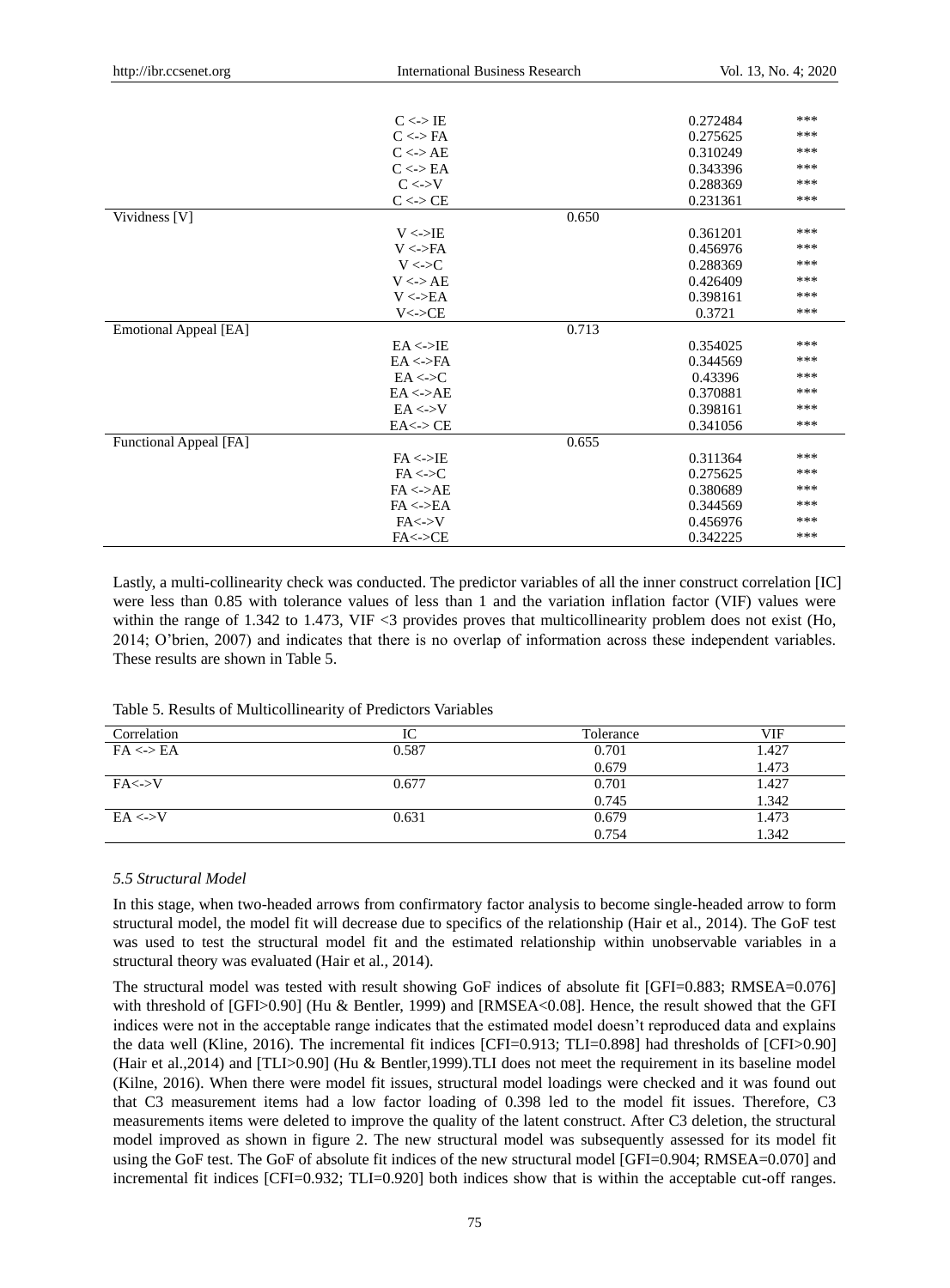Lastly to compare the fit of two models i.e. the old and new models, parsimonious fit indices were used. The new model with [PNFI=0.771; AIC=836.033] had better parsimonious fit than the old model [PNFI=0.763; AIC=1051.230] respectively indicating fewness of freely estimated parameter relative to number of observations (Kline, 2016).



Figure 2. New Structural Model

Within the rules of structural equation modelling, residual error terms should be includes in any endogenous variables (Byrne, 2010). This was named square multiple correlation  $(R^2)$  for the purposes of providing an indication of the proportional (%) of contribution of an exogenous construct in estimating endogenous construct.  $R^2$  values of 0.75, 0.50, or 0.25 for endogenous latent variables could be described as substantial, moderate, or weak respectively specifically in marketing research (Hair, Ringle & Sarstedt, 2011). The explained variance  $[R^2]$  for e22 was 77.4% this explained that 77.4% of the variance of support for perceived creativity [C] was accounted for by the variance in functional appeal [FA], emotional appeal [EA] and vividness [V]. This indicated that it was able to effectively explain that a person"s functional appeal, emotional appeal and vividness experience can substantially contribute to a person's perceived creativity behaviour.  $R^2$  for e24 and e 23 showed that 69.2% of the variance for affective engagement [AE] and 59.5% of the variance of cognitive engagement [CE] were accounted for the variance in perceived creativity. This illustrated that perceived creativity substantially contributes to cognitive engagement [CE] and affective engagement. The model also accounted for 56.3% of the variance explained in intentional engagement [IE] implying that a person"s curious and positive emotion behaviour meritoriously contributes to willingness to click a social media button. These ranges of  $R<sup>2</sup>$ results also provide another validity indicator of the hypothetical structural model effectively matching the reality model (Lewis-Beck, Bryamn & Liao, 2004; Baber, Thurasamy, Malik, Sadiq, Islam & Sajjad 2016) and implies that the high variance explains in constructs provided preliminary explanations that the constructs hypothetical relationships are logical and possible.

Finally, the hypotheses of the path was tested; hypothetical model path relationships were all statistically significant at 0.001 level and strength of the relationship was above 0.02 varies from large, medium and small which provided clues that relationship strength was stable (Aiken & West, 1991). From the values shown in Table 6, of all the paths in the improved structural model, the relationship of C- $>CE$  and C- $>AE$  was the most significantly impactful of all relationships. This means a novelty reaction can certainly produce curiosity and positive emotion behaviour in a human being. And, based on the evaluation of brand content experience as creative by an individual, displays that EA->C had the most significant strength when compared to FA->C and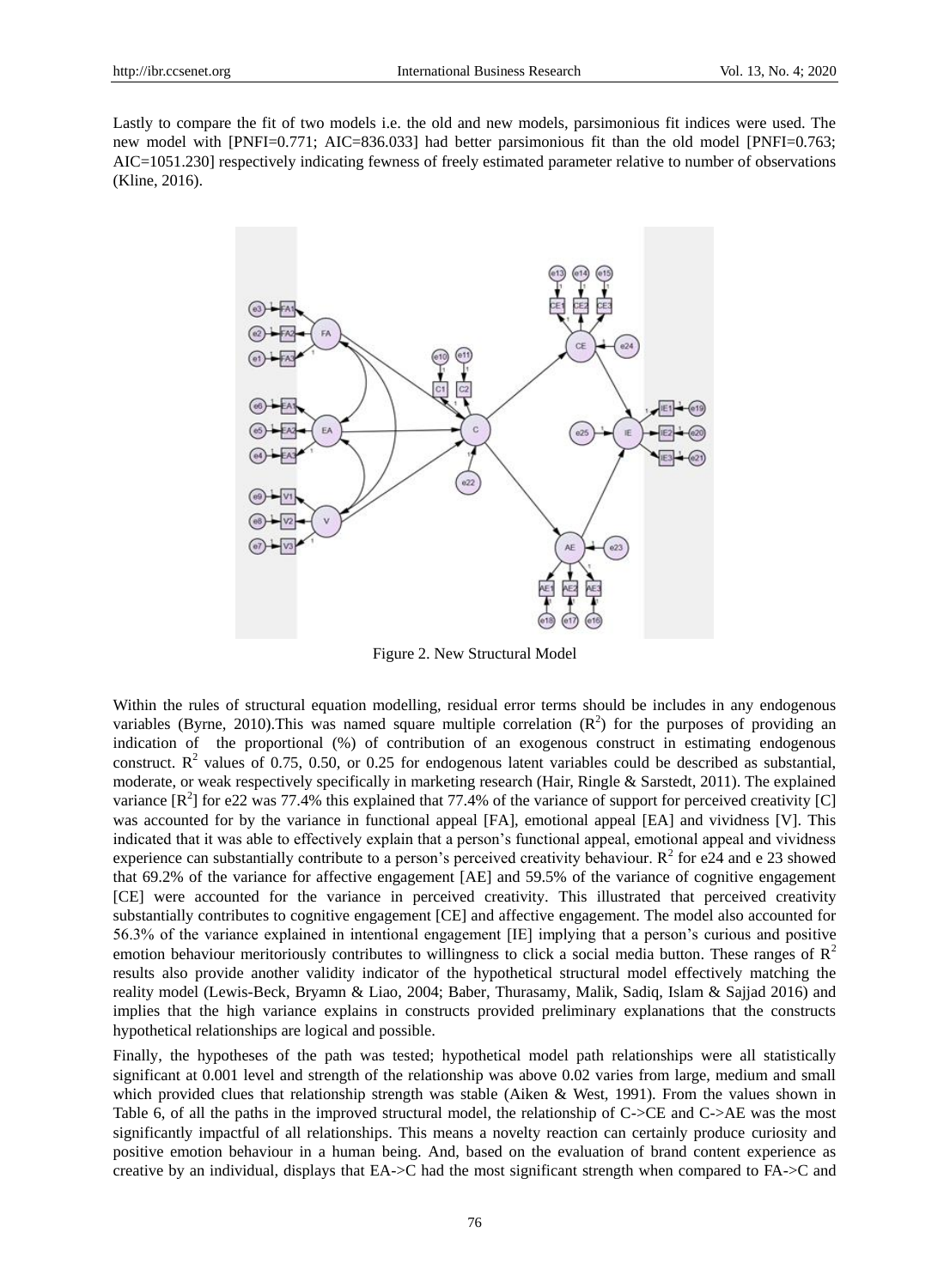V- $\geq$ C which implies that a content with feel experience has the most important role in creating novelty reaction whereas pragmatic experience and vividness plays a minor role in creating novelty reaction.

|                  | Hypothesized | Standardized | C.R.   | D   |        | <b>Effect Size</b> |           |
|------------------|--------------|--------------|--------|-----|--------|--------------------|-----------|
|                  | Path         | regression   |        |     | Value  | Interprets         |           |
|                  |              | weight       |        |     |        |                    |           |
| H1.              | FA > C       | 0.289        | 5.585  | *** | 0.0730 | S                  | Supported |
| H <sub>2</sub> . | E A > C      | 0.383        | 7.553  | *** | 0.2004 | М                  | Supported |
| H3.              | V > C        | 0.341        | 6.190  | *** | 0.1009 | S                  | Supported |
| H4.              | C > CE       | 0.772        | 11.121 | *** | 1.4691 |                    | Supported |
| H <sub>5</sub> . | $C$ ->AE     | 0.832        | 11.988 | *** | 2.2468 |                    | Supported |
| H6.              | $CE$ ->IE    | 0.416        | 7.852  | *** | 0.0588 | S                  | Supported |
| H7.              | AE > HE      | 0.412        | 7.903  | *** | 0.0691 | S                  | Supported |

Table 6. Hypothesized Results of New Improved Structural Model

Note. The effect size recommended value with 0.02 to 0.14 is small [S], 0.15 to 0.34 is medium [M] and more than 0.35 is large [L], in addition, critical ratio [C.R.] >1.96 and \*\*\* significant at 0.001 level (two-tailed)

#### **6. Discussions & Implications**

In the context of social networking sites, with a focus on consumer lack of engagement in brand activities, this research proposed that identifying brand content experiences perceived by user as creative would initiate the process of consumer brand engagement. The study showed that all the seven hypotheses were proven indicating that all the seven relationships within the constructs were supported. The summary of the GoF results also indicated the empirical results were consistent with the proposed research model. This means that active expressive social media users indeed behave like postmodern users more focused on subjective elements which in turn kick-starts an engagement relationship with a brand.

In this aspect, whereas the study of the content marketing framework in social networking sites still in exploratory phase, with this empirical study using experience dimension showed that results of the proposed H1,H2 and H3 had positive significant relationships with perceived creativity. This helped to contribute to a great extent to the theoretical foundation which constitutes of the components of functional appeal, emotional appeal and vividness that are the basic passive experience components that form a brand content experience and produce novelty emotion which is perceived creativity. Therefore, this confirms that to create passive engaging experience, the content components need to consist of functional appeal, emotional appeal and vividness which all play an important role in helping to fill the gap of identifying a suitable content marketing framework needed in brand posting.

Following this, results of H4 and H5 showed positive significant strong relationships that imply the active experience of curiosity and positive emotions of the expressive social media societies is elicited from novelty emotion. This confirms that novelty emotions are an important appraisal of the passive experience from functional appeal, emotional appeal and vividness that convert passive experience to active experience (curiosity and positive emotion). Because previous studies on content marketing expressive social media literature are mostly focused on studies of novelty (eg: Tafesse, 2015; Syrdal & Briggs, 2018) with standard social media engagement metrics (share, like, comment) without studying the internal processes that provides the output behaviour. With the unpredictable behaviour of current societies (Batra & Kazmi, 2008), a strong positive relationship of H4 & H5 provide insight into marketing literature of what factors underlie the social media engagement metrics, the factors i.e. novelty emotion, curiosity and positive emotion which form the internal and intrinsic state that play utmost importance in contextualizing social media engagement metrics. Based on this, the research studies should more focus on the internal and intrinsic states of the user.

Finally H6 and H7 relationships in the research model, supported by the literature of psychology and organization behavior and results of H6 and H7 showed positive significant relationship and confirmed that multidimensional consumer brand engagement is an intrinsic motivation relation construct. This helped to enrich the concept of multidimensional consumer brand engagement and confirmed that multidimensional consumer brand engagement is an intrinsic psychological state of mind (i.e. cognitive engagement and affective engagement) that help stabilize the brand relationship, create frequent intentional engagement through clicking social media buttons of like, share and comment. This provides new knowledge to the literature i.e. the focus in social media marketing investment should not be focus on engagement rates. The results showed that the cognitive engagement and affective engagement are the ones that play a role in stabilizing social media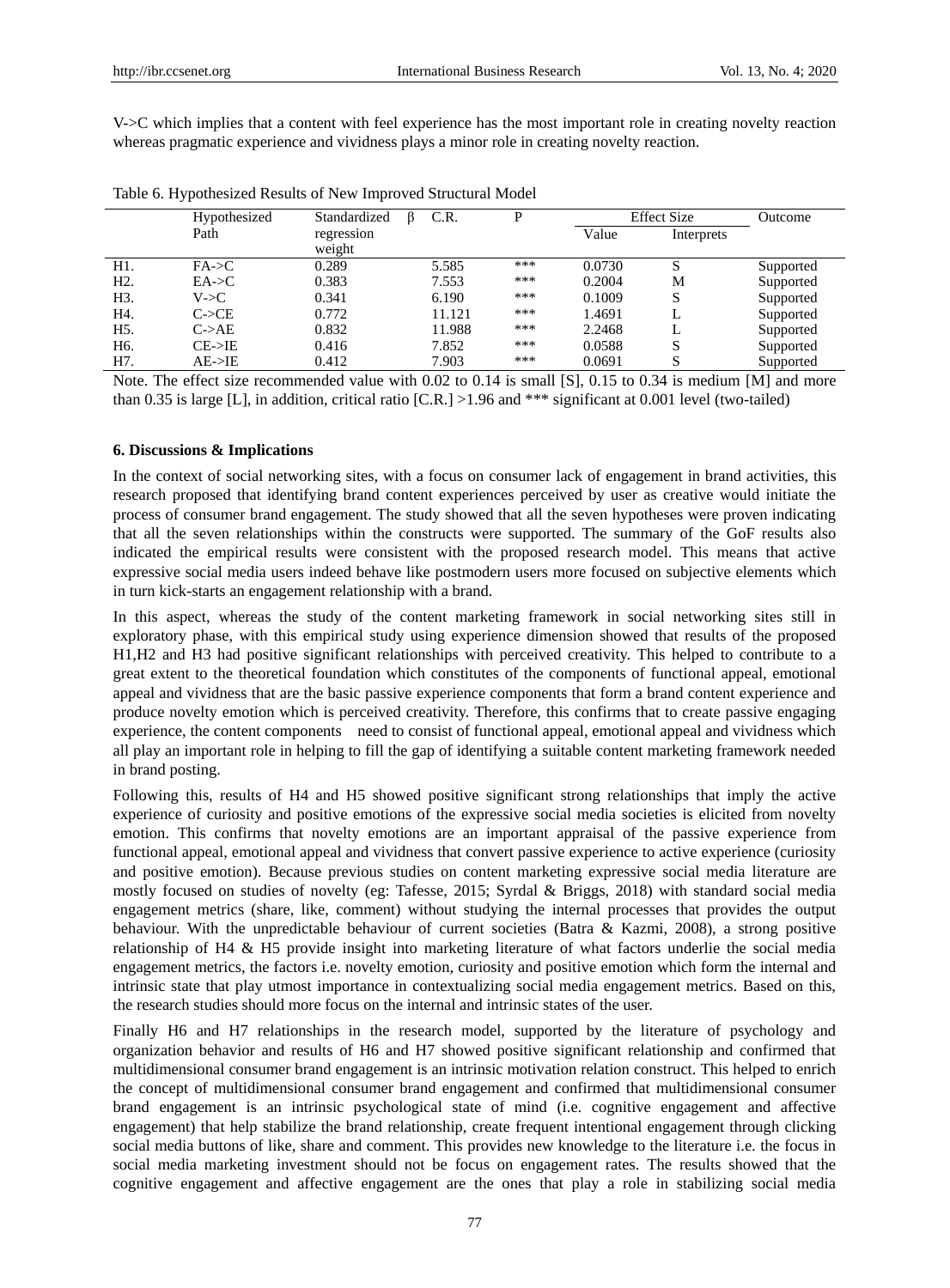engagement relationship to increase the current proportion of the expressive social media societies clicking and only in future, in enhancing probability of users becoming follower thereby building a long term consumer brand engagement kind of relationship

For the industry wise, this model is able to help a marketing communication manager to visualize a solution for a brand to break into the expressive social media environment so as to generate exposure of their brand posting by emphasizing strategies of creating content using a combination of pragmatic experience, feel experience and sense experience. Moreover, the research findings of H2 showed that it had strongest significant relationship when compared to H1 and H2 accorded to the industry player approaches to create content with more emotional appeal which then only followed by pragmatic and sense experience for an engaging creative content. Also, this study provided knowledge to industry players on how to bring the consumer closer to its nutshell for engagements activities by focusing on creating activities that stimulate users" intrinsic state engagement so that the users can develop an association with the brand during the consumption process opposed to focusing on engagement rate.

#### **7. Limitation & Recommendations**

Although these research findings provide additional knowledge, but there were some limitations. Firstly, this was a cross-sectional study, therefore the research findings cannot explain the behavior of the respondents over of time. The adoption of purposive sampling method in this research also limits in generalization of study findings and making inference.

Future research may longitude this study and use probability sampling methods. This may also employ more than one or alternate brand still images or short videos meeting the criteria of experiential content as stimuli to test this research model. The research model can also be tested on a population from different age-groups of active expressive social media users and non-active expressive social media users.

#### **References**

- Addis, M., & Holbrook, M. B. (2001). On the conceptual link between mass customisation and experiential consumption: An explosion of subjectivity. *Journal of Consumer Behaviour*, *1*(1), 50-66. https://doi.org/10.1002/cb.53
- Addis, M., & Podesta, S. (2005). Long life to marketing research: A postmodern view*. European Journal of Marketing*, *39*(3/4), 386-412. https://doi.org/10.1108/03090560510581836
- Aiken, L. S., & West, S. G. (1991). *Multiple regression: Testing and interpreting interactions*. United States, US: Sage Publications Inc.
- Amabile, T. M. (1996). *Creativity in context: Update to the social psychology of creativity*. Boulder, CO: Westview Press.
- Amira, K. (2015). The creative concept and its role in advertising design. *International Design Journal, 5*(3), 1085-1090. Retrieved from https://www.semanticscholar.org/paper/The-Creative-Concept-and-its-role-in-Advertising-Kadry/f36852529 909079009ea28f5ad86046e1baf8a22
- Ang, S. H., Lee, H. Y., & Leong, S. M. (2007). The ad creativity cube: Conceptualization and initial validation. *Journal of Academy Marketing*, *35,* 220-232.
- Appelbaum, U., & Halliburton, C. (1993). How to develop international advertising campaigns that work: the example of the European food and beverage sector. *International Journal of Advertising*, *12*(3), 223-241. <https://doi.org/10.1080/02650487.1993.11104540>
- Arnould, E. J., & Price, L. L. (1993). River magic: Extraordinary experience and the extended service encounter. *Journal of Consumer Research*, *20*(1), 24-45. https://doi.org/10.1086/209331
- Ashley, C., & Tuten, T. (2015). Creative strategies in social media marketing: An exploratory study of branded social content and consumer engagement. *Psychology & Marketing*, *32*(1), 15-27. https://doi.org/10.1002/mar.2076
- Baber, A., Thurasamy, R., Malik, I. M., Sadiq, B., Islam, S., & Sajjad, M. (2016).Online word of mouth antecedents, attitude & intention to purchase electronic products in Pakistan. *Telematice & Informatics*, *33*(2), 388-400.<https://doi.org/10.1016/j.tele.2015.09.004>
- Bakar, A. M. H., Desa, M. M. A., & Mustafa, M. (2015). Attributes for image content that attract consumers" attention to advertisements. *Procedia-Social & Behavioral Science*, *195,* 309-314.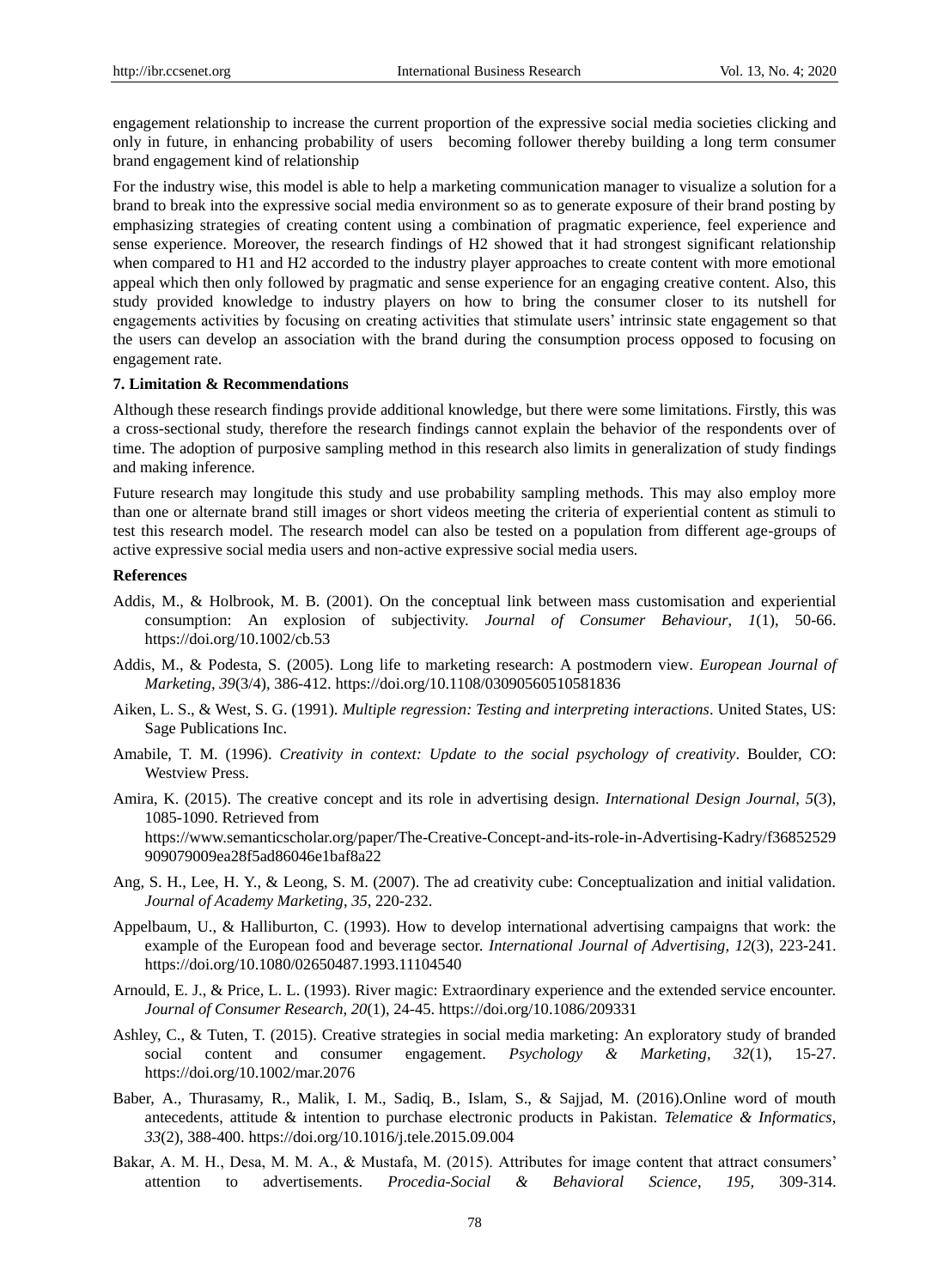https://doi.org/10.1016/j.sbspro.2015.06.349

- Barto, A., Miroli, M., & Baldassame, G. (2013). Novelty or surprise? *Hypothesis & Theory Article*, *4,* 907. <https://doi.org/10.3389/fpsyg.2013.00907>
- Batra, S. K., & Kazmi, S. H. H. (2008*).Consumer behaviour* (2nd ed.). New Delhi: Excel Book.
- Blasko, V. J., & Mokwa, M. P. (1986). Creativity in advertising: A Janusian perspective. *Journal of Advertising*, *15*(4), 43-72. https://doi.org/ 10.1080/00913367.1986.10673037
- Blasko, V. J., & Mokwa, M. P. (1988). Paradox, advertising & the creative process. Paradox, advertising and the creative process. *Current Issues and Research in Advertising*, *11*(1-2), 351-365. https://doi.org/10.1080/01633392.1988.10504938
- Belch, E. G., & Belch, A. M. (2003). *Advertising and promotion: an intergrated marketing communications perspective 6th edition*. New York, NY: McGraw-Hill.
- Bloomstein, M. (2012). *Content strategy at work. Real world stories to strengthen every interactive project*. United States, US: Morgan Kauffmann.
- Bouagina, J. D., & Triki, A. (2014). From postmodernism to postmodern consumer: The impact on the consumption theory. *Postmodern Openings*, *5*(2), 99-117. https://doi.org/10.18662/po/2014.0502.07
- Bowden, J. L. H. (2009). The process of customer engagement: A conceptual framework. *Journal of Marketing Theory & Practice*, *17*(1), 63-74.<https://doi.org/10.2753/MTP1069-6679170105>
- Brakus, J., Schmitt, B. H., & Zarantonello, L. (2009). Brand experience: What is it? How is it measured? Does it affect loyalty*? Journal of Marketing*, *73*(3), 52-68. https://doi.org/10.1509/jmkg.73.3.52
- Bray, J. P. (2008). *Consumer behaviour theory: approaches and models*. Discussion Paper. United Kingdom, UK: Bournemouth University Research Online. Retrieved from http://eprints.bournemouth.ac.uk/10107/1/Consumer\_Behaviour\_Theory\_Approaches\_%26\_Models.pdf
- Brodie, R. J., Glynn, M. S., & Durme, J. V. (2002). Towards a theory of marketplace equity. Integrating branding and relationship thinking with financial thinking. *Marketing Theory*, *2*(1), 5-28. https://doi.org/10.1177/147059310200200101
- Brodie, R. J., Hollebeek, L. D., Juric, B., & Ilic, A. (2011). Customer engagement: Conceptual domain, fundamental propositions, and implications for research. *Journal of Service Research*, *14*(3), 252-271. https://doi.org/10.1177/1094670511411703
- Brodie, R. J., Ilic, A., Juric, B., & Hollebeek, L. (2013). Consumer engagement in a virtual brand community: an exploratory analysis. *Journal of Business Research*, *66*(1), 105-114. <https://doi.org/10.1016/j.jbusres.2011.07.029>
- Bruner, J. (1962). The new educational technology. *American Behavioral Scientist*, *6*(3), 5-7. <https://doi.org/10.1177/000276426200600302>
- Buckley, W. K. (1989). *Mechanical man. John Broadus Watsons & the beginnings of behaviourism*. New York: The Guilford Press.
- Bujisic, M., Bilgihan, A., & Smith, S. (2015). Relationship between guest experience, personality characteristics, and satisfaction: Moderating effect of extraversion and openness to experience. *Tourism Analysis*, *20*(1), 25-38. https://doi.org/10.3727/108354215X14205687167509
- Cachero-Martinez, S., & Vazquez-Casielles, R. (2017). Stimulating curiosity and consumer experience in a retailer. *American Journal of Industrial and Business Management*, *7*(4), 473-486. https://doi.org/10.4236/ajibm.2017.74034
- Calder, B. J., Malthouse, E. C., & Schaedel, U. (2009). An experimental study of the relationship between online engagement and advertising effectiveness. *Journal of Interactive Marketing*, *23,* 321-221. <https://doi.org/10.1016/j.intmar.2009.07.002>
- Calder, B., Isaac, M. S., & Malthouse, E. (2016). How to capture consumer experiences: a context specific approach to measuring engagement. *Journal of Advertising Research*, *56*(1), 1-14. https://doi.org/10.2501/JAR-2015-028
- Carbone, L. P., & Haeckel, S. H. (1994). Engineering customer experiences. *Marketing Management*, *3*(3), 8-19. Retrieved from https://www.scirp.org/(S(vtj3fa45qm1ean45vvffcz55))/reference/ReferencesPapers.aspx?ReferenceID=138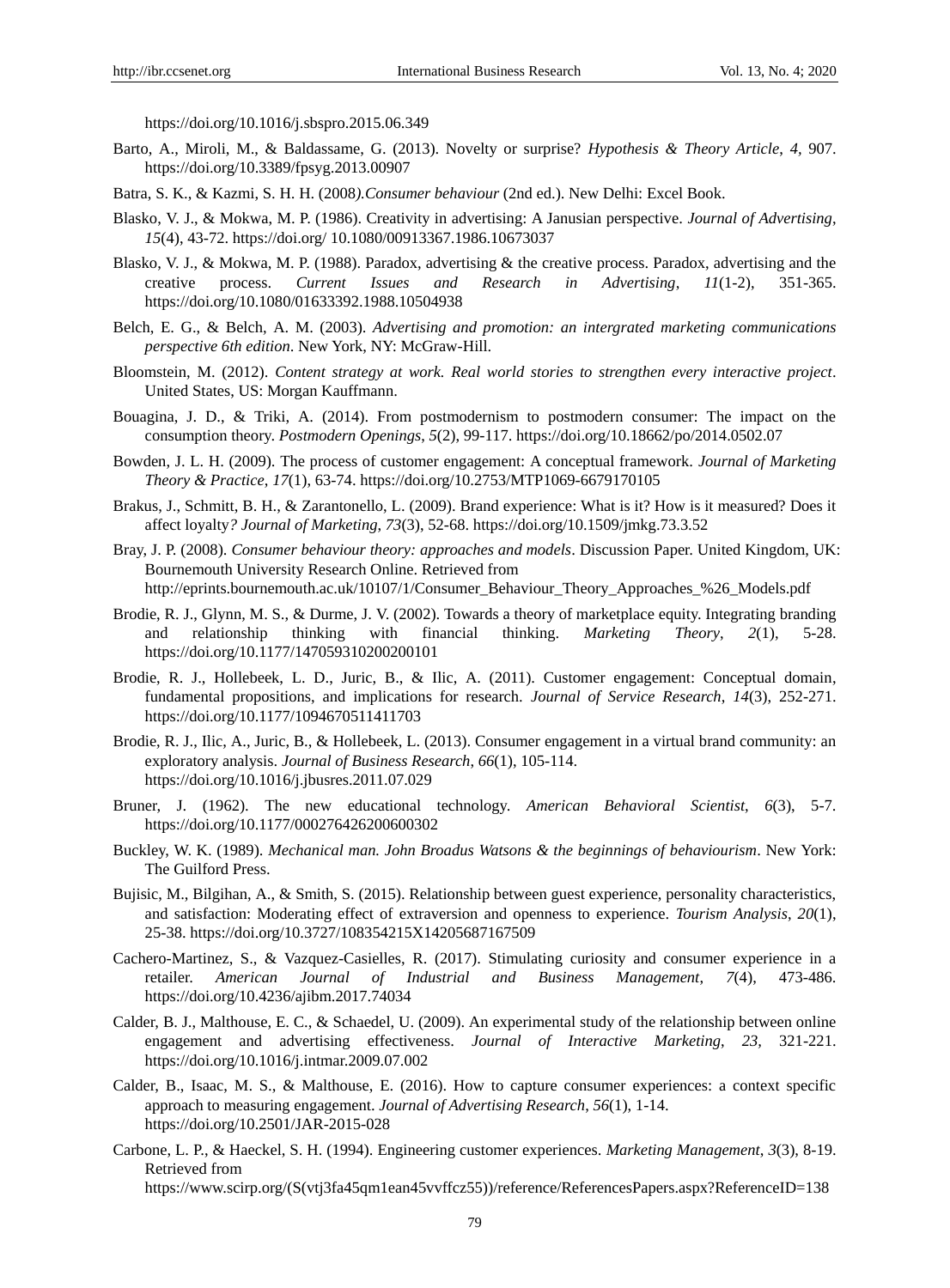964

- Celsi, R. L., Rose, R. L., & Leigh, T. W. (1993). An exploration of high-risk leisure consumption through skydiving. *Journal of Consumer Research*, *20*(1), 1-23. https://doi.org/10.1086/209330
- Chandralal, L., & Valenzuela, F. R. (2015). Memorable tourism experiences: Scale development. *Contemporary Management Research*, *11*(3), 291-310. https://doi.org/10.7903/cmr.13822
- Chang, C. C., Tseng, K. H., Liang, C., & Yan, C. (2013). The influence of perceived convenience and curiosity on continuance intention in mobile English learning for high school students using PDAs. *Journal Technology, Pedagogy and Educatio*n, *22*(3), 373-386.<https://doi.org/10.1080/1475939X.2013.802991>
- Chang, H. J., Eckman, M., & Yan, R. N. (2013). Application of the stimulus-organism-response model to the retail environment: the role of hedonic motivation in impulse buying behaviour. *The International Review of Retail, Distribution & Consumer Research*, *21*(3), 233-249.<https://doi.org/10.1080/09593969.2011.578798>
- Chang, P. L., & Chieng, M. H. (2006). Building consumer–brand relationship: A cross-cultural experiential view. *Psychology & Marketing*, *23*(11), 927-959. https://doi.org/10.1002/mar.20140
- Chun, H., Wang, Y., Wu, W. T., & Wan, P. A. (2013). An empirical analysis of the antecedents and performance consequences of using the moodle platform. *International Journal of Information and Education Technology*, *3*(2), 217-221. https://doi/org/10.7763/IJIET.2013.V3.267
- Clarke, J. (2013). Experiential aspects of tourism gift consumption. *Journal of Vacation Marketing*, *19*(1), 75-87. <https://doi.org/10.1177/1356766712461406>
- Cohen, D. A. (2014). *The hidden forces behind the obesity epidemic & how we can end it*. US: Rand Corporation.
- Content Marketing Institute [CMI]. (2016). *Definition of content marketing.* Retrieved from <http://contentmarketinginstitute.com/2016/11/content-marketingdefinitions>
- Coursaris, C. K., Osch, W. V., & Balogh, B. A. (2016). Informing brand messaging strategies via social media analytics. *Online Information Review*, *40*(1), 6-24.<https://doi.org/10.1108/OIR-02-2015-0062>
- Cova, B., & Dalli, D. (2009). Working consumers: The next step in marketing theory? *Marketing Theory*, *9*(3), 315-339.<https://doi.org/10.1177/1470593109338144>
- Cova, B. (1996). What postmodernism means to marketing managers. *European Management Journal*, *14*(5), 494-499. [https://doi.org/10.1016/0263-2373\(96\)00043-6](https://doi.org/10.1016/0263-2373(96)00043-6)
- Csikszentmihalyi, M., & Asakawa, K. (2016). Universal and cultural dimensions of optimal experiences. *Japanese Psychological Research*, *58*(1), 4-13. https://doi.org/10.1111/jpr.12104
- Csikszentmihalyi, M. (2006). *A systems perspective on creativity in creative management & development*. California: Sage Publication.
- Cvijkj, I. P., & Michahelles, F. (2013). Online engagement factors on Facebook brand pages. *Social Network Analysis and Mining*, *3*(4), 843-861. https://doi.org/10.1007/s13278-013-0098-8
- Dawn, B. V., & Thomas, L. P. (2013). Generation Y values and lifestyle segments. *Journal of Consumer Marketing*, *30*(7), 597-606[. https://doi.org/10.1108/JCM-07-2013-0650](https://doi.org/10.1108/JCM-07-2013-0650)
- De Vries, L., Gensler, S., & Leeflang, P. S. H. (2012). Popularity of brand posts on brand fan pages: an investigation of the effects of social media marketing. *Journal of Interactive Marketing*, *26*(1), 83-91. <https://doi.org/10.1016/j.intmar.2012.01.003>
- Delgado-Ballester, E., & Sabiote, F. E. (2015). Brand experimental value verses brand functional value: which matters more for the brand? *European Journal of Marketing*, *49*(11/12), 1857-1879.
- Dessart, L., Veloutsou, C., &Thomas, A. M. (2015). Consumer engagement in online brand communities: A social media perspective. *Journal of Product & Brand Management*, *24*(1), 28-42. https://doi.org/10.1108/JPBM-06-2014-0635
- Devitt, J. (2017). *What gives poetry its aesthetic appeal? New research has well-versed answer.* New York University. Retrieved From [https://www.nyu.edu/about/news-publications/news/2017/november/what-gives-poetry-its-aesthetic-appeal-](https://www.nyu.edu/about/news-publications/news/2017/november/what-gives-poetry-its-aesthetic-appeal--new-research-has-well-ve.html) [-new-research-has-well-ve.html](https://www.nyu.edu/about/news-publications/news/2017/november/what-gives-poetry-its-aesthetic-appeal--new-research-has-well-ve.html)
- Donna, L. H., & Marek, F. (2010). Can you measure the ROI of your social media marketing. *MIT Slogan*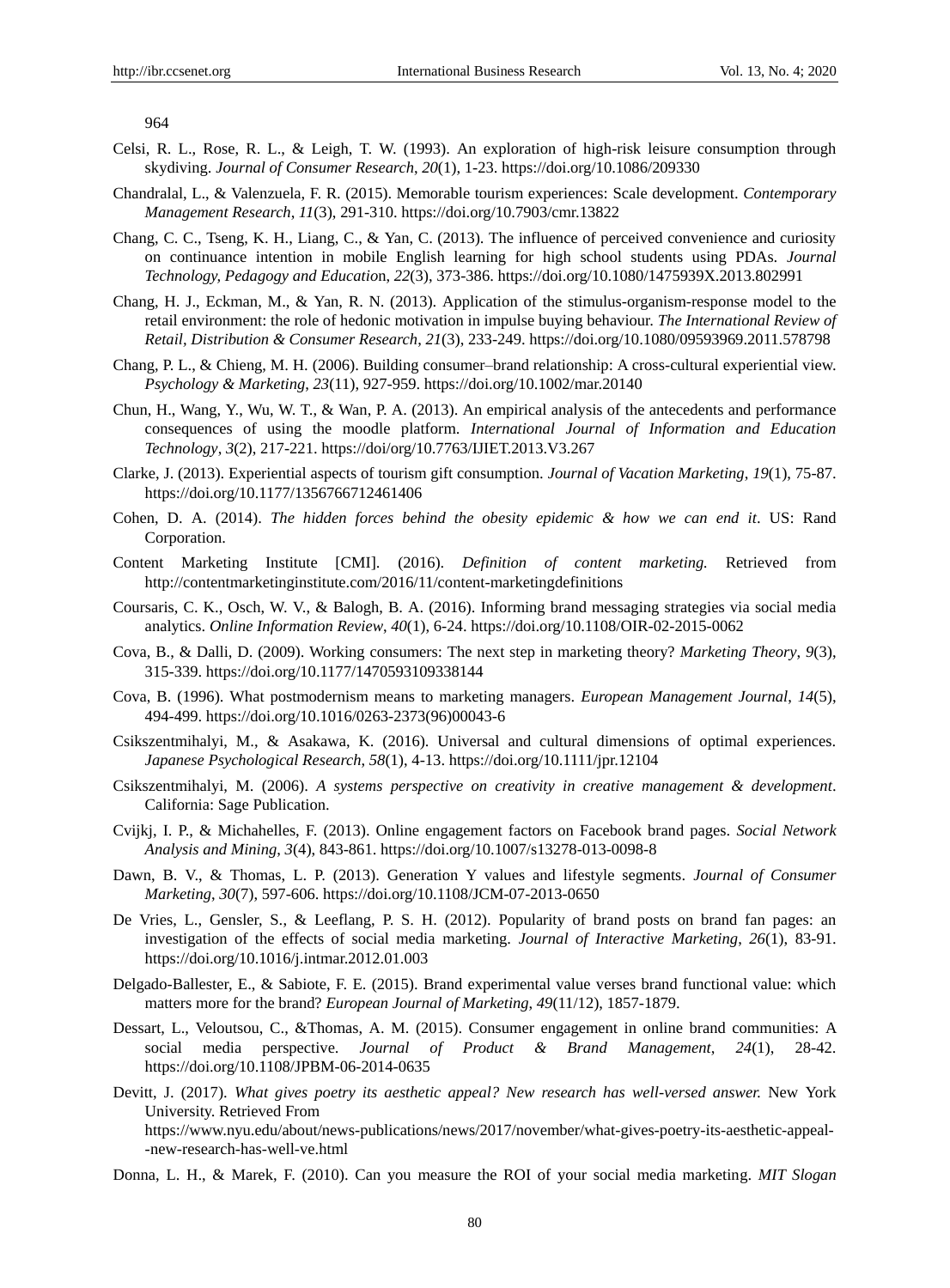*Management Review*, *52*(1), 41-49. Retrieved from

https://sloanreview.mit.edu/article/can-you-measure-the-roi-of-your-social-media-marketing/

- Donovan, P. O., Agarwala, A., & Hertzmann, A. (2011). Color compatibility from large datasets. *Association For Computing Machinery*, *63,* 1-12[. https://doi.org/10.1145/1964921.1964958](https://doi.org/10.1145/1964921.1964958)
- Driessche, L. V. D., Vermeir, I., & Pandelaere, M. (2013). The curious case of curiosity: unpleasant advertising and curiosity. In G. Cornellissen, E. Reutskaja, & A. Valenzuela, *European Advances in Consumer Research*, *10,* 340-340.
- Duhigg, C. (2012). *The power of habit: why we do what we do in life and business*. New York, NY: Random House.
- Duhring, L. (2017). *The history of marketing thought. Reassessing the relationship between marketing & public relations*. Spain: Springer.
- Dwivedi, A. (2015). A higher-order model of consumer brand engagement and its impact on loyalty intentions. *Journal of Retailing & Consumer Services*, *24,* 100-109[. https://doi.org/10.1016/j.jretconser.2015.02.007](https://doi.org/10.1016/j.jretconser.2015.02.007)
- Eelen, J., Rauwers, F., Wottrich, V. M., Voorveld. H. A., & Noort, G. (2016). *Consumer responses to creative media advertising: A literature review in advertising in new formats and media: current research and implications for marketers*. UK: Emerald Group Publishing.
- Eichhorn, B. R. (2014). *Common method variance techniques*. Cleveland State University, US.
- Escalas, E. J., & Stern, B. B. (2003). Sympathy & empathy: emotional responses to advertising dramas. *Journal of Consumer Research*, *29,* 556-578. https://doi.org/10.1086/346251
- European Society for Opinion and Marketing Research [Esomar]. (2016). *Revolutionising Asia. 3 Key Trends in Social Media*. Retrieved from https://www.surveysampling.com/site/assets/files/2609/revolutionising\_asia3\_key\_trends\_in\_social\_media. pdf
- Evans, D., & McKee, J. (2010). *Social media marketing: the next generation of business engagement*. US: Sybex.
- Evers, C., Stock, F. M., & Ridder, D. (2010). Feeding your feelings: Emotion regulation strategies and emotional eating. *Personality and Social Psychology Bulletin*, *36*(6), 792-804. <https://doi.org/10.1177/0146167210371383>
- Feldman, R. V. (1934). The metaphysics of wonder and surprise. *Philosophy*, *9*(34), 209-213. Retrieved from https://www.jstor.org/stable/3746611
- Firat, F. A., Dholakia, N., & Venkatesh, A. (1995). Marketing in a postmodern world. *European Journal of Marketing*, *29*(1), 40-56. https://doi.org/10.1108/03090569510075334
- Forlani, F., Pencarelli, T., & Buratti, A. (2018). *The experience logic as new perspectives for marketing management from theory to practical applications in different sectors*. Italy: Springer International Series Advanced Management Studies.
- Fornell, C., & Larcker, D. (1981). Evaluating structural equation models with unobservable variables & measurement error. *Journal of Marketing Research*, *18*(1), 39-50. https://doi.org/ 10.2307/3151312
- Fornerino, M., Guizon-Helme, A., & Gotteland, D. (2008). Movie consumption experience and immersion: impact on satisfaction. *Recherche et Applications En Marketing (English Edition)*, *23*(3), 93-110. <https://doi.org/10.1177/205157070802300306>
- Foster, M. I., & Keane, M. T. (2015). Why some surprises are more surprising than others: surprise as a metacognitive sense of explanatory difficulty. *Cognitive Psychology*, *81,* 74-116. <https://doi.org/10.1016/j.cogpsych.2015.08.004>
- Frankl, E. V., & Batthyanay, A. (2010). *The feeling of meaninglessness. a challenge to psychotherapy and philosophy*. Press of United States: Marquette University.
- Fredricks, J. A., Blumenfeld, P. C., & Paris, A. H. (2004). School engagement: potential of the concept, state of the evidence. *Review of Educational Research*, *74*(1), 59-109.<https://doi.org/10.3102/00346543074001059>
- Fricker, R. D. (2008). Sampling methods for web & email surveys. In N. Fielding, R. M. Lee, & G. Blank, *The Sage Handbook of Online Research Methods*, 195-217.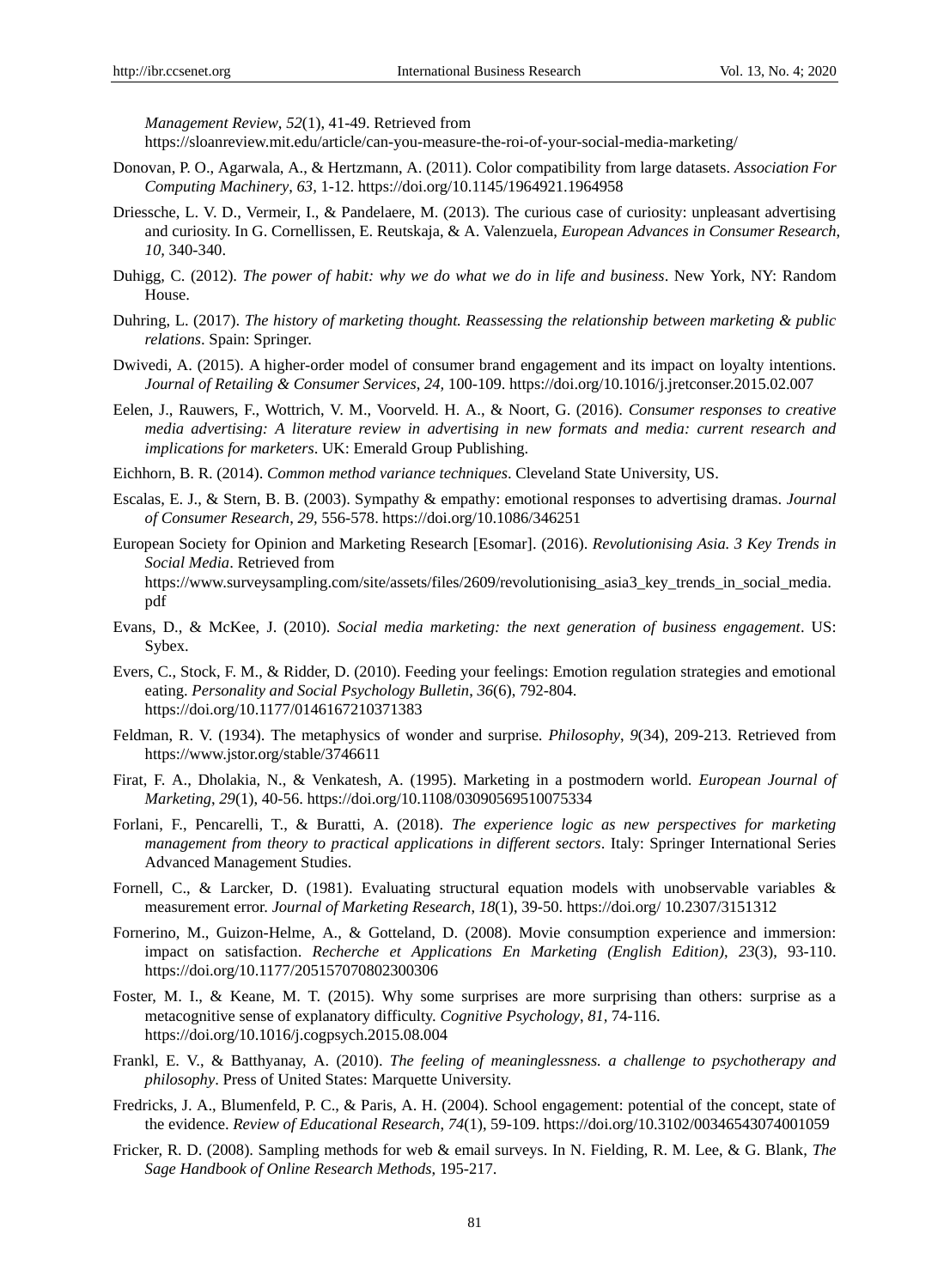- Gagne, M. (2014). *The oxford handbook of work engagement, motivation, and self-determination theory*. Oxford Handbooks Online. https://doi.org/10.1093/oxfordhb/9780199794911.001.0001
- Gambetti, R. C., & Graffigna, G. (2010). The concept of engagement A systematic analysis of the ongoing marketing debate. *International Journal of Market Research*, *52*(6), 801-826. https://doi.org/10.2501/S1470785310201661
- Gensler, S., Volckner, F., Liu-Thompkins, Y., & Wiertz, C. (2013). Managing brands in the social media environment. *Journal of Interactive Marketing*, *27*, 242-256.<https://doi.org/10.1016/j.intmar.2013.09.004>
- Gentile, C., Spiller, N., & Noci G. (2007). How to sustain the customer experience: an overview of experience components that co-create value with the customer. *European Management Journal*, *25*(5), 395-410. <https://doi.org/10.1016/j.emj.2007.08.005>
- Gial, F. G., Zhang, J., Paul, J., & Giala, N. G. (2018). The role of self-determination theory in marketing science: an intergrative review and agenda for research. *European Management Journal*, *37*(1), 29-44. <https://doi.org/10.1016/j.emj.2018.10.004>
- Gilmore, J. H., & Pine, J. B. (1998). *Welcome to experience economy*. Harvard Business Review. Retrieved from <https://hbr.org/1998/07/welcome-to-the-experience-economy>
- Goldenberg, J., Mazursky, D., & Solomon, S. (1999). The fundamental templates of quality ad. *Marketing Science*, *18*(3), 333-351. https://doi.org/10.1287/mksc.18.3.333
- Gonzalez-Cutre, D., Sicilia, A., Sierra, A., Ferriz, R., & Hagger, M. S. (2016). Understanding the need for novelty from the perspective of self-determination theory. *Personality & Individual Differences*, *102,*  159-169.<https://doi.org/10.1016/j.paid.2016.06.036>
- Google Barometer. (2018). *Consumer barometer of Google*. Retrieved from <https://www.consumerbarometer.com/en/insights/?countryCode=MY>
- Goolaup, S., & Nukoo, R. (2017). Developing a theory of surprise from travelers' extraordinary food experiences. *Journal of Travel Research*, 1-14. https:// doi.org/10.1177/0047287517691154
- Grant, A. M., & Berry, J. W. (2011). The necessity of others is the mother of invention: intrinsic and prosocial motivations, perspective taking, and creativity. *Academy of Management Journal*, *54*(1), 73-96. https://doi.org/10.5465/AMJ.2011.59215085
- Ha, H. Y., & Perks, H. (2005). Effects of consumer perceptions of brand experience on the web: brand familiarity, satisfaction and brand trust. *Journal of Consumer Behaviour*, *4*(6), 438-452.
- Haberland, G. S., & Dacin, P. A. (1992). The development of a measure to assess viewers" judgments of creativity of an advertisement: A preliminary study. *Association for Consumer Research*, *19*(1), 817-825. Retrieved from https://www.acrwebsite.org/volumes/7397/volumes/v19/NA-19
- Hair, J. F., Ringle, C. M., & Sarstedt, M. (2011). PLS-SEM: indeed a silver bullet. *Journal of Marketing* T*heory and Practice, 19*(2), 139-151.<https://doi.org/10.2753/MTP1069-6679190202>
- Hair, J. F., Black, C. W., Babin, J. B., & Anderson, R. E. (2014). *Multivariate data analysis.* USA: Pearson New International Edition.
- Hair, J. F., Anderson, R. E., Tatham, R. L., & Black, W. C. (2006). *Multivariate data analysis*. New Jersey: Prentice Hall.
- Hair, J. F., Babin, B., Money, A. H., & Samouel, P. (2003). *Essential of business research methods*. USA: John Wiley & Sons.
- Halberstam, D. (1993). *The fifties: A cultural history*. United States, US: Ballantine Book.
- Hamouda, M. (2012). Postmodernism & consumer psychology: Transformation or break? *International Journal of Academic Research in Business*, *2*(1), 96-117.
- Harker, J. M., & Egan, J. (2010). The past, present and future of relationship marketing. *Journal of Marketing Management*, *22*(1-2), 215-242.<https://doi.org/10.1362/026725706776022326>
- Hauff, A. (2018). *CoSchedule: Colour Psychology Marketing.* Retrieved from https://coschedule.com/blog/color-psychology-marketing/
- Heggestad, E. D., Scheaf, J. D., Banks, G. C., Hausfeld, M. M., Tonidandel, S., & Williams, E. B. (2019). Scale adaptation in organizational science research: A review & best-practice recommendations. *Journal of*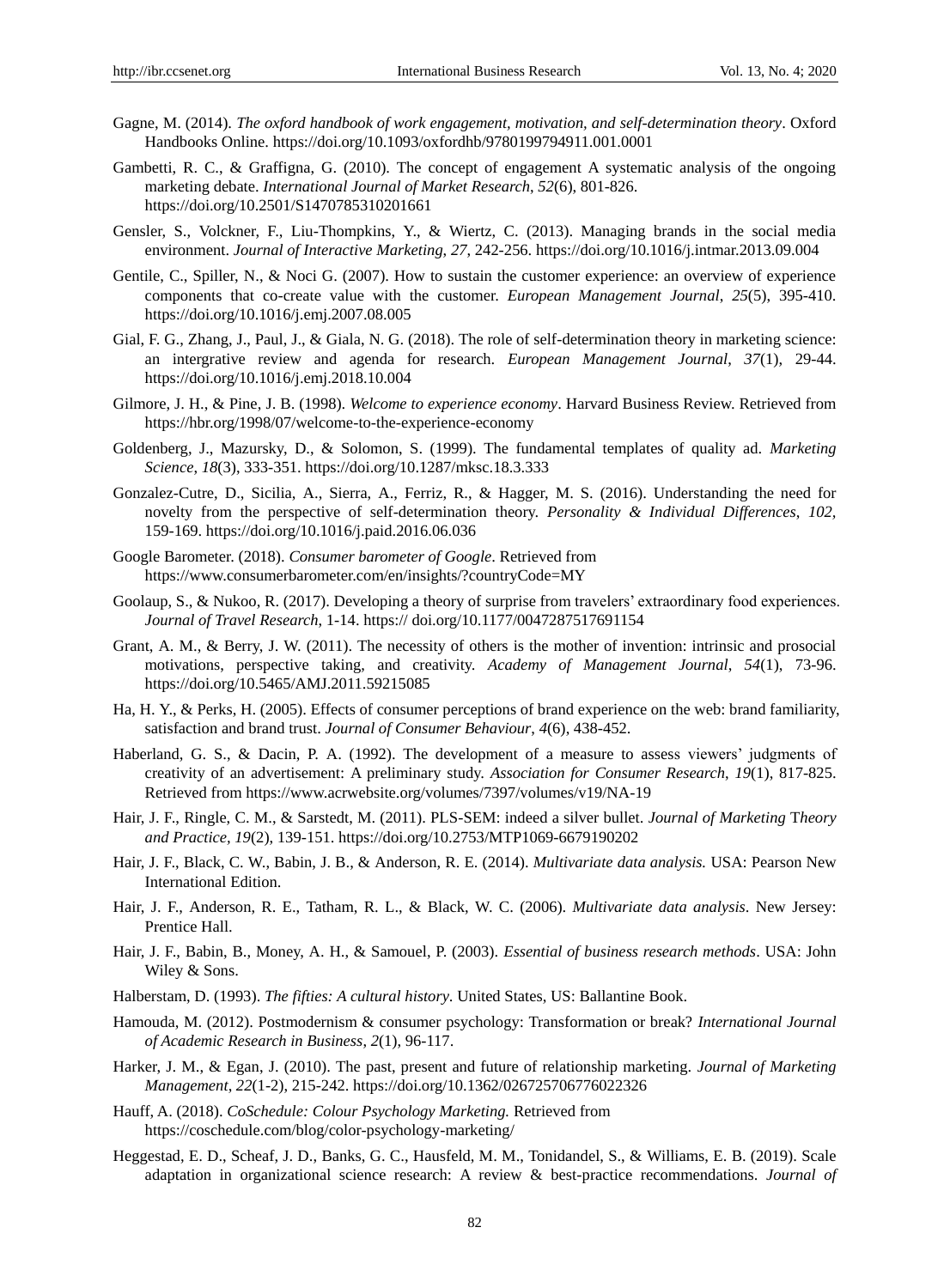*Management*, *45,* 2596-2627.

- Heide, J. B., & John, G. (1990). Alliance in industrial purchasing: The determinants of joint action in buyer-supplier relationships. *Journal of Marketing Research*, *27*(1), 24-36.
- Higgins, E. T. (2006). Value from hedonic experience & engagement. *American Psychological Association*, *113*(3), 439-460. https://doi.org/10.1037/0033-295X.113.3.439
- Hirvijarvi, F. (2017). *Viral marketing and content forwarding on social media: outlining the key elements behind successful viral content creation* (Unpublished degree"s thesis). Arcada Business School, Finland. Retrieved from https://pdfs.semanticscholar.org/a141/8f5686cdc45c96e0cdf3fd4c2c7a14bdc0a0.pdf
- Ho, R. (2014). *Handbook of univariate & multivariate data analysis with IBM SPSS* (2nd ed.). Florida: CRC Press.
- Hollebeek, L. (2011b). Exploring customer brand engagement: Definition and themes. *Journal of Strategic Marketing*, *19*(7), 555-573[. https://doi.org/10.1080/0965254X.2011.599493](https://doi.org/10.1080/0965254X.2011.599493)
- Hollebeek, L. D. (2011a). Demystifying customer brand engagement: Exploring the loyalty nexus. *Journal of Marketing Management*, *27*(7-8), 785-807. https://doi.org/ 10.1080/0267257X.2010.500132
- Hollebeek, L. D., Glynn, M. S., & Brodie, R. J. (2014). Consumer brand engagement in social media: Conceptualization, scale development and validation*. Journal of Interactive Marketing*, *28*, 149-165. <https://doi.org/10.1016/j.intmar.2013.12.002>
- Hollebeek, L. D., & Macky, K. (2019). Digital content marketing's role in fostering consumer engagement, trust & value: Framework fundamental proposition & implications. *Journal of Interactive Marketing*, *45,* 27-41. <https://doi.org/10/1016/i.intmar.2018.07.003>
- Holliman, G., & Rowley, J. (2014). Business to business digital content marketing: Marketers" perceptions of best practice. *Journal of Research in Interactive Marketing*, *8*(4), 269-293. https://doi.org/10.1108/JRIM-02-2014-0013
- Hongxia, Z. J., Sun, F. L., & John, G. K. (2014). Be rational or be emotional: Advertising appeals, service types and consumer responses. *European Journal of Marketing*, *48*(11/12), 2105-2126. <https://doi.org/10.1108/EJM-10-2012-0613>
- Hosany, S., & Witham, M. (2010). Dimensions of cruisers" experiences, satisfaction, and intention to recommend. *Journal of Travel Research*, *49*(3), 351-364. https://doi.org/10.1177/0047287509346859
- Hu, L., & Bentler, P. M. (1999). Cutoff criteria for fit indexes in covariance structure analysis: Conventional criteria versus new alternatives. *Structural Equation Modeling: A Multidisciplinary Journal*, *6*(1), 1-55. https://doi.org/10.1080/10705519909540118
- Imtza, S. (2016). *The psychology behind web design*. McMaster University, Ontoria.
- Internet Advertising Competition [IAC]. (2016). *Best airline award.* Retrieved from [http://www.iacaward.org/iac/winners\\_detail.asp?yr=all&award\\_level=best&category=Airline](http://www.iacaward.org/iac/winners_detail.asp?yr=all&award_level=best&category=Airline)
- Jaakkola, E., & Alexander, M. (2014). The role of customer engagement behavior in value co-creation a service system perspective. *Journal of Service Research*, *17*(3), 247-261. https://doi.org/10.1177/1094670514529187
- Jackson, P. W., & Messick, S. (1965). The person, the product and the response: Conceptual problems on the assessment of creativity. *Journal of Personality*, *33*(3), 309-329. <https://doi.org/10.1111/j.1467-6494.1965.tb01389.x>
- Jacoby, J., & Morrin, M. (2015) .Consumer psychology. *International Encyclopedia of the Social & Behavioral Sciences*, 738-743. https:// doi.org/10.1016/B978-0-08-097086-8.22004-7
- Jahn, B., & Kunz, W. (2012). How to transform consumers into fans of your brand. *Journal of Service Management*, *23*(3), 344-361. https://doi.org/10.1108/09564231211248444
- Javornik, A., & Mamdelli, A. (2013). Research categories in studying customer engagement. *Conference Academy of Marketing*, 1-12. Cardiff.
- Jefferson, S., & Tanton, S. (2013). *Valuable content marketing: How to make quality content the key to your business success*. London: Kogan Page.
- Jones, M. G. (1998). Creating electronic learning environments: Games, flow, and the user interface.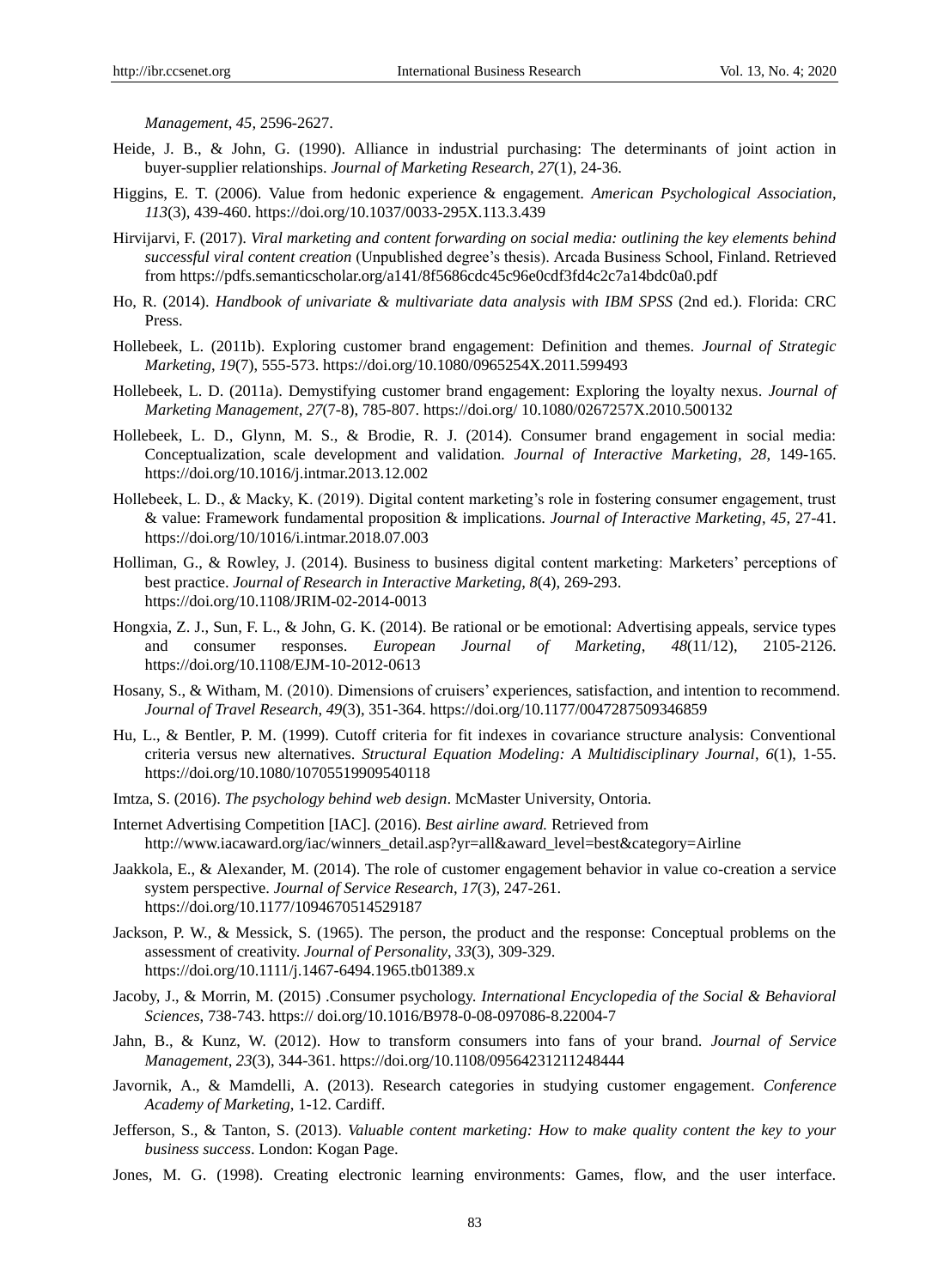*Proceedings Association for Educational Communications and Technology*, 1-12.

- Jonge, K. M. M., Rietzschel, E. F., & Yperen, N. (2018). Stimulated by novelty? The role of psychological needs and perceived creativity. *Personality & Social Psychology Bulletin*, *44*(6), 851-867. <https://doi.org/10.1177/0146167217752361>
- Kampylis, P., & Valtanen, J. (2011). Redefining creativity: Analyzing definitions, collocations, and consequences. *Journal of Creative Behavior*, *44*(3), 191-214. https://doi.org/10.1002/j.2162-6057.2010.tb01333.x
- Kaplan, M. A., & Haenlein, M. (2010). Users of the world, unite! The challenges and opportunities of social media. *Businsess Horizons*, *53*(1), 59-68.<https://doi.org/10.1016/j.bushor.2009.09.003>
- Kashdan, T. B., Rose, P., & Fincham, F. D. (2004). Curiosity & exploration: Facilitating positive subjective experience & personal growth opportunities. *Journal of Personality Assessment*, *82*(3), 291-305. https://doi.org/ 10.1207/s15327752jpa8203\_05
- Kemp, S. (2019a). *Digital 2019: Global internet use accelerates*. Retrieved from <https://wearesocial.com/blog/2019/01/digital-2019-global-internet-use-accelerates>
- Kemp, S. (2019b). *Digital 2019: Malaysia*. Retrieved from <https://www.slideshare.net/DataReportal/digital-2019-malaysia-january-2019-v01>
- Kennedy, A. K., & Sommerfeldt, E. J. (2015). A postmodern turn for social media research: Theory and research directions for public relations scholarship. *Atlantic Journal of Communication*, *23,* 31-45. https://doi.org/10.1080/15456870.2015.972406
- Khan, W. A. (1990). Psychological conditions of personal engagement and disengagement at work. *Academy of Management Journal*, *33*(4), 692-724[. https://doi.org/10.5465/256287](https://doi.org/10.5465/256287)
- Kharkhurin, A. V. (2014). Creativity 4in1: Four-criterion construct of creativity. *Creativity Research Journal*, *26*(3), 338-352.<https://doi.org/10.1080/10400419.2014.929424>
- Kidd, C., & Hayden, B. Y. (2015). The psychology and neuroscience of curiosity*. Neuron*, *88*(3), 449-460. https://doi.org/10.1016/j.neuron.2015.09.010
- Kim, Y., Kang, M., Choi, S. M., & Sung, Y. (2016). To click or not to click? Investigating antecedents of advertisement clicking on Facebook. Social behavior and personality. *An International Journal*, *44*(4), 657-667. https://doi.org/10.2224/sbp.2016.44.4.657
- Kim, K., & Cheong, Y. (2011). Creative strategies of super bowl commercials 2001-2009: An analysis of message strategies. *International Journal of Sports Marketing and Sponsorship*, *13*(1), 2-17. https://doi.org/10.1108/IJSMS-13-01-2011-B002
- Kitchen, P. J., Kerr, G., Schultz, D. E., McColl, R., & Pals, H. (2014). The elaboration likelihood model: Review, critique & research agenda. *European Journal of Marketing*, *48*(11/12), 2033-2050. <https://doi.org/10.1108/EJM-12-2011-0776>
- Kivinen, S. (2014). *Advertising execution styles as a reflection of culture. Cross-cultural analysis of messaging app advertising preferences in South Korea and China* (Unpublished Master"s Thesis). University Umea, Sweden. Retrieved from http://www.diva-portal.org/smash/get/diva2:747679/FULLTEXT01.pdf
- Kline, R. B. (2016). *Principles & practice of structural equation modeling* (4th ed.). London: The Guilford Press.
- Koch, S., & Tritscher, F. (2017). Social media in the airline industry: Acceptance of social seating. *Journal of Hospitality and Tourism Technology, 8*(2), 256-279.<https://doi.org/10.1108/JHTT-11-2016-0078>
- Kotler, P. (1972). A generic concept of marketing. *Journal of Marketing*, *36*(2), 46-54. <https://doi.org/10.1177/002224297203600209>
- Kotler, P., Hermawan, K., & Setiawan, I. (2010). *Marketing 3.0: From products to customers to the human spirit*. New Jersey: John Wiley & Son Inc.
- Kumar, V., & Kaushik, A. K. (2018). Building consumer–brand relationships through brand experience and brand identification. *Journal of Strategic Marketing*, 1-21. https://doi.org/10.1080/0965254x.2018.1482945
- Kwok, L., & Yu, B. (2013). Spreading social media messages on Facebook: An analysis of restaurant business-to-consumer communications. *Cornell Hospitality Quarterly*, *54*(1), 84-94. https://doi.org/10.1177/1938965512458360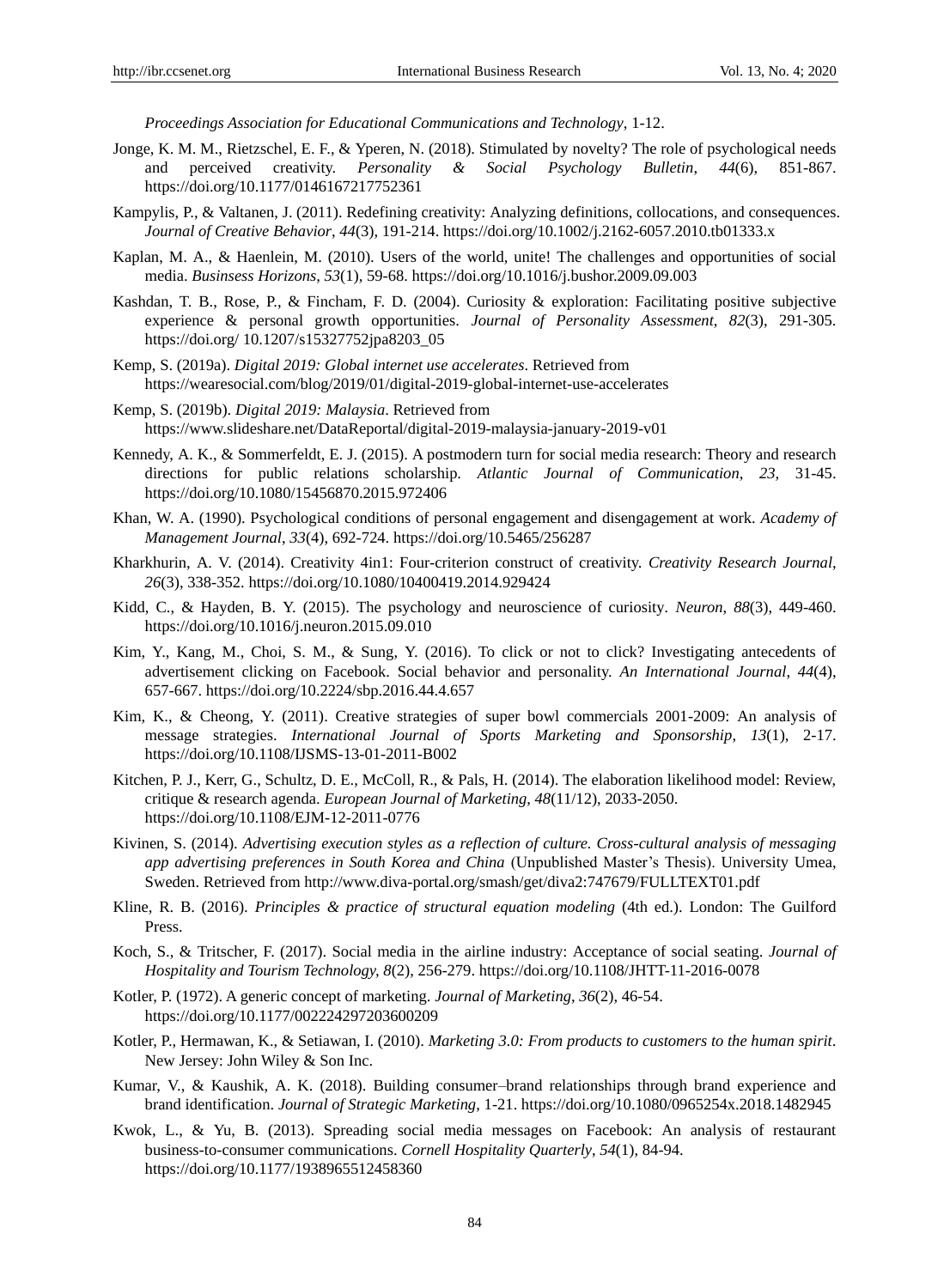- Laskey, H. A., Day, E., & Crask, M. (1989). Typology of main message strategies for television commercials. *Journal of Advertising*, *18*(1), 36-41. Retrieved from <https://www.jstor.org/stable/4188709>
- Lee, D., Hosanagar, K., & Nair, H. (2018). Advertising content & consumer engagement on social media: Evidence from Facebook. *Management Science*[. https://dx.doi.org/10.2130/ssrn.2290802](https://dx.doi.org/10.2130/ssrn.2290802)
- Lee, J., & Hong, I. B. (2016). Predicting positive user responses to social media advertising: The roles of emotional appeal, informativeness and creativity. *International Journal of Information Management*, *36*(3), 360-373.<https://doi.org/10.1016/j.ijinfomgt.2016.01.001>
- Lehnert, K., Till, B. D., & Carlson, B. D. (2013). Advertising creativity and repetition. *International Journal of Advertising: The Review of Marketing Communications*, *32*(2), 211-231. <https://doi.org/10.2501/IJA-32-2-211-231>
- Leung, X. Y., Bai, B., & Sathura, K. A. (2013). *The marketing effectiveness of social media in the hotel industy: A comparison of Facebook & Twitter. Journal of Hospitality & Tourism Research*, *39*(2), 147-169. <https://doi.org/10.1177/1096348012471381>
- Levin, E., Quach, T. N., & Thaichon, P. (2019). Enhancing client-agency relationship quality in the advertising industry. *Journal of Business & Industrial Marketing*, *34*(2), 463-473. <https://doi.org/10.1108/JBIM-08-2017-0186>
- Lewis-Beck, M., Bryamn, A., & Liao, T. F. (2004). R-squared. *Sage Encyclopedia of Social Science Research Methods*.<https://dx.doi.org/10.4135/9781412950589>
- Lindgreen, A., & Vanhamme, J. (2005). Viral marketing the use of surprise. In I. Clarke & T. B. Flaherty *Advances in electronic marketing*. Idea Group Publishing.
- Loeffler, T. (2004). A photo elicitation study of the meanings of outdoor adventure experiences. *Journal of Leisure Research, 36*(4), 536-557.<https://doi.org/10.1080/00222216.2004.11950035>
- Luarn, P., Lin, Y. F., & Chiu Y. P. (2015). Influence of Facebook brand-page posts on online engagement. *Online Information Review*, *39*(4), 1-28. https://doi.org/10.1108/OIR-01-2015-0029
- Macedo, L., & Cardoso, A. (2000). Towards artificial forms of surprise and curiosity. *Proceedings of the European Conference on Cognitive Science*, 139-144.
- Malhotra, M. K., Kim, S. S., & Patil, A. (2006). Common method variance in IS research: A comparison of alternative approaches & a reanalysis of past research. *Management Science*, *52,* 1865-1883. <https://doi.org/10.1287/mnsc.1060.0597>
- Malhotra, N. K. (2010). *Marketing Research: An Applied Orientation* (6th ed.). New South Wales, NSW: Prentice Hall.
- Malthouse, E. C., & Calder, B. J. (2011). Comment: engagement & experiences: comment on Brodie, Hollebeek, Juric & Ilic 2011. *Journal of Service Research*, *14*(3), 277-279. https://doi.org/10.1177/1094670511414584
- Marketing Science Institute [MSI]. (2014). *Marketing Science Institute Research Priorities 2014-2016*. US: Marketing Science Institute.
- Marketing Science Institute [MSI]. (2016). *Marketing Science Institute Research Priorities 2014-2016.* US: Marketing Science Institute.
- Marketing Science Institute [MSI]. (2018). *Marketing Science Institute Research Priorities 2018-2020*. US: Marketing Science Institute.
- McDonald, M. G. (2007). The nature of epiphanic experience. *Journal of Humanistic Psychology*, *48*(1), 89-115. https://doi.org/10.1177/0022167807311878
- McGovern, C. (2006). *Sold American: consumption and citizenship*, 1890-1945. Chapel Hill: University of North Carolina Press. https://doi.org/10.5149/9780807876640\_mcgovern
- Mehmetoglu, M., & Engen, M. (2011). Pine and Gilmore's concept of experience economy and its dimensions: an empirical examination in tourism. *Journal of Quality Assurance in Hospitality & Tourism*, *12*(4), 237-255.<https://doi.org/10.1080/1528008X.2011.541847>
- Mellers, B., Fincher, K., Drummond, C., & Bigony, M. (2012). *Surprise: a belief or an emotion? Progress in Brain Research*. Amsterdam: Elsevier.
- Michelli, J. (2007). *The Starbucks experience: 5 principles for turning ordinary into extraordinary*. New York: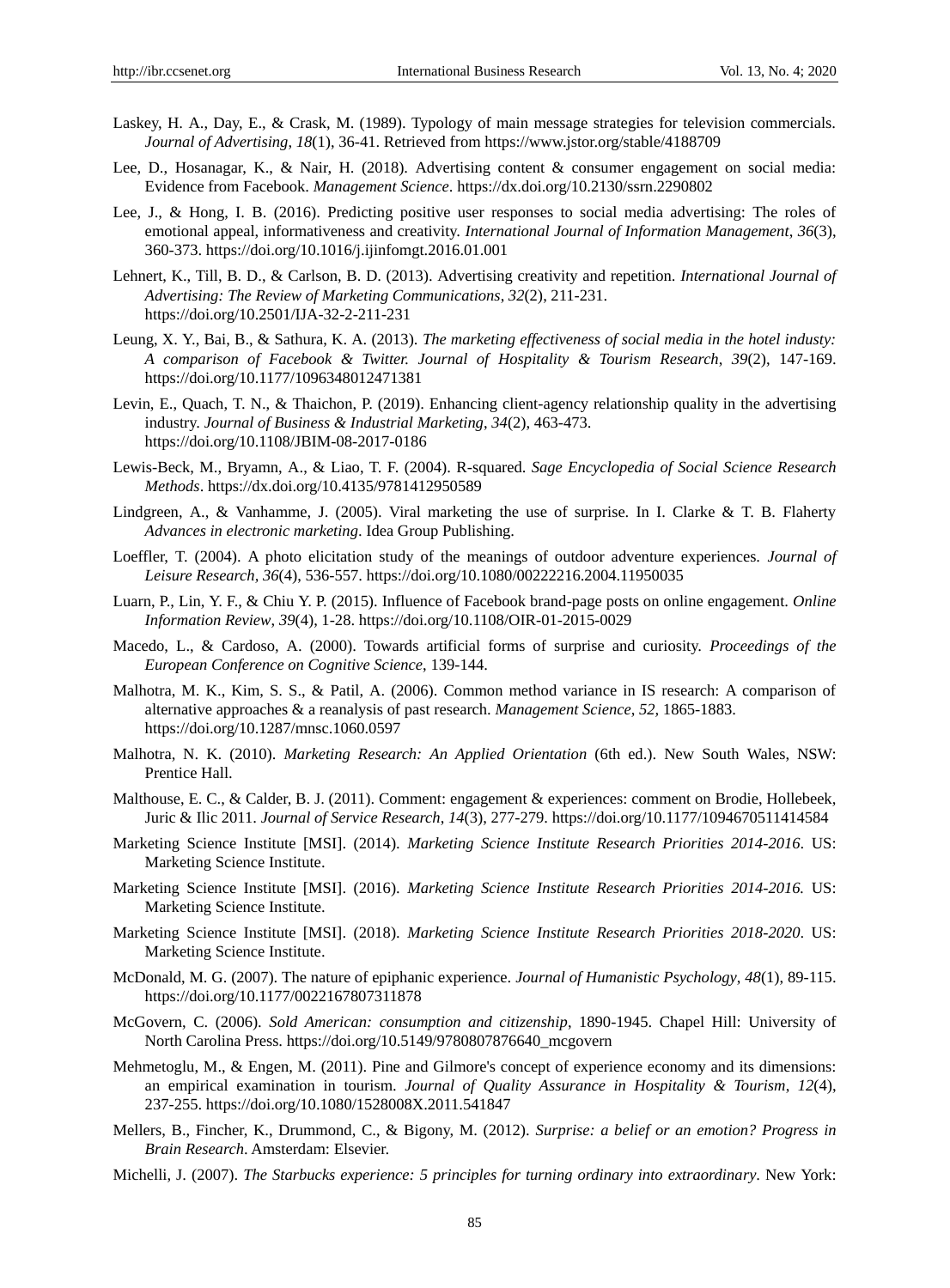McGraw Hill.

- Mollen, A., & Wilson, H. (2010). Engagement, telepresence and interactivity in online consumer experience: Reconciling scholastic and managerial perspectives. *Journal of Business Research*, *63*(9-10), 919-925. <https://doi.org/10.1016/j.jbusres.2009.05.014>
- Moore, M. G., & Diehl, W. (2019). *Handbook of distance education*. New York, Routledge: Taylor& Francis.
- Moors, A. (2009). Theories of emotion causation: A review. *Cognition & Emotion*, *23*(4), 625-662. <https://doi.org/10.1080/02699930802645739>
- Moors, A., Ellsworth, P. C., Scherer, K., & Frijda, N. (2013). Appraisal theories of emotion. State of the art and future development. *Emotion Review*, *5*(2), 119-124.<https://doi.org/10.1177/1754073912468165>
- Morgan-Thomas, A., & Veloutsou, C. (2013). Beyond technology acceptance: brand relationships and online brand experience. *Journal of Business Research, 66*(1), 21-27[. https://doi.org/10.1016/j.jbusres.2011.07.019](https://doi.org/10.1016/j.jbusres.2011.07.019)
- Morris, M. H., Pryor, C. G., Schindehutte, M., & Kuratko, D. F. (2012). *Entrepreneurship as experience: how events create ventures and ventures & venture create entrepreneurs*. USA: Edward Elgar Publishing Inc.
- Nichols, W. (2013). *Harvard Business Review: Advertising Analytics 2.0*. Retrieved from https://hbr.org/2013/03/advertising-analytics-20
- Nielsen, E. M. (2015). *Understanding generation Y and their buying power*. Retrieved from <https://www.linkedin.com/pulse/understanding-generation-y-buying-power-egil-moller-nielsen>
- NIIT Technologies. (2013). *Social media for airline industry*. Retrieved from https://fdocuments.net/document/social-media-in-airline-industry-niit-techcom-media-in-as-quality-service. html
- Nystrom, H. (2000). The postmodern challenge: From economic to creative management. *Creativity and Innovation Management*, *9*(2), 109-114[. https://doi.org/10.1111/1467-8691.00163](https://doi.org/10.1111/1467-8691.00163)
- O"brien, R. M. (2007). A caution regarding rules of thumb for variance inflation factors. *Quality & Quantity*, *41*(5), 673-690. https://doi.org/10.1007/s11135-006-9018-6
- Oh, J., Bellur, S., & Sundar, S. S. (2015). Clicking, assessing, immersing, and sharing: An empirical model of user engagement with interactive media. *Communication Research*, *45*(5), 737-763. <https://doi.org/10.1177/0093650215600493>
- Ortony, A., Clore, G., & Collins, A. (1994). *The cognitive structure of emotion*. United Kingdom: Press Syndicate of the University of Cambridge.
- Ostroff, W. L. (2016). *Cultivating Curiosity in K-12 Classrooms: How to Promote & Sustain Deep Learning*. USA: USA Association for Supervision and Curriculum Development.
- Palazon, M., Scillia, M., & Lopez, M. (2015). The influence of Facebook friends on the intention to join brand pages. *Journal of Product & Brand Management*, *24,* 580-595. <https://doi.org/10.1108/JPBM-08-2014-0696>
- Palmatier, R. W., Kumar, V., & Harmeling, C. M. (2017). *Customer engagement marketing*. UK: Palgrave Macmillan.
- Palmer, A. (2010). Customer experience management: A critical review of an emerging idea. *Journal of Services Marketing*, *24*(3), 196-208[. https://doi.org/10.1108/08876041011040604](https://doi.org/10.1108/08876041011040604)
- Pancer, E., Chandler, V., Poole, M., & Noseworthy, T. (2018). How readability shapes social media engagement. *Journal of Consumer Psychology*, 1-9.<https://doi.org/10.1002/jcpy.1073>
- Parsons, H. P. (1969). A philosophy of wonder in philosophy & phenomenological research. *International Phemenological Society*, *30*(1), 84-101. Retrieved from http://www.jstor.org/stable/2105923
- Pham, M. T. (2013). The seven sins of consumer psychology. *Journal of Consumer Psychology*, *23*(4), 411-423. <https://doi.org/10.1016/j.jcps.2013.07.004>
- Pina-Garcia, C. A., & Gu, D. (2013). Collecting random samples from Facebook: an efficient heuristic for sampling large and undirected graphs via a Metropolis-Hastings random walk. *IEEE International Conference on Systems, Man, and Cybernetics.*
- Pina-García, C. A., Gershenson, C., & Siqueiros-García, J. M. (2016). Towards a standard sampling methodology on online social networks: collecting global trends on Twitter. *Applied Network Science*, *1*(1).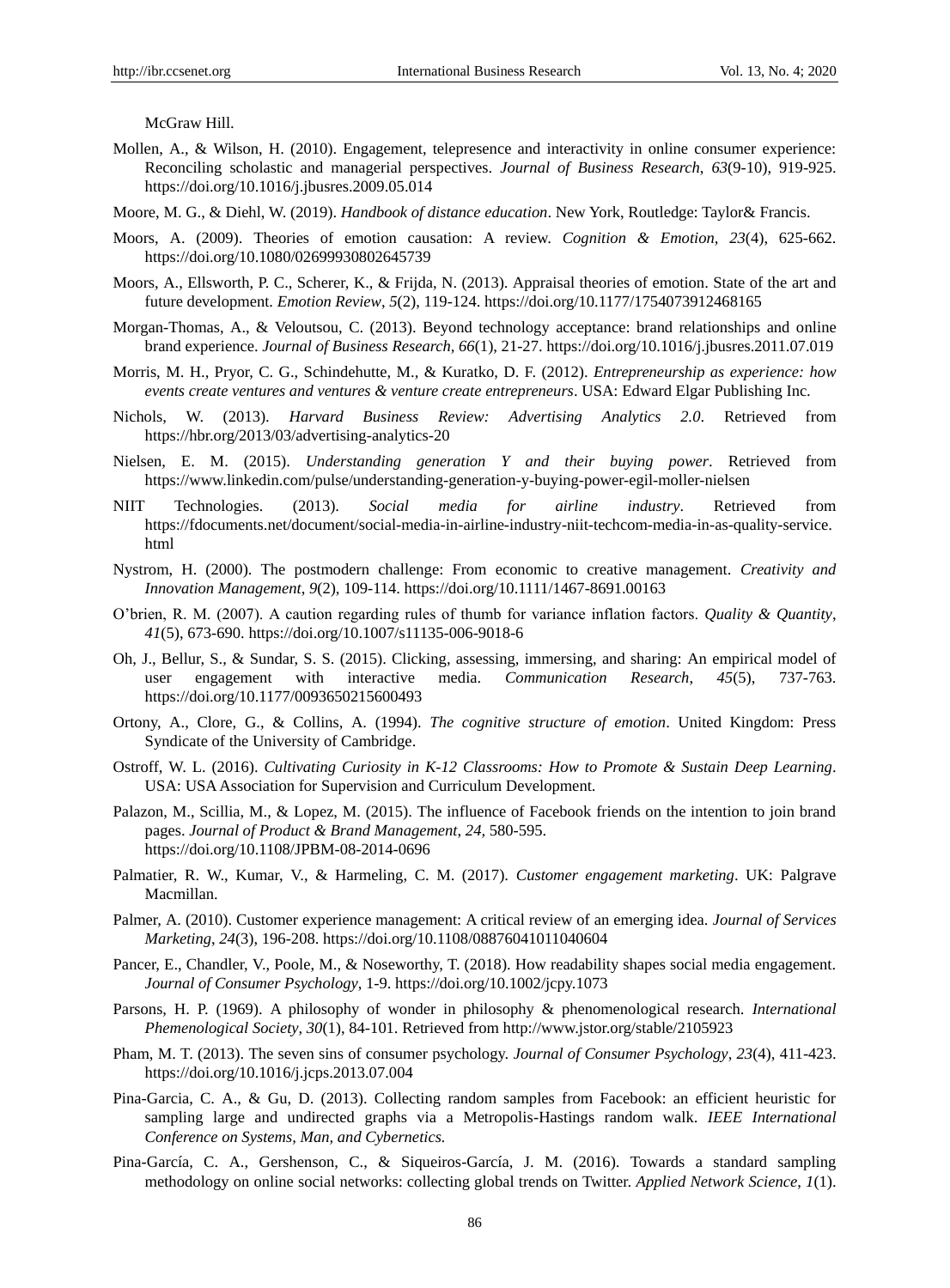https://doi.org/10.1007/s41109-016-0004-1

- Pine, J. B., & Gilmore, J. H. (1999). *The experience economy: work is theatre & every business a stage*. Harvard Business School Press.
- Plessis, C. (2015). Brand story telling: the case of Coca-Cola"s journey corporate website. *Communita*s, 84-103. Pretoria: University of South Africa.
- Podsakoff, P. M., MacKenzie, S. B., & Podsakoff, N. P. (2003). Common method biases in behavioral research: a critical review of the literature and recommended remedies. *Annual Review of Psychology*, *63*(1), 539-569. https://doi.org/10.1037/0021-9010.88.5.879
- Pouraza, N., Pare, V., & Saniee, A. (2015). Brand passion: what would customers do for their favourite brands. *Melbourne International Business & Social Sciences Research Conference*, 1-11. Australia.
- Rahim, K., & Clemens, B. (2012). Organizational goals and performance measurement criteria for content marketing. *Journal of Communication & Computer*, *9*(8), 896-904. Retrieved from http://docplayer.net/11225254-Organizational-goals-and-performance-measurement-criteria-for-content-mar keting.html
- Rahim, N. Z., Abidin, Z. S., & Abidin, W. Z. (2015). The Habits of Social Networking Use among Postgraduate Students. *Journal Technology, University Technology Malaysia*, *76*(1).<https://doi.org/10.11113/jt.v76.3820>
- Ranasinghe, V. R., & Samarasinghe, S. M. (2019).The effect of workplace spirituality on innovative work behavior*. International Business Research*, *12*(12), 29-38. https://doi.org/10.5539/ibr.v12n12p29
- Rancati, E., & Gordini, N. (2014). Content marketing metrics: Theoretical aspects and empirical evidence. *European Scientific Journal*, *10*(34), 92-104.
- Regan, P. (2011). *Close Relationship.* New York, NY: Routledge.
- Reio, T. G., & Shuck, B. (2014). Exploratory factor analysis. *Advances in Developing Human Resources*, *17*(1), 12-25. https://doi.org/10.1177/1523422314559804
- Reio, T., & Choi, N. (2004). Novelty seeking in adulthood: Increases accompany decline. *The Journal of Genetic Psychology. Research and Theory on Human Developmen*t, *165*(2), 119-13. https://doi.org/10.3200/GNTP.165.2.119-133
- Reisensein, R. (2000). *The subjective experience of surprise. The message within the role of subjective experience in social cognition and behaviour*. Washington: Philadelphia Psychology Press, 262-279.
- Reisenzein, R., Meyar, W. U., & Schutzwohl, A. (1996). Reactions to surprising events: a paradigm for emotion research. *Proceedings of the 9th Conference of the International Society for Research on Emotions,* 292-296.
- Reitz, A. R. (2012). *Online Consumer Engagement: Understanding the Antecedents and Outcomes* (Unpublished doctoral dissertation). Colorado State University, Fort Collins, Colorado.
- Reynaldo, J., & Santos, A. (1999). Cronbach's Alpha: a tool for assessing the reliability of scales. *The Journal of Extension*, *37*(2). Retrieved from https://www.joe.org/joe/1999april/tt3.php/journal-current-issue.php
- Rich, B. L., Lepine, J. A., & Crawford, E. R. (2010). Job engagement: antecedents and effects on job performance. *Academy of Management Journal*, *53*(3), 617-635. https://doi.org/10.5465/AMJ.2010.51468988
- Rider, R. (2009). *Colour psychology & graphic design application colour psychology* (Unpublished Thesis). Liberty University, US. Retrieved from https://digitalcommons.liberty.edu/cgi/viewcontent.cgi?article=1118&context=honors
- Riva, G., Wiederhold, B. K., & Pietro, C. (2016) .*The psychology of social networking vol.1. personal experience in online communities*. Berlin: De Gruyter. https://doi.org/10.1515/9783110473780
- Roni, M. S. (2015). *An analysis of insider dysfunctional behaviours in an accounting information system environment* (Unpublished Doctoral Thesis). Edith Cowan University, Australia. Retrieved from http://ro.ecu.edu.au/theses/1640
- Rothenberg, A. (1986). Artistic creation as stimulated by superimposed versus combined-composite visual images. *Journal of Personality and Social Psychology*, *50*(2), 370-381. https://doi.org/10.1037//0022-3514.39.5.953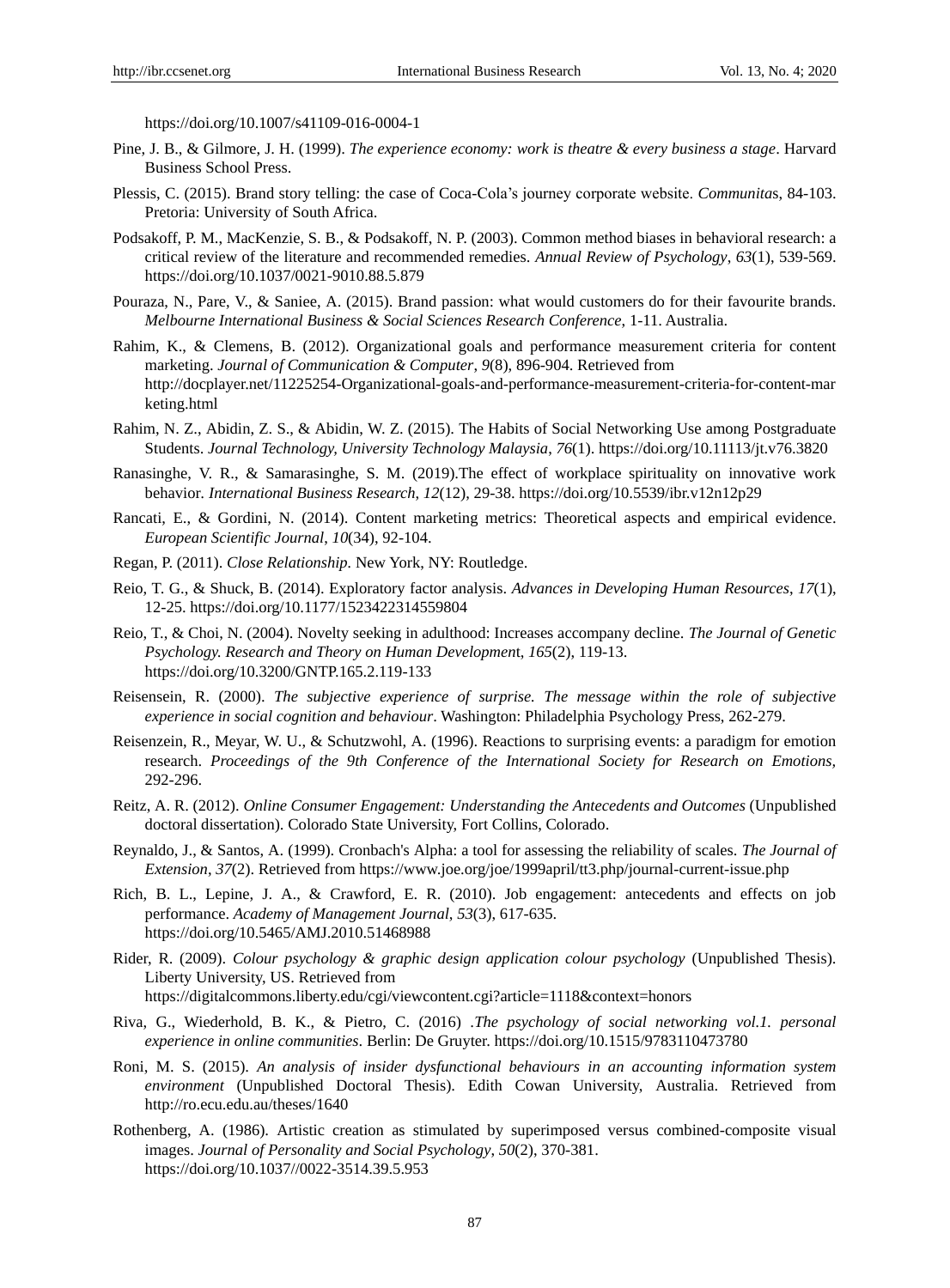- Ryan, R. M., & Deci, E. L. (2000a). Intrinsic & extrinsic motivations: Classic definitions & new directions. *Contemporary Education Psychology*, *25*, 54-67.<https://doi.org/10.1006/ceps.1999.1020>
- Ryan, R. M., & Deci, E. L. (2000b). Self-Determination Theory & the Facilitation of intrinsic motivation, social development and well-being. *American Psychologist Association*, *55*(1), 68-78. <https://doi.org/10.1037/0003-066X.55.1.68>
- Sabate, F., Berbegal-Mirabent, J., Canabate, A., & Lebherz, P. (2014). Factors influencing popularity of branded content in Facebook fan pages. *European Management Journal*, *32,* 1001-1011.
- Sabharwal, D. (2018). *Fundamentals of advertising & public relation*. India: Evinvepub Publishing.
- Saunders, M., Lewis, P., & Thornhill, A. (2009). *Research methods for business student*. US: Prentice Hall.
- Schaufeli, W. B. (2013). *What is engagement? Employee engagement in theory & practice*. London: Routledge.
- Schmitt, B. (1997). Superficial out of profundity: the branding of customer experiences. *The Journal of Brand Management*, *5*(2), 92-98. https://doi.org/ 10.1057/bm.1997.35
- Schmitt, B. (2009). The concept of brand experience. *Journal of Brand Management*, *16,* 417-419. https://doi.org/10.1057/bm.2009.5
- Schmitt, B. (2011). Experience marketing: concepts, frameworks and consumer insights. *Foundations & Trends in Marketing*, *5*(2), 55-112[. http://dx.doi.org/10.1561/1700000027](http://dx.doi.org/10.1561/1700000027)
- Schmitt, B. (1999). Experiential marketing. *Journal of Marketing Management*, *15*(1-3), 53-67. <https://doi.org/10.1362/026725799784870496>
- Schmitt, B., & Zarantonello, L. (2013). Consumer experience & experiential marketing: A critical review. *Review of Marketing Research*, *10,* 25-61. https//doi.org/10.1108/S1548-6435(2013)0000010006
- Schouten, J. W., McAlexander, J. H., & Koenig, H. F. (2007). Transcedent customer experience and brand community. *Journal of the Academy of Marketing Science*, *35,* 357-368. https://doi.org/10.1007/s11747-007-0034-4
- Sharifian, F. (2014). *Advances in Cultural Lingusitics*. Spain: Springer.
- Shaw, E. H., & Jones, D. G. B. (2005). A history of schools of marketing thought. *Marketing Theory*, *5*(3), 239-281.<https://doi.org/10.1177/1470593105054898>
- Sheth, J. N., & Parvatiyar, A. (1995a). The evolution of relationship marketing. *International Business Review*, *4*(4), 397-418. [https://doi.org/10.1016/0969-5931\(95\)00018-6](https://doi.org/10.1016/0969-5931(95)00018-6)
- Sheth, N. J., & Parvatiyar, A. (1995b). Relationship marketing in consumer markets: Antecedents & consequences. *Journal of the Academy of Marketing Science*, *23*(4), 225-271.
- Shouse, E. (2005). Feeling, emotion, affect. *Journal Media Culture*, *8*(6).
- Shrotryia, V. K., & Dhanda, U. (2019). *Content validity of assessment instrument for employee engagement.*  Sage Open, 1-7.<https://doi.org/10.1177/2158244018821751>
- Silvia, P. J. (2005). What is interesting? Exploring the appraisal structure of interest. *Emotion, 5,* 89-102.
- Simon, C., Brexendorf, T., O., & Fassnacht, M. (2013). Creating online brand experience on Facebook. *Marketing Review St. Gallen*, *30*(6), 50-59. https://doi.org/10.1365/s11621-013-0299-6
- Simonton, K. D. (2012). Taking the U.S. patent office criteria seriously: A quantitative three-criterion creativity definition and its implications. *Creativity Research Journal*, *24*(2-3), 97-106. https://doi.org/10.1080/10400419.2012.676974
- Sivertzen, A. M., Nisen, E., & Olafsen, A. H. (2013). Employer branding: employer attractiveness and the use of social media. *Journal of Product & Brand Management*, *22*(7), 473-483. https://doi.org/10.1108/JPBM-09-2013-0393
- Skard, S., Nysveen, H., & Pedersen, P. E. (2011). *Brand and customer experience in service organizations: literature review and brand experience construct validation*. Bergen: Working Paper.
- Smilansky, S. (2009). *Experiential marketing: A practical guide to interactive brand experiences*. London: Kogan.
- Smith, S. (2013). Conceptualising & evaluating experiences with brands on Facebook. *International Journal of Market Research*, *55*(3), 357-374 https://doi.org/10.2501/IJMR-2013-034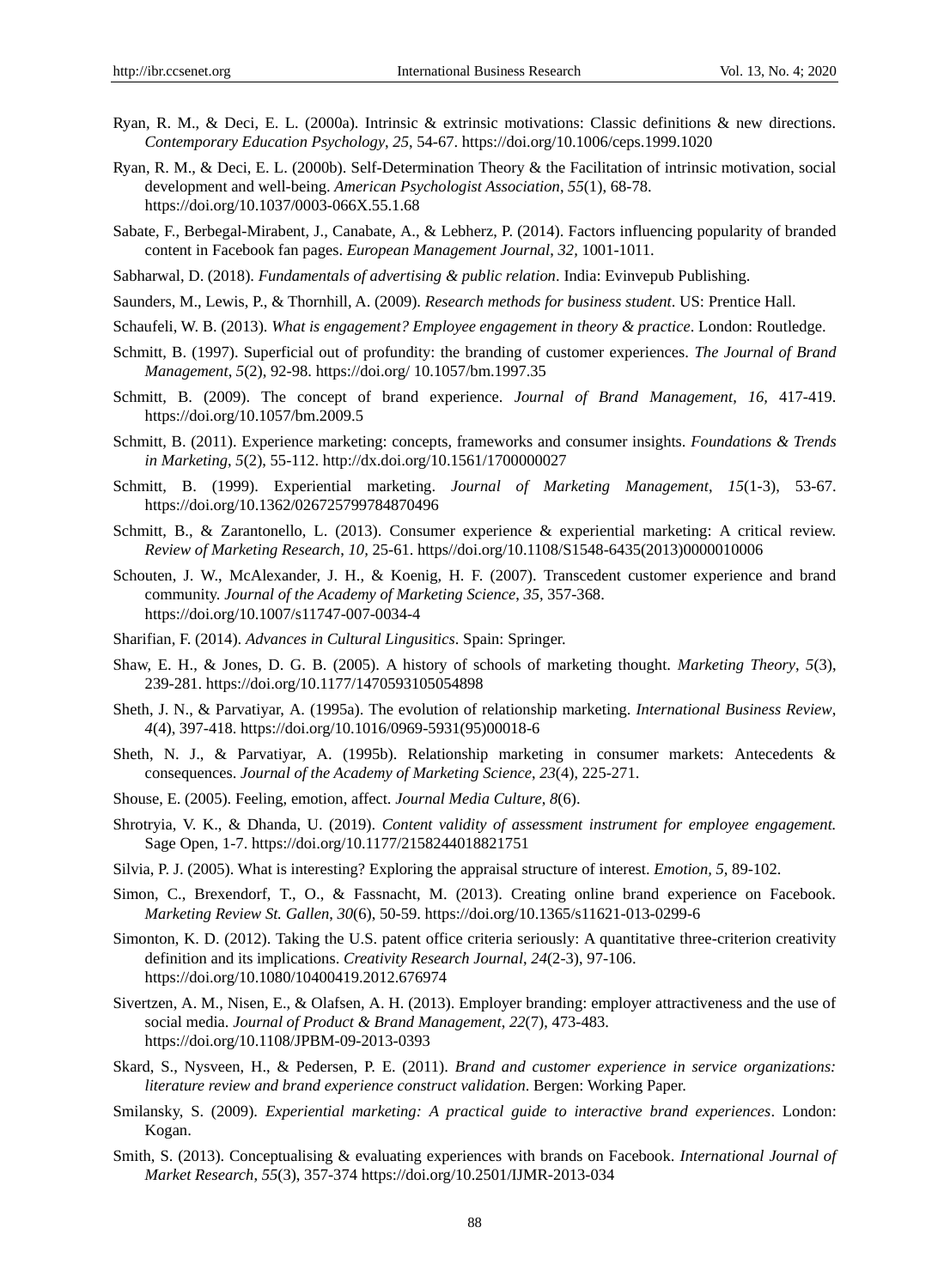- Snel, J. M. C. (2011). *For the love of experience: changing the experience economy discourse* (Unpublished Phd Thesis). University of Amsterdam, Netherlands. Retrieved from https://dare.uva.nl/search?identifier=cea6329e-e58f-4dff-8ab9-4a5e6b2b1c9f
- So, J., Achar, C., Han, D., Agrawal, N., Duhacej, A., & Maheswaran, D. (2015). The psychology of appraisal: Specific emotion and decision-making. *Journal of Consumer Psychology, 25*(3), 359-371. <https://doi.org/10.1016/j.jcps.2015.04.003>
- Social Bakers Report. (2014). *Top social care industry.* Retrieved from <https://cdn.socialbakers.com/www/static/build.1799767479/www/media/data/sociallydevoted-q4-2014.png>
- Solem, B. A. A. (2015). *The Process of Customer Brand Engagement in Interactive Contexts: Prerequisites, Conceptual Foundations, Antecedents, and Outcomes*. (Unpublished doctoral dissertation). Thesis of Department of Strategy and Management, University College of Southeast Norway, School of Economics and Business Administration, Norwegian. Retrieved from

https://openaccess.nhh.no/nhh-xmlui/bitstream/handle/11250/2412903/Solem\_PhD\_thesis.pdf?sequence=1

- Solem, B. A. A. (2016). Influences of customer participation and customer brand engagement on brand loyalty. *Journal of Consumer Marketing*, *33*(5), 332-342. https://doi.org/10.1108/JCM-04-2015-1390
- Statista. (2018). *Facebook activities of users in the United States 2017*. Retrieved from <https://www.statista.com/statistics/275788/share-of-facebook-user-activities/>
- Statista. (2019a). *Malaysia: Total population from 2014 to 2024 (in million inhabitants).* Retrieved from <https://www.statista.com/statistics/318725/total-populationof-malaysia/>
- Statista. (2019b). *Number of social network users in Malaysia from 2017 to 2023 (in millions*). Retrieved from <https://www.statista.com/statistics/489233/number-of-socialnetwork->
- Stelzner, M. (2018). *Social media marketing industry report 2018*.US: Social Media Examiner.
- Stevenson, A. (2010). *Oxford dictionary of English*. Oxford University Press, England.
- Swani, K., Milne, G. R., & Brown, B. P. (2013). Spreading the word through likes on Facebook: evaluating the message strategy effectiveness of fortune 500 companies. *Journal of Research in Interactive Marketing*, *7*(4), 269-294.<https://doi.org/10.1108/JRIM-05-2013-0026>
- Sweetman, B. (2005). Lyotard, postmodernism and religion. *Philosophia Christi*, *7*(1), 139-151. https://doi.org/10.5840/pc20057114
- Syrdal, H. A., & Briggs, E. (2018). Engagement with social media content: A qualitative exploration. *Journal of Marketing Theory and Practice*, *26*(1-2), 4-22. https://doi.org/ 10.1080/10696679.2017.1389243
- Tafesse, W. (2015). Content strategies and audience response on Facebook brand pages. *Marketing Intelligence & Planning*, *33*(6), 927-943.<https://doi.org/10.1108/MIP-07-2014-0135>
- Tafesse, W. (2016). An experiential model of consumer engagement in social media. *Journal of Product & Brand Management, 25,* 424-434. https://doi.org/10.1108/JPBM-05-2015-0879
- Tafesse, W., & Wein, A. (2017). A framework for categorizing social media posts. *Journal Cogent Business & Management, 4,* 1-22. https://doi.org/10.1080/23311975.2017.1284390
- Tafesse, W., & Wien, A. (2018). Using message strategy to drive consumer behavioral engagement on social media. *Journal of Consumer Marketing*, *35*(3), 241-253[. https://doi.org/10.1108/JCM-08-2016-1905](https://doi.org/10.1108/JCM-08-2016-1905)
- Takalani, M. (2015). A review and analysis of the role of integrated marketing communication message typology in the development of communication strategies. *African Journal of Marketing*, *7*(8), 90-97. https://doi.org/10.5897/AJMM2015.0475
- Taylor, D. G., Lewin, J. E., & Strutton, D. (2011). Friends, fans & followers: do ads work on social networks, 5(1), 258-275. *Journal of Advertising Research*, 258-277. https://doi.org/10.2501/JAR-51-1-258-275
- Terkan, R. (2014). Importance of creative advertising and marketing according to university students" perspective. *International Review of Management and Ma*rketing, *4*(3), 239-234. Retrieved from https://docplayer.net/32365727-Importance-of-creative-advertising-and-marketing-according-to-university-s tudents-perspective.html
- The Star. (2018, November 3). Star Special: The most prestigious brand awards 2018. *Malaysia: The Star Newspaper,* p. 1-48.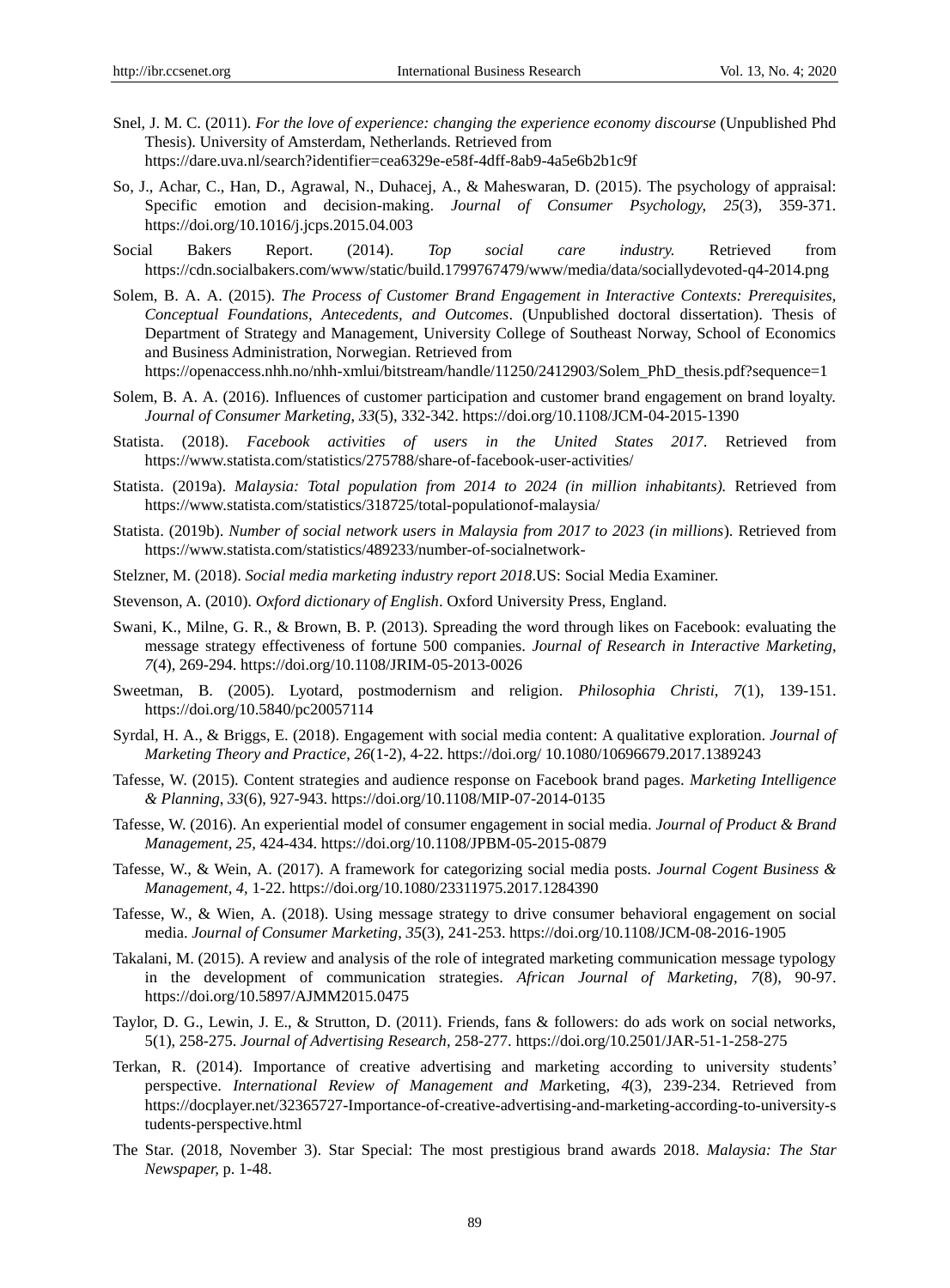- Ting, H., Lim, T. Y., de Run, E. C., Koh, H., & Sahdan, M. (2018). Are we baby boomers, gen X and gen Y? A qualitative inquiry into generation cohorts in Malaysia. *Kasetsart Journal of Social Sciences*, *39*(1), 109-115.<https://doi.org/10.1016/j.kjss.2017.06.004>
- Toyama, M., & Yamada, Y. (2012). The relationships among tourist novelty, familiarity, satisfaction, and destination loyalty: beyond the novelty-familiarity continuum. *International Journal of Marketing Studies*, *4*(6). https://doi.org/10-18. 10.5539/ijms.v4n6p10
- Trefzger, T. F., Baccarella, C. V., & Voigt, K. I. (2016). Antecedents of brand post popularity in Facebook:the influence of images, videos, and text. *International Marketing Trends Conference*, 1-8.Venice.
- Trigg, S. (2014). Introduction: emotional histories: beyond the personalization of the past and the abstraction of affect theory. *Exemplaria*, *26*(1), 3-15[. https://doi.org/10.1179/1041257313Z.00000000043](https://doi.org/10.1179/1041257313Z.00000000043)
- Trusov, M., Bodapati, V. A., & Bucklin, R. E. (2010).Determining influential users in internet social networks. *Journal of Marketing Research*, *47*(4), 643-658. https://doi.org/10.1509/jmkr.47.4.643users-in-Malaysia/
- Valentina, P., & Laurence, D. (2019). How stories generate consumer engagement: An exploratory study. *Journal of Business Research*, *104,* 183-195.<https://doi.org/10.1016/j.jbusres.2019.06.045>
- Vallerand, J. R. (1997). Toward a hierarchical model of intrinsic & extrinsic motivation. *Advances in Experimental Social Psychology*, *29,* 1-90. [https://doi.org/10.1016/S0065-2601\(08\)60019-2](https://doi.org/10.1016/S0065-2601(08)60019-2)
- Van Doorm, J., Katherine E. L., Vikas M., Stephan N., Pick D., Peter P., & Peter C. V. (2010). Customer engagement behaviour: Theoretical foundations and research directions. *Journal of Service Research*, *13*(3), 253-266.<https://doi.org/10.1177/1094670510375599>
- Vaughan, K., Beal, V., & Romaniuk, J. (2016). Can brand users really remember advertising more than non-users. *Journal of Advertising Research*, *56*(3), 311-321. https://doi.org/10.2501/JAR-2016-037
- Verhoef, P. C., Reinartz, W. J., & Krafft, M. (2010). Customer engagement as a new perspective in customer management. *Journal of Service Research*, *13,* 247-252.<https://doi.org/10.1177/1094670510375461>
- Viechtbauer, W., Smits, L. Kotz, D., Bude, L., Spigt, M., Serroyen, J., & Crutzen, R. (2015). A simple formula for the calculation of sample size in pilot studies. *Journal of Clinical Epidemiolology, 68*(11), 1357-1359. https://doi.org/10.1016/j.jclinepi.2015.04.014
- Vollero, A., & Palazzo, M. (2015). Conceptualizing content marketing: A delphi approach. *Mercati & Competitività, 1*, 25-44. http://doi.org/10.3280/MC2015-001003
- Walls, A. R., Okumus, F., Wang, Y., & Kwun, J., D. (2011). An epistemological view of consumer experiences. *International Journal of Hospitality Management, 30*(1), 10-21.<https://doi.org/10.1016/j.ijhm.2010.03.008>
- Wang, W. L., Malthouse, E. C., Calder, B., & Uzunoglu, E. (2019). B2B content marketing for professional services: in person versus digital contacts. *Industrial Marketing Management*, *81,* 160-168. <https://doi.org/10.1016/j.indmarman.2017.11.006>
- Watsons, J. C. (2017). Establishing evidence for internal structure using exploratory factor analysis. *Measurement & Evaluation in Counseling & Development*, *50*(4), 232-238. https://doi.org/10.1080/07481756.2017.1336931
- Weilbacher, W. M. (2001). Point of view: does advertising cause a "hierarchy of effects"? *Journal of Advertising Research*, *41*(6), 19-26. https://doi.org/10.2501/JAR-41-6-19-26.
- Weisberg, R. W. (2015). On the usefulness of "value" in the definition of creativity. *Creativity Research Journal*, *27*(2), 111-124. https://doi.org/10.1080/10400419.2018.1411432
- Whiting, D. (2009). The feeling theory of emotion and the object directed emotions. *European Journal of Philosphy*, *19*(2), 281-303.<https://doi.org/10.1111/j.1468-0378.2009.00384.x>
- Wided, B. (2012). An overview of postmodern research in the consumer behaviour field: towards the "new consumer" paradigm. *Advances in Consumer Research*, *9,* 304-312. Retrieved from <http://www.acrwebsite.org/volumes/1008893/volumes/ap09/AP-09>
- Yilmaz, R. (2017). *Narrative advertising models and conceptualization in the digital age*. Hershey: IGI Global Publishing Academic Research.
- Zamanzadeh, V., Ghahramanian, A., Rassouli, M., Abbaszadeh, A., Alavi-Majd, H., & Nikanfar, A. (2015). Design and implementation content validity study: development of an instrument for measuring patient-centered communication. *Journal of Caring Science*, *4*(2), 1651-1678.